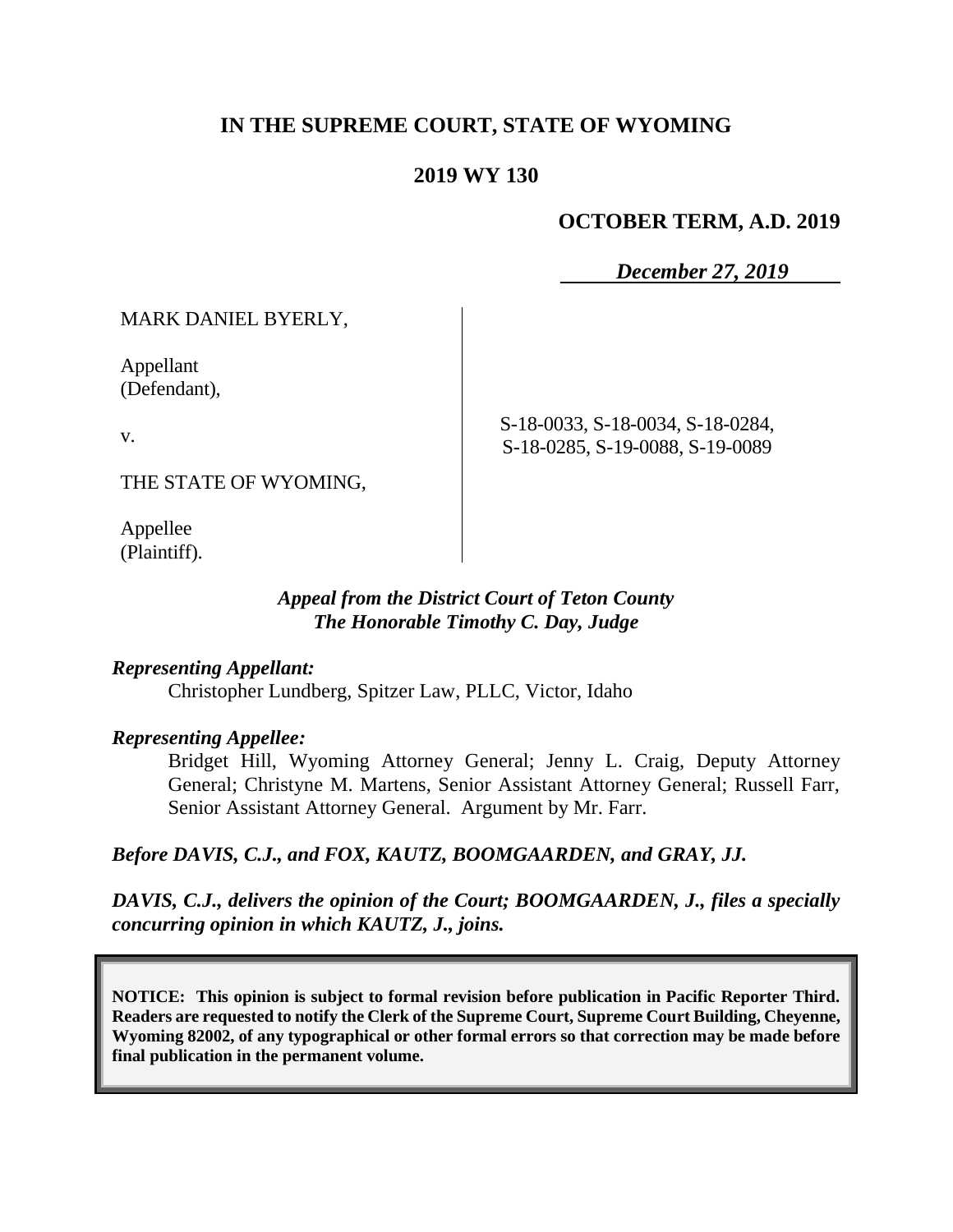#### **DAVIS**, **Chief Justice**.

[¶1] A jury found Mark Byerly guilty of six offenses: aggravated assault and battery; domestic battery; strangulation of a household member; two counts of violating a protective order; and witness intimidation. He asserts numerous errors on appeal, but finding no grounds for reversal, we affirm.

#### **ISSUES**

[¶2] Mr. Byerly presents six issues on appeal, which we restate as follows:

1) Did the district court err in denying Mr. Byerly's W.R.Cr.P. 33 motion for a new trial based on the State's alleged failure to disclose exculpatory evidence?

2) Did the district court err in denying Mr. Byerly's W.R.A.P. 21 motion for a new trial based on his several claims of ineffective assistance of counsel?

3) Did the State commit prosecutorial misconduct by vouching for the credibility of the victim and by failing to correct false testimony?

4) Did the district court err in joining charges against Mr. Byerly for trial?

5) Did the district court err in denying Mr. Byerly's motion for a Daubert hearing on the testimony of the State's domestic violence expert?

6) Did cumulative error warrant reversal of Mr. Byerly's conviction?

[¶3] The State responds to those issues and presents the additional question of whether Mr. Byerly's appeal should be dismissed for failure to comply with the Wyoming Rules of Appellate Procedure.

#### **FACTS**

[¶4] Mark Byerly met Michele Pickerill in 2011, and they dated off and on until August 2013. They began dating again in May of 2014, and they dated and lived together off and on until January 2016. On January 13, 2016, Ms. Pickerill broke up with Mr. Byerly. On January 19, she invited him over, and he stayed the night. The next day, they texted back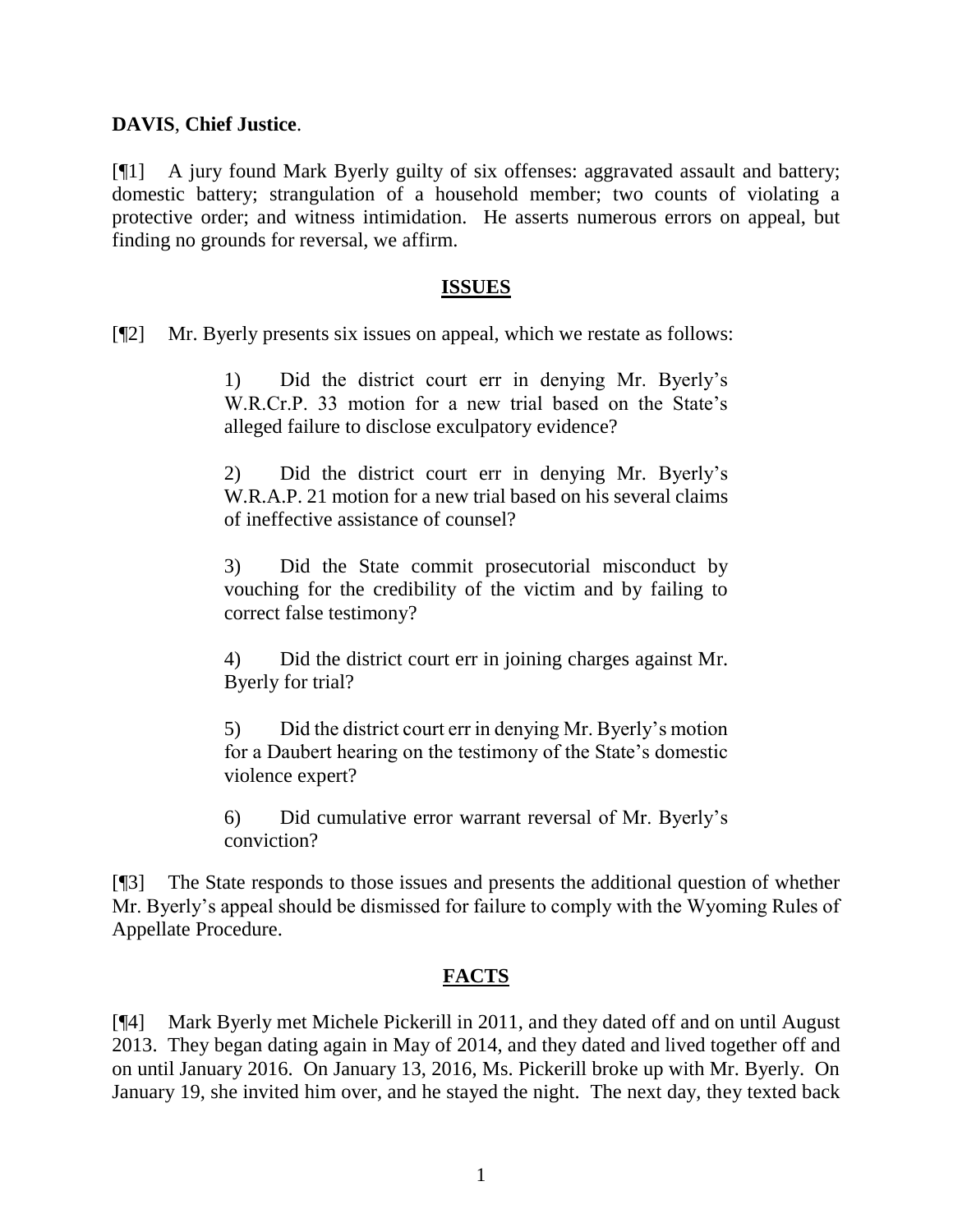and forth about getting together that evening for dinner, without alcohol, so they could discuss the future of their relationship.

[¶5] That evening, a friend of Ms. Pickerill's invited her to join her and her husband for a drink to celebrate the friend's birthday. She agreed and met them at a local bar where she drank beer and ate nachos. While there, Ms. Pickerill received a text message from Mr. Byerly telling her where he was and asking her to join him.

> A. . . . Mark texted and said, "I'm at The Moose, come over here." So I did, that was about 6:30, quarter to 7:00. When I went upstairs at The Moose all our ski friends were there, a group of guys. I could pretty much tell right away that Mark had had several.

Q. Several?

A. Beers, you know. After skiing, you know, four o'clock you start drinking. It was 6:30, seven o'clock by then. A mutual friend of ours bought me a beer and a shot because that's what they were doing. Mark started to get a little agitated. My friend Kim and Josh her boyfriend showed up. She finished work at 7:00.

Q. I'm going to stop you and back you up a little bit. Do you know what caused [him] to get agitated?

A. I don't recall what was said that started him getting mad at me.

Q. Okay. Please continue.

A. Stood in the group of friends talking. Mark was saying some pretty nasty things to me again. I was like, "You know, we're not talking tonight. We're not going to dinner. I'm leaving. We're done. I don't need this."

Was attempting to leave when he said, "No, you're not going anywhere."

By then Kim and Josh had shown up. Kim could tell by the look on my face that I wasn't happy. Mark was standing to my left and he had his hand on my back, holding my shirt. Kim looked at me and said, "Do you want to go?"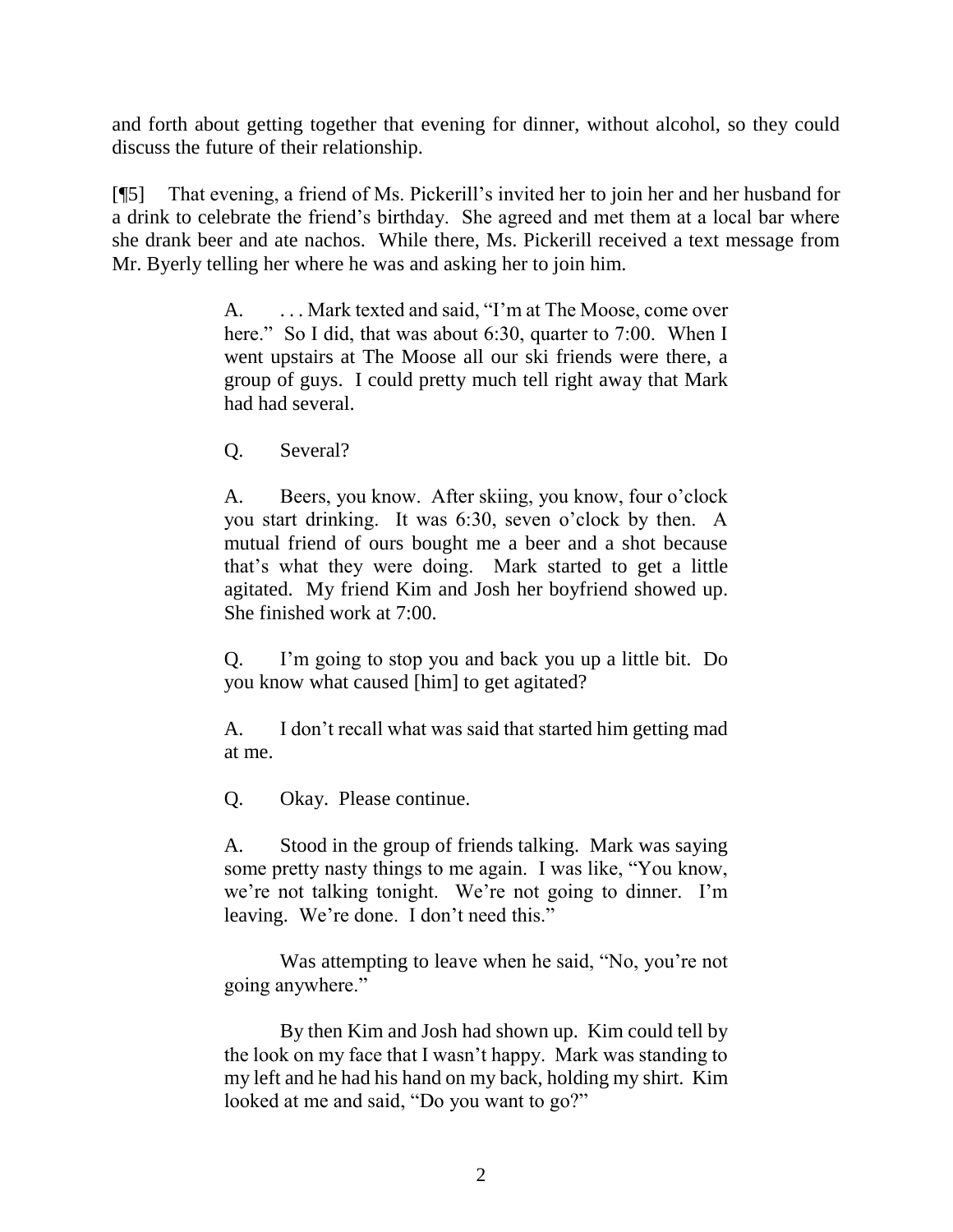And I said, "Yeah."

And Mark in my ear said, "You're not fucking going anywhere."

So, Kim and Josh left. Like, we gave her an opportunity to leave and she's not going, we're out. They left. One by one all the ski buddies left. Mark at one point had me by my collar, shaking me, just the usual yelling, you know, stuff that he does. At one point I looked over his shoulder and saw the bartender and gave the bartender a look like could you help me out here. He looked the other way.

Finally Mark let go and I proceeded to leave. By the time I got downstairs and made it out the front door of The Moose I felt Mark grab my elbow. He walked me out the front door.

[¶6] Mr. Byerly and Ms. Pickerill argued in the parking lot, and Mr. Byerly grabbed her by the collar again and shook her. Ms. Pickerill then saw four people walking through the parking lot some distance from them and yelled to them for help.

> That really pissed him off so he put his hand over my mouth and spun me around real quick and from behind he walked me over to a snowbank and threw me down. I don't know if it was his knee, hand, what he had on my back, but he held me in the snowbank, I don't know, ten seconds. And I felt this is it, I want to go [sic] too far. He's probably going to fucking kill me now and my kids are going to be real upset with me. I didn't get out soon enough.

> I thought he was going to kill me. When I tried to breathe I couldn't breathe anything but snow. The entire time my head was in the snowbank he's screaming, "You fucking bitch, you don't understand how much I fucking love you, Michele. You just don't know how much I fucking love you."

> I thought you've got to be kidding me, you fucking love me and you're trying to kill me. He finally let go and I got up. He started walking to his truck and I started running the other way and turned around and said, "Don't you ever fucking come near me again," and ran.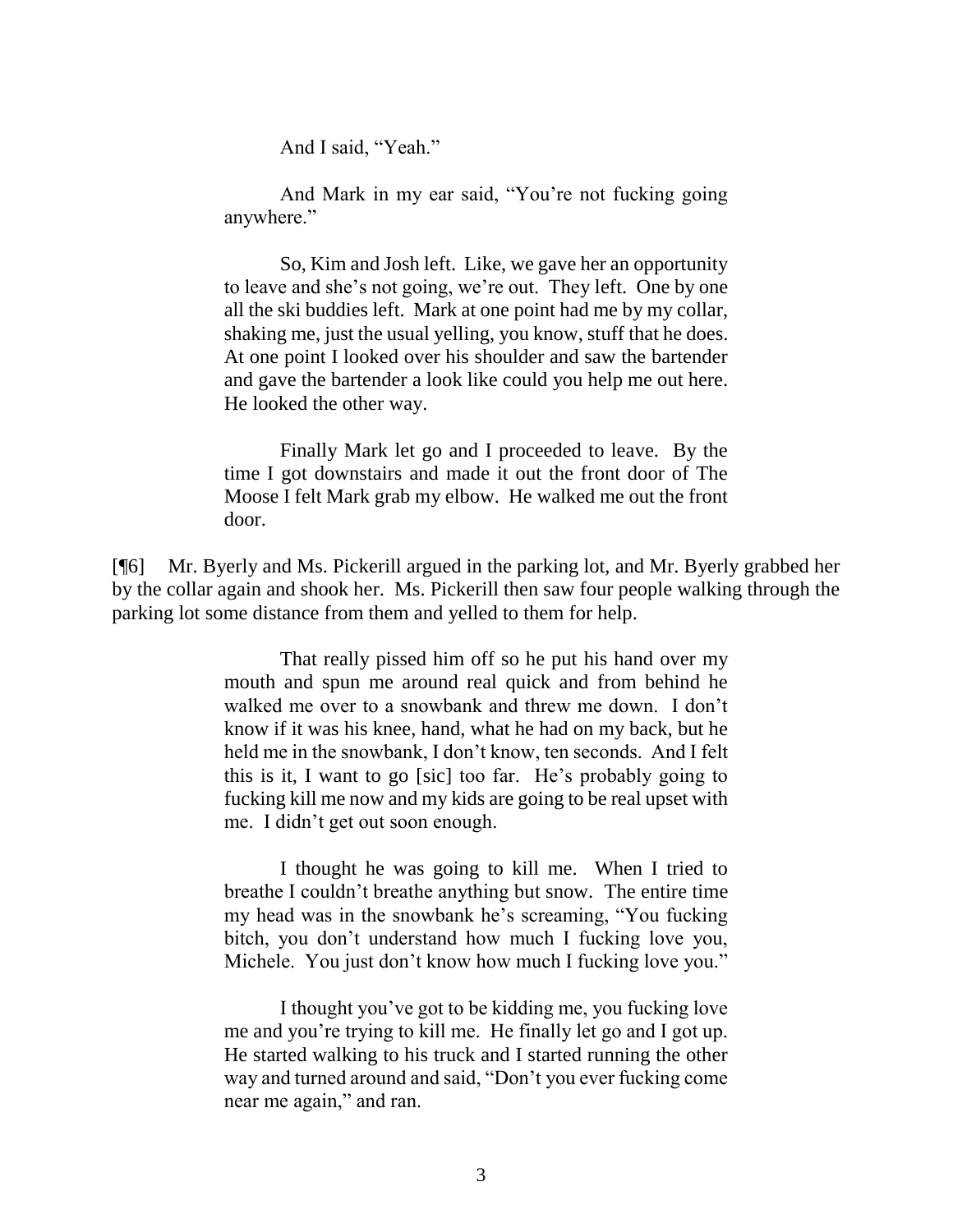[¶7] Three days later, on January 23, 2016, Ms. Pickerill reported the January 20 incident to law enforcement. On January 25, 2016, she completed an application for an order of protection against Mr. Byerly, and on February 9, 2016, following an evidentiary hearing, an order of protection was entered. On July 8, 2016, the State filed a criminal information against Mr. Byerly, followed by an amended information on July 12, 2016. As amended, the information charged Mr. Byerly with the following ten offenses, which we summarize as follows:

**Count 1: Domestic Battery.** This charge was based on abuse that was alleged to have occurred on May 6, 2015. Ms. Pickerill alleged that she met Mr. Byerly for a couple of beers, and then he came to her home and they argued. She further alleged that during the argument, he tore her bed apart, threw things, and grabbed her by the wrists and shook her so hard that her head hit the floor ten to twelve times.

**Count 2: Property Destruction.** This charge stemmed from the Count 1 incident and alleged damage to a lamp during the incident.

**Count 3: Domestic Battery.** This charge was based on abuse that was alleged to have occurred on July 25, 2015. Ms. Pickerill alleged that Mr. Byerly picked her up from paddle boarding, they went to dinner, and then got into an argument on the way home. She further alleged that he pulled his truck into a parking area on Adams Canyon Road, and once out of the truck, he chased her around it, threw her belongings out and at her, and eventually started throwing rocks at her.

**Count 4: Domestic Battery.** This charge was based on abuse that was alleged to have occurred on August 12, 2015. Ms. Pickerill alleged that while she was having dinner with Mr. Byerly at a brewpub, they began to argue and he was kicked out of the restaurant. She further alleged that after she had their food boxed and paid the bill, she went out to her vehicle and found Mr. Byerly waiting for her. She alleged that he threw the food at her and threw her against the vehicle, causing her to hit her head.

**Count 5: Aggravated Assault and Battery.** This charge was based on abuse that was alleged to have occurred on October 11, 2015. Ms. Pickerill alleged that after she spent the day goose hunting with Mr. Byerly, they drank beer on the way home, and once home they got into an argument. She further alleged that the argument escalated, and he threw her cell phone at her, and it hit her sloped bedroom ceiling. She alleged that he then jumped on top of her, threw coconut oil all over her and her bedroom, and that while he was holding onto her and squeezing her face, she bit him. She alleged that he responded by hitting her across the side of her head, which caused a perforated eardrum on her left side, a temporary loss of hearing, and persistent jaw pain.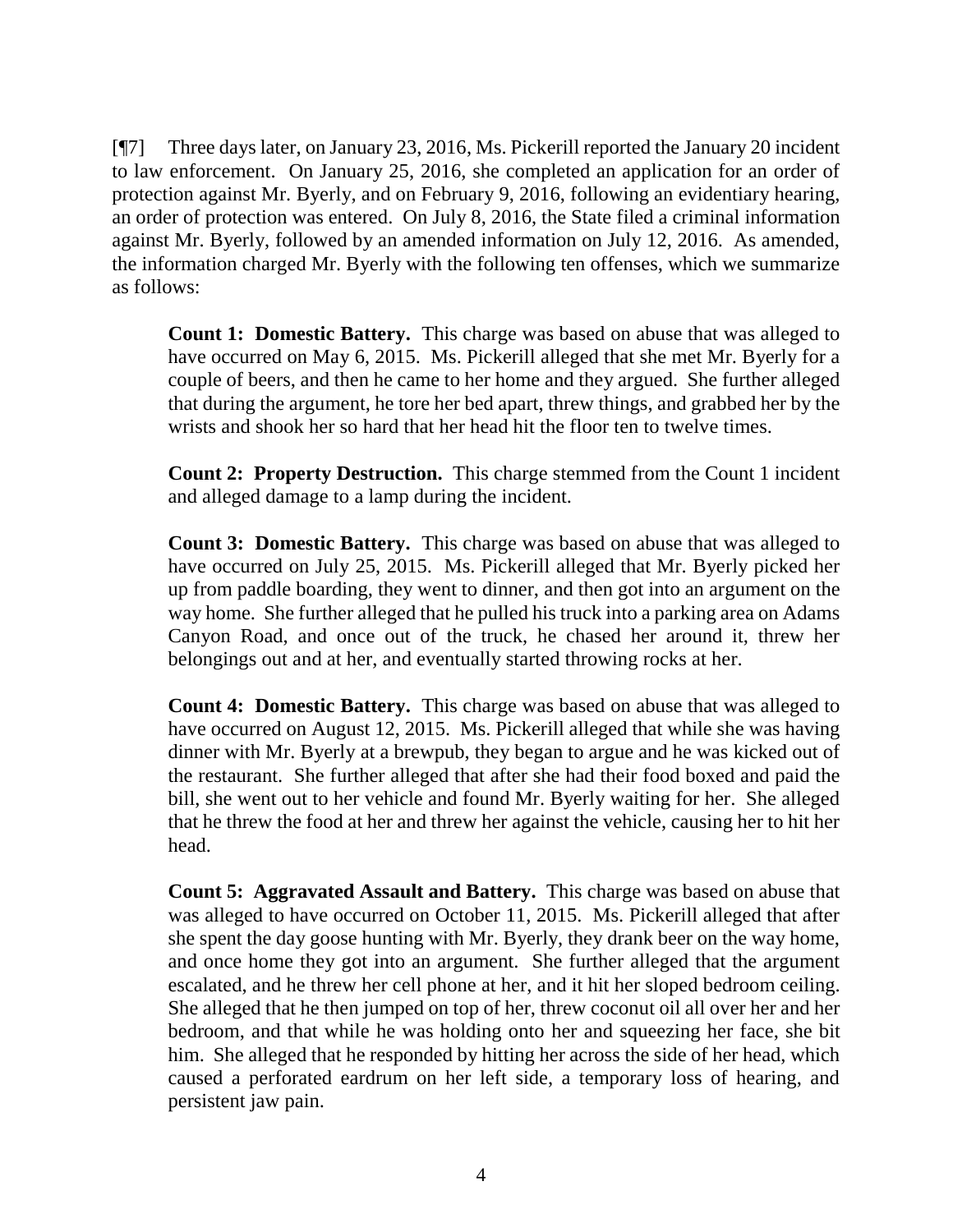**Count 6: Property Destruction.** This charge stemmed from the Count 5 incident and alleged damage to Ms. Pickerill's bedroom ceiling where the cellphone hit it, and damage to the carpet from the coconut oil.

**Count 7: Domestic Battery.** This charge was based on abuse that was alleged to have occurred on January 13, 2016. Ms. Pickerill claimed that on that evening, she and Mr. Byerly were at a brewpub with friends, and he offended her by kissing another woman. She further alleged that she left the brewpub and told him not to come to her home that evening, but he did anyway. She alleged that he came to her bedroom, where they argued, and he grabbed her by the wrists and shook her, which caused her pain.

**Count 8: Domestic Battery.** This count is based on the events of January 20, 2016 at the Mangy Moose.

**Count 9: Strangulation of a Household Member.** This count is also based on the events of January 20, 2016 at the Mangy Moose.

**Count 10: Violating an Order of Protection.** This count alleged that on or about April 5, 2016, Mr. Byerly violated the order of protection by indirectly communicating with Ms. Pickerill. Ms. Pickerill claimed that Mr. Byerly left boxes of items with his attorney that purportedly belonged to Ms. Pickerill, but instead contained items meant to indirectly communicate with her, including books with pages dog-eared and passages highlighted, a birthday card she had given him when they were together, two dirty sweatshirts she had given him when they were together, a couple of bottles of Coors Light, and a half-empty bottle of wine.

[¶8] On December 12, 2016, while the above-summarized charges were pending, Tim Bohan, a mutual friend of Mr. Byerly and Ms. Pickerill, approached Ms. Pickerill at a brewpub where she was having a drink with a friend.

> A. We sat down, Tim approached us. Kim was sitting to my right, Tim was between us, I on the left.

> > And Tim said, "I've really been wanting to talk to you."

And months prior to this – Tim is a mutual friend of Mark and mine. When this all went down Tim and I were discussing things one night, it really puts Tim in the middle. I said, "Tim, let's just have an understanding right now. You and I do not talk about Mark and I, okay? That way you can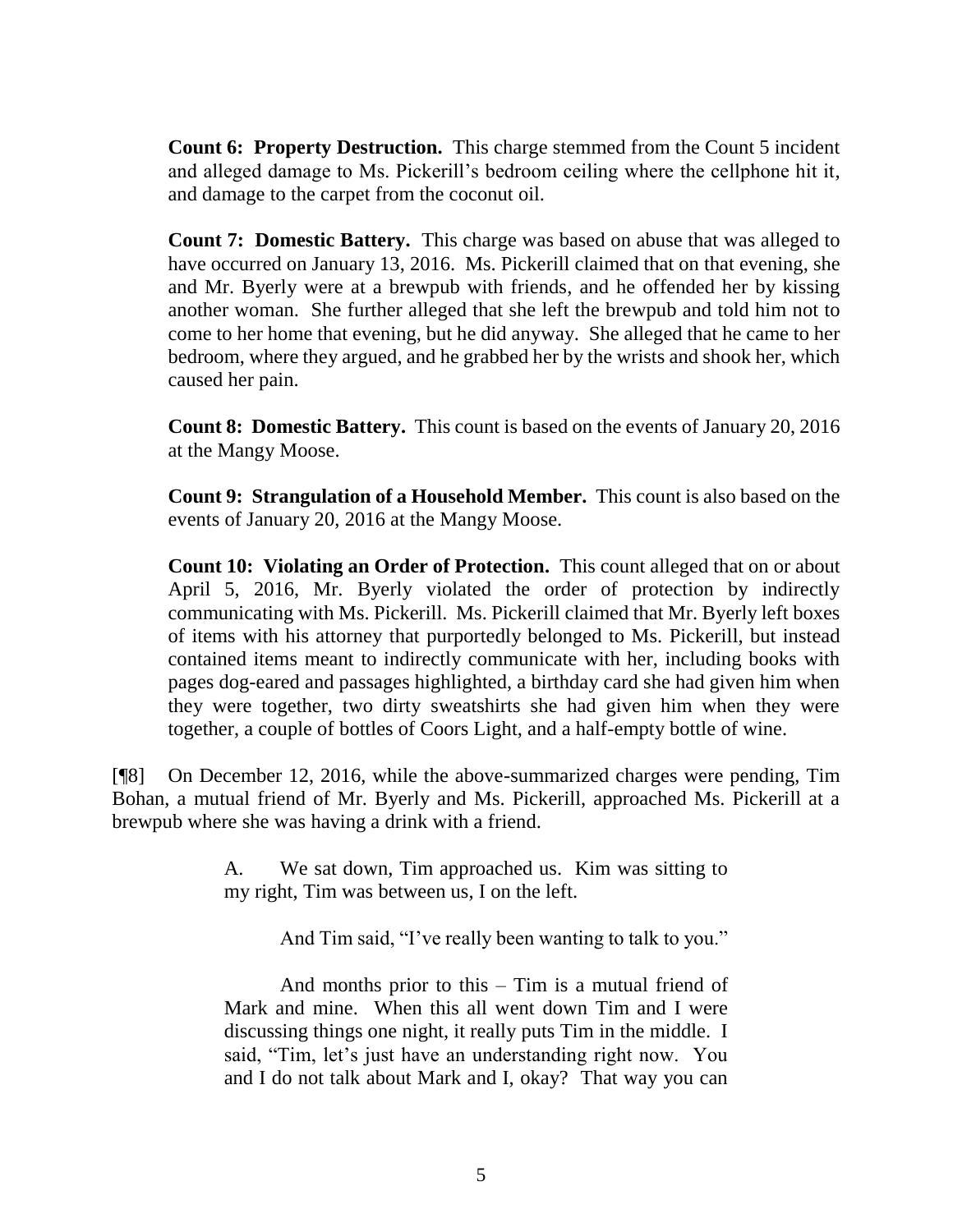remain friends with both of us. Just let's agree on that right now." And he agreed.

So that night when he approached us he said, "I'm just really torn. I don't know what to do. I had breakfast with Mark the other morning and he wants me to tell you something."

And I put my hands up and said, "Don't. No. Stop right there."

Q. You literally put your hands up?

A. I literally put my hands up and said, "Stop right there."

Q. Did Ms. Trantham respond?

A. She just kind of sat there watching going, "What? What?" I believe she said something like, Tim, you shouldn't, you shouldn't, referring to the restraining order.

Q. Did – what did Mr. Bohan do next?

A. He said, "Well, I've been sitting on this for a while and I've talked to other friends and everybody says I should leave it alone. But being your friend, Michele, I'm a little worried about what Mark's telling me."

Of course it got my curiosity up. I was like, "Really, we should just drop it."

He said, "No, I'm a little worried. Mark wants me to tell you, you'd better drop this case or else."

I said, "Or else what?"

And he said, "Well, he's convinced that you've tampered with the photos you presented of your arms. You've doctored them somehow. He's going to prove that you did that and when you finally do take the stand you're going to be charged with perjury and he doesn't want to see you go to jail."

[¶9] Ms. Pickerill reported the incident to law enforcement, and Detective Chad Sachse of the Teton County Sheriff's Office interviewed Mr. Bohan. Mr. Bohan admitted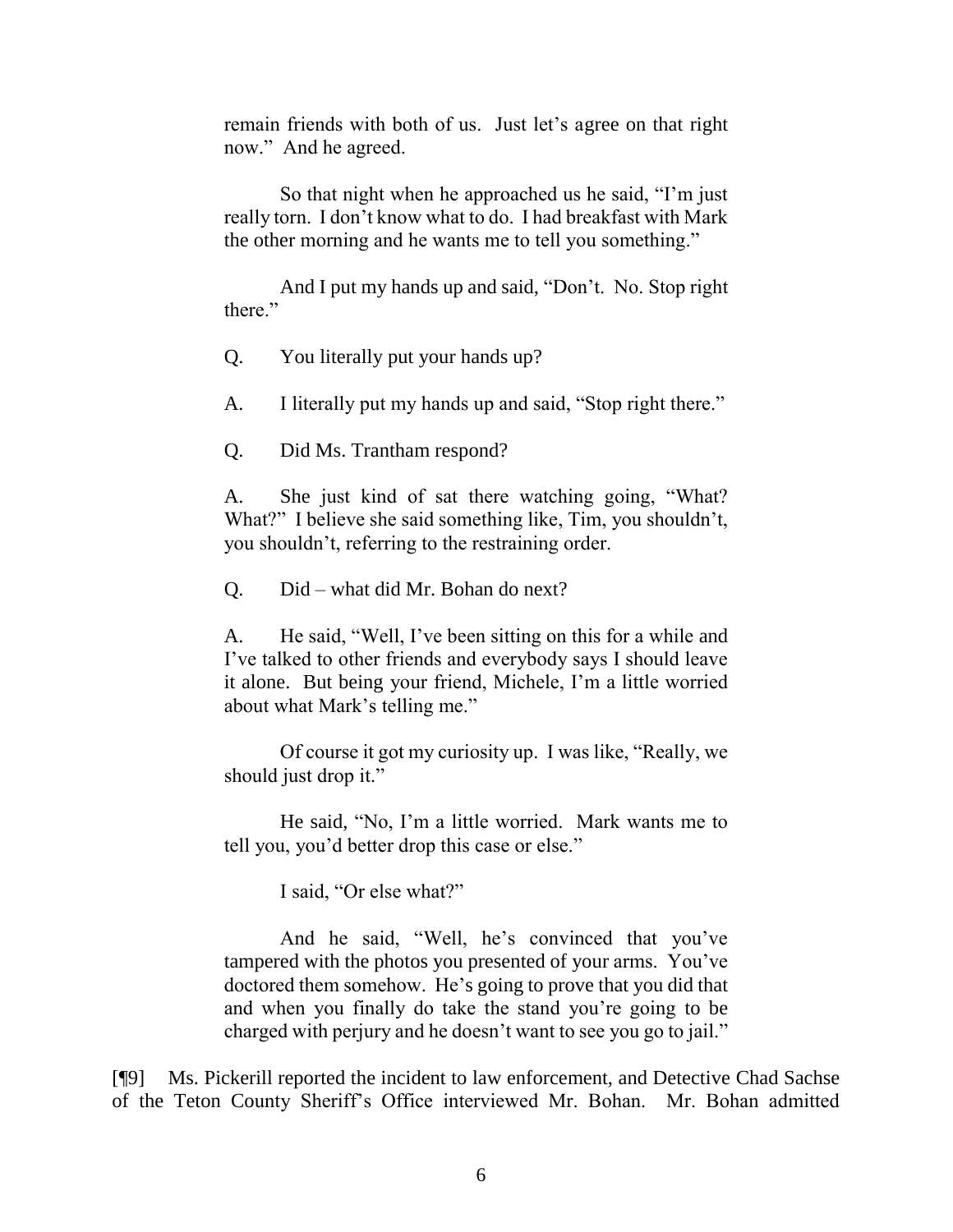delivering the message to Ms. Pickerill as she described it, and he admitted that he did so at Mr. Byerly's request. On December 14, 2016, the State filed a second information against Mr. Byerly alleging one count of influencing, intimidating, or impeding a witness, and one count of violating an order of protection. Both counts were based on Mr. Bohan's message to Ms. Pickerill on December 12.

[¶10] On March 28, 2017, the State filed a motion to join the cases for trial, to which Mr. Byerly did not object.<sup>1</sup> On April 28, 2017, the district court entered an order joining the two cases for trial. On July 17, 2017, the joined cases went to trial, and on July 21, the case was submitted to the jury, and it returned its verdict. It found Mr. Byerly not guilty on six of the charges: Count 1 (May 6, 2015 Domestic Battery); Count 2 (May 6, 2015 Property Destruction); Count 3 (July 25, 2015 Domestic Battery); Count 4 (August 12, 2015 Domestic Battery); Count 6 (October 11, 2015 Property Destruction); and Count 7 (January 13, 2016 Domestic Battery). It found him guilty of the remaining six charges: Count 5 (October 11, 2015 Aggravated Assault and Battery); Count 8 (January 20, 2016 Domestic Battery); Count 9 (January 20, 2016 Strangulation of a Household Member); Count 10 (April 5, 2016 Violating an Order of Protection); Count 11 (December 12, 2016 Influencing, Intimidating, or Impeding Witnesses); and Count 12 (December 12, 2016 Violating an Order of Protection).

[¶11] On December 1, 2017, the district court sentenced Mr. Byerly to a combined sentence of one year in county jail on the misdemeanor convictions, and to prison terms on the felony convictions. The sentences on the felony convictions were suspended in favor of seven years of supervised probation. Mr. Byerly timely appealed to this Court. On March 27, 2018, he filed a W.R.A.P. 21 motion for a new trial based on numerous claims of ineffective assistance of trial counsel. This Court then stayed briefing on the appeal.

[¶12] The district court held an evidentiary hearing, and on September 17, 2018, it issued an order denying Mr. Byerly's Rule 21 motion. Mr. Byerly filed a timely notice of appeal to this Court, and we entered an order lifting the stay and setting a briefing schedule.

[¶13] On January 22, 2019, Mr. Byerly filed a second motion for a new trial, this time pursuant to W.R.Cr.P. 33(c). As grounds for this motion, he claimed that the State withheld exculpatory evidence in the form of data downloads from Ms. Pickerill's electronic devices, and that he was therefore entitled to a new trial. This Court again stayed briefing on Mr. Byerly's appeal.

[¶14] On March 22, 2019, following an evidentiary hearing, the district court denied Mr. Byerly's Rule 33(c) motion, and Mr. Byerly again filed a timely notice of appeal to this

<sup>&</sup>lt;sup>1</sup> The State filed an earlier motion to join the cases, but withdrew it before it was ruled on. Concerning that motion, defense counsel stated during a February 14, 2017 pretrial hearing, "Mr. Byerly does object to the joinder of the cases and I believe the State's withdrawn that request at this time." The record contains no indication, however, that Mr. Byerly objected when the State filed its second joinder motion.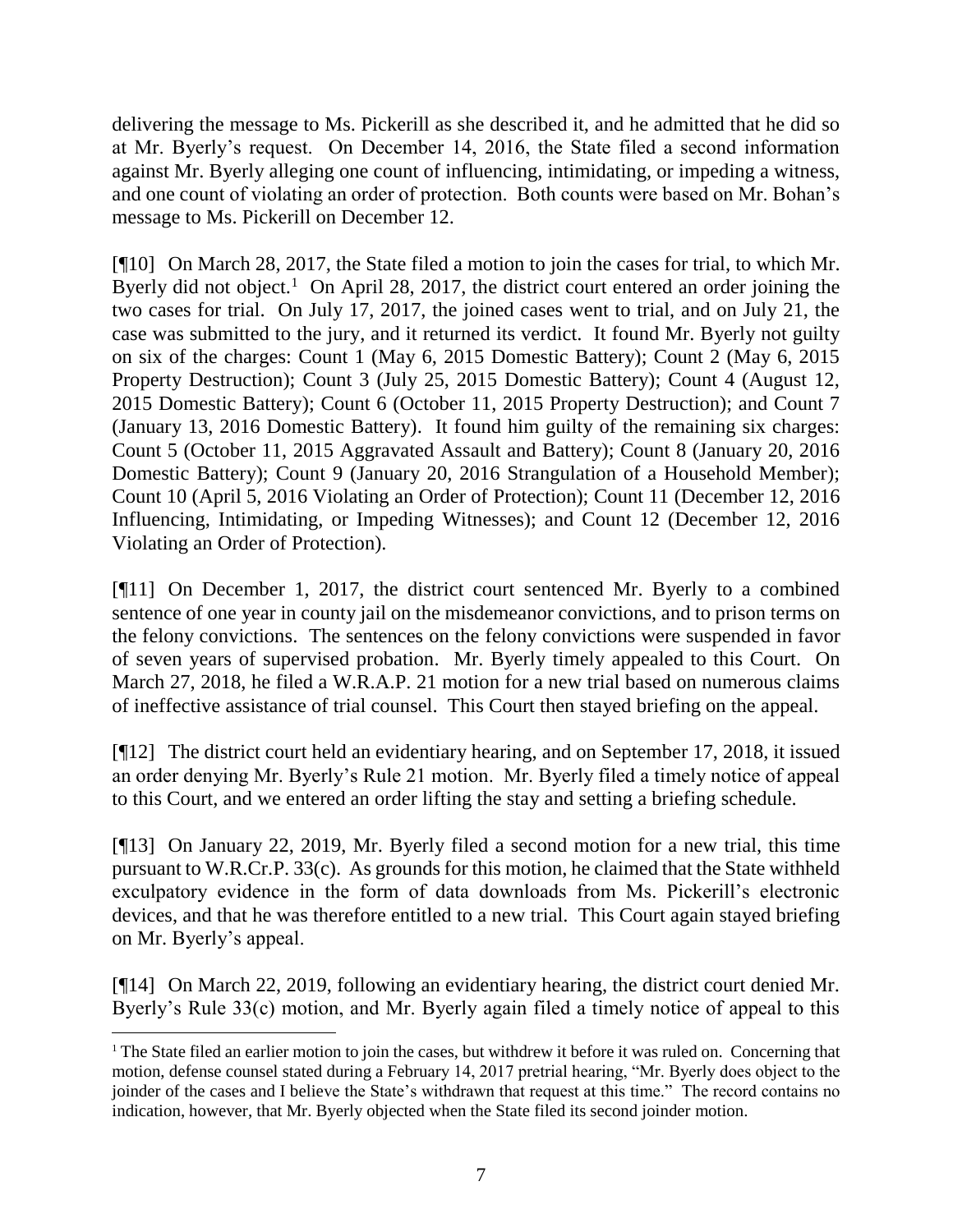Court. This Court then consolidated Mr. Byerly's appeals, lifted the stay on briefing, and set a briefing schedule.

### **DISCUSSION**

[¶15] We will first address the State's contention that Mr. Byerly's appeal should be dismissed for failure to comply with the Wyoming Rules of Appellate Procedure. Then we will turn to Mr. Byerly's claims of error, which we address in a different order to provide an efficient discussion.

#### **I. State's Request for Dismissal**

[¶16] The State points to a number of deficiencies in Mr. Byerly's brief, including its failure to set forth a separate statement of issues for review, its failure to include a statement of the case setting out the relevant facts and procedural history, and its failure in portions of the briefing to provide required citations to the record. *See* W.R.A.P. 7.01. Based on these deficiencies, the State asks that we not consider Mr. Byerly's appeal. While we agree that the brief is deficient, we have previously expressed our reluctance to dismiss criminal appeals on such grounds.

> We agree with the State that Leger was remiss in his failure to prepare a brief that complies with our Rules of Appellate Procedure. We do not choose to dismiss the appeal for that reason, however. Leger clearly failed to comply with the Rule of Appellate Procedure that requires his brief contain separate sections briefly describing the nature of the case and the course of proceedings. *See* WYO.R.APP.P. [5.01\(3\),](http://www.westlaw.com/Link/Document/FullText?findType=L&pubNum=1006377&cite=WYRRAPR5.01&originatingDoc=I2d82561df59c11d9b386b232635db992&refType=LQ&originationContext=document&vr=3.0&rs=cblt1.0&transitionType=DocumentItem&contextData=(sc.UserEnteredCitation)) now 7.01(e)(1). Furthermore, Leger failed to include page references to the record in his statement of the facts. *See* WYO.R.APP.P. [5.01\(3\),](http://www.westlaw.com/Link/Document/FullText?findType=L&pubNum=1006377&cite=WYRRAPR5.01&originatingDoc=I2d82561df59c11d9b386b232635db992&refType=LQ&originationContext=document&vr=3.0&rs=cblt1.0&transitionType=DocumentItem&contextData=(sc.UserEnteredCitation)) now 7.01(e)(2).

> On a number of occasions we have warned members of our bar that we may dismiss an appeal for failure to comply with the Wyoming Rules of Appellate Procedure. *See Wyoming Game and Fish Comm'n v. Thornock*, 851 P.2d 1300 (Wyo. 1993); *Coones v. Fed. Deposit Ins. Corp.*, 848 P.2d 783 (Wyo. 1993); *Inter-Mountain Threading v. Baker Hughes Tubular Serv., Inc.*, 812 P.2d 555 (Wyo. 1991); *Jung-Leonczynska v. Steup*, 782 P.2d 578 (Wyo. 1989), *appeal after remand*, [803 P.2d 1358 \(Wyo.](http://www.westlaw.com/Link/Document/FullText?findType=Y&serNum=1991015663&pubNum=661&originatingDoc=I2d82561df59c11d9b386b232635db992&refType=RP&originationContext=document&vr=3.0&rs=cblt1.0&transitionType=DocumentItem&contextData=(sc.UserEnteredCitation)) 1990); *V-1 Oil Co. v. Ranck*, 767 P.2d 612 (Wyo. 1989). We do not retreat from that admonition, but the sanction of dismissal must be reserved primarily for civil cases. The dismissal of a criminal case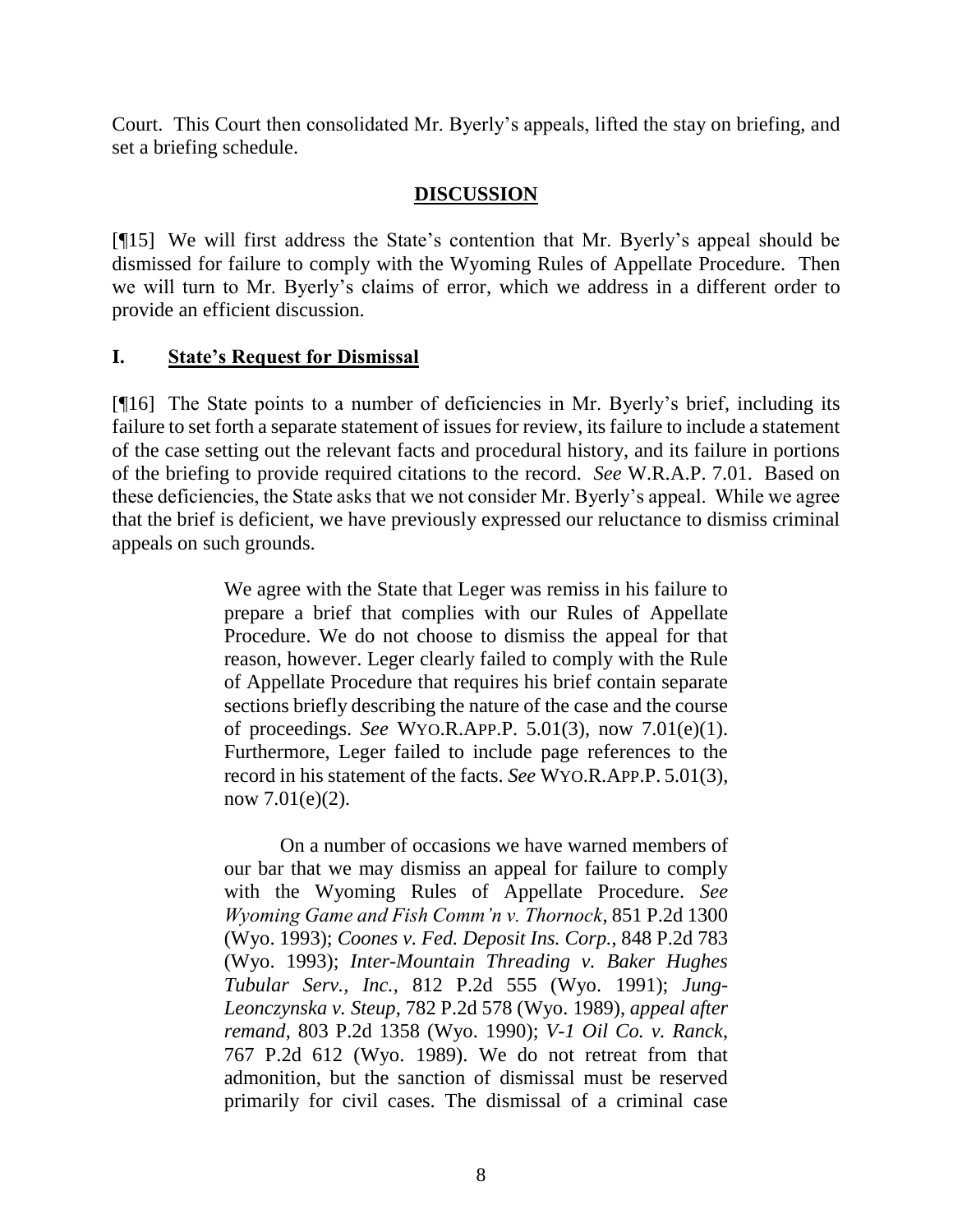simply confronts the court with a further claim of ineffective assistance of appellate counsel. Since the record in this case is not long, and the relevant portions of the record to permit review of the issues presented are easily found, our review has not been hampered by Leger's failure to comply with the Rules of Appellate Procedure. *See Steup*.

*Leger v. State*, 855 P.2d 359, 362-63 (Wyo. 1993).

[¶17] Unlike the record in *Leger*, the record in this case is extensive, covering a five-day jury trial and two motions for a new trial, each of which had its own evidentiary hearing. Nonetheless, we are able to discern Mr. Byerly's issues from the manner in which he headed his arguments, and we thus remain reluctant to dismiss the appeal. As usual, however, we will not consider arguments that are unsupported by cogent argument, cites to the record, and relevant authority. *See Osban v. State*, 2019 WY 43, ¶ 7 n.2, 439 P.3d 739, 741 n.2 (Wyo. 2019) ("An appellant is required to present this court with relevant authority and cogent argument. It is not enough to identify a potential issue with the expectation that this court will flesh out the matter from there. The appellant, at a minimum, must attempt to relate the rule of law he depends upon to the facts of his case.") (quoting *Sonnett v. First American Title Ins. Co.*[, 2013 WY 106, ¶ 26, 309 P.3d 799, 808 \(Wyo.](http://www.westlaw.com/Link/Document/FullText?findType=Y&serNum=2031555111&pubNum=0004645&originatingDoc=I4f685e2062ea11e9a072efd81f5238d6&refType=RP&fi=co_pp_sp_4645_808&originationContext=document&vr=3.0&rs=cblt1.0&transitionType=DocumentItem&contextData=(sc.Search)#co_pp_sp_4645_808)  [2013\)\)](http://www.westlaw.com/Link/Document/FullText?findType=Y&serNum=2031555111&pubNum=0004645&originatingDoc=I4f685e2062ea11e9a072efd81f5238d6&refType=RP&fi=co_pp_sp_4645_808&originationContext=document&vr=3.0&rs=cblt1.0&transitionType=DocumentItem&contextData=(sc.Search)#co_pp_sp_4645_808). Additionally, we have held that we will not consider arguments that are supported by no more than a reference to arguments made to the district court.

> Appellant's argument cited neither pertinent authority nor made cogent argument. Appellant also incorporated by reference trial briefs contained in the record rather than the parts of the record relied on as directed by WYO.R.APP.P. 7.01(f). *See Scherling v. Kilgore*, 599 P.2d 1352 (Wyo. 1979) (noting that this method does not comply with the rules)[.]

*Davis v. Big Horn Basin Newspapers, Inc.*, 884 P.2d 979, 983 (Wyo. 1994).

[¶18] We turn then to Mr. Byerly's claims, addressing first his claim of prosecutorial misconduct.

#### **II. Prosecutorial Misconduct**

[¶19] Mr. Byerly claims the State committed prosecutorial misconduct by vouching for the victim's credibility and by failing to correct false testimony. He did not object below, so we review these claims for plain error. *Herrera v. State*, 2019 WY 93, ¶ 21, 448 P.3d 844, 850 (Wyo. 2019). To establish plain error, an appellant must show that: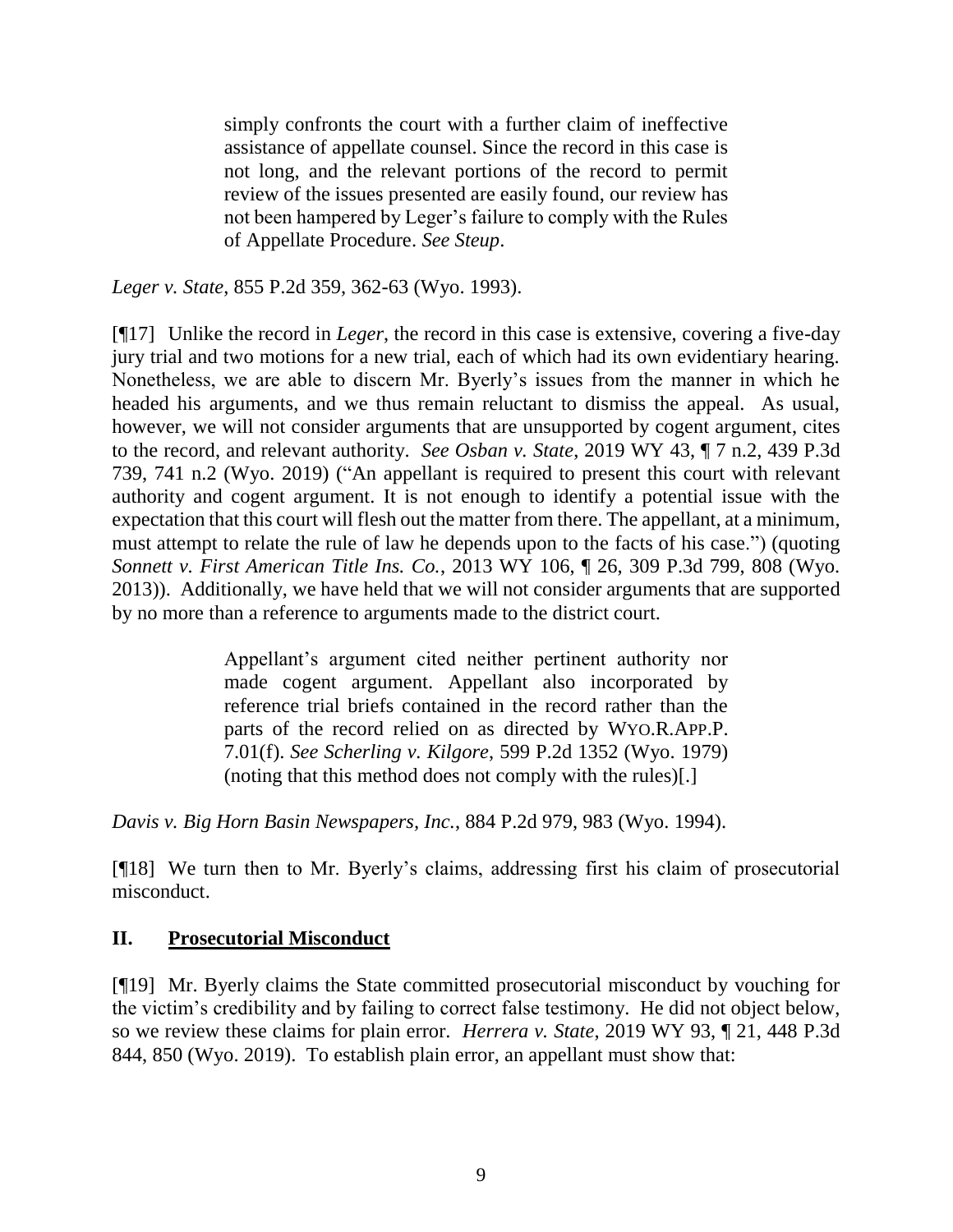"(1) the alleged error clearly appears in the record; (2) the alleged error clearly and obviously violates a clear and unequivocal rule of law; and (3) the alleged error affects a substantial right" to his material prejudice. *Cole v. State*, 2017 WY 87, ¶ 9, 399 P.3d 618, 620 (Wyo. 2017); *see also Brown*, ¶ 19, 332 P.3d at 1175. To satisfy the prejudice element of the plain error standard, a defendant must demonstrate a reasonable probability that he would have obtained a more favorable trial verdict without the error. *Larkins v. State*, 2018 WY 122, ¶ 94, 429 P.3d 28, 50 (Wyo. 2018).

*Herrera*, ¶ 24, 448 P.3d at 850-51 (quoting *Nielsen v. State*, 2018 WY 132, ¶ 23, 430 P.3d 740, 748 (Wyo. 2018)).

[¶20] To establish prosecutorial misconduct, Mr. Byerly must show "a prosecutor's improper or illegal act (or failure to act)." *Dixon v. State*, 2019 WY 37, ¶ 37, 438 P.3d 216, 231 (Wyo. 2019) (quoting *Craft v. State*, 2013 WY 41, ¶ 13, 298 P.3d 825, 829 (Wyo. 2013)). "Allegations of prosecutorial misconduct are settled by reference to the entire record and 'hinge on whether a defendant's case has been so prejudiced as to constitute denial of a fair trial.'" *Mraz v. State*, 2016 WY 85, ¶ 60, 378 P.3d 280, 294 (Wyo. 2016) (quoting *Hill v. State*, 2016 WY 27, ¶ 59, 371 P.3d 553, 568 (Wyo. 2016)).

### **A. Vouching for Credibility of the Victim**

[¶21] "Wyoming law is clear that a prosecutor may not elicit opinions concerning witness credibility or personally vouch for the credibility of a witness." *Collins v. State*, 2015 WY 92, ¶ 34, 354 P.3d 55, 64 (Wyo. 2015) (quoting *Fennell v. State*[, 2015 WY 67, ¶ 31, 350](http://www.westlaw.com/Link/Document/FullText?findType=Y&serNum=2036255668&pubNum=0004645&originatingDoc=I2ebfc3612c0711e5a807ad48145ed9f1&refType=RP&originationContext=document&vr=3.0&rs=cblt1.0&transitionType=DocumentItem&contextData=(sc.Search))  [P.3d 710, 722](http://www.westlaw.com/Link/Document/FullText?findType=Y&serNum=2036255668&pubNum=0004645&originatingDoc=I2ebfc3612c0711e5a807ad48145ed9f1&refType=RP&originationContext=document&vr=3.0&rs=cblt1.0&transitionType=DocumentItem&contextData=(sc.Search)) (Wyo. 2015)). Vouching occurs when a prosecutor offers his opinion of a witness's credibility, as distinguished from when he infers credibility from the same evidence the jury has before it. *Collins*, ¶ 36, 354 P.3d at 64-65 (quoting *[Fennell](http://www.westlaw.com/Link/Document/FullText?findType=Y&serNum=2036255668&pubNum=0004645&originatingDoc=I2ebfc3612c0711e5a807ad48145ed9f1&refType=RP&fi=co_pp_sp_4645_725&originationContext=document&vr=3.0&rs=cblt1.0&transitionType=DocumentItem&contextData=(sc.Search)#co_pp_sp_4645_725)*, ¶ 43, [350 P.3d at 725\)](http://www.westlaw.com/Link/Document/FullText?findType=Y&serNum=2036255668&pubNum=0004645&originatingDoc=I2ebfc3612c0711e5a807ad48145ed9f1&refType=RP&fi=co_pp_sp_4645_725&originationContext=document&vr=3.0&rs=cblt1.0&transitionType=DocumentItem&contextData=(sc.Search)#co_pp_sp_4645_725).

### **1. Prosecutor's Comment**

[¶22] Mr. Byerly's first claim of vouching is based on a statement by the prosecutor at the conclusion of his direct examination of the victim. He stated, "Ms. Pickerill, I know it's been a very long day and I know this is hard to go back through. I appreciate your candor and your diligence." The record clearly reflects the comment so the first prong of the plain error analysis is met.

[¶23] We also find that the comment violated a clear and unequivocal rule of law and therefore find the second prong met. "Candor" can be defined in different ways, but among its meanings is honesty. *See Merriam-Webster's Collegiate Dictionary* 179 (11th ed.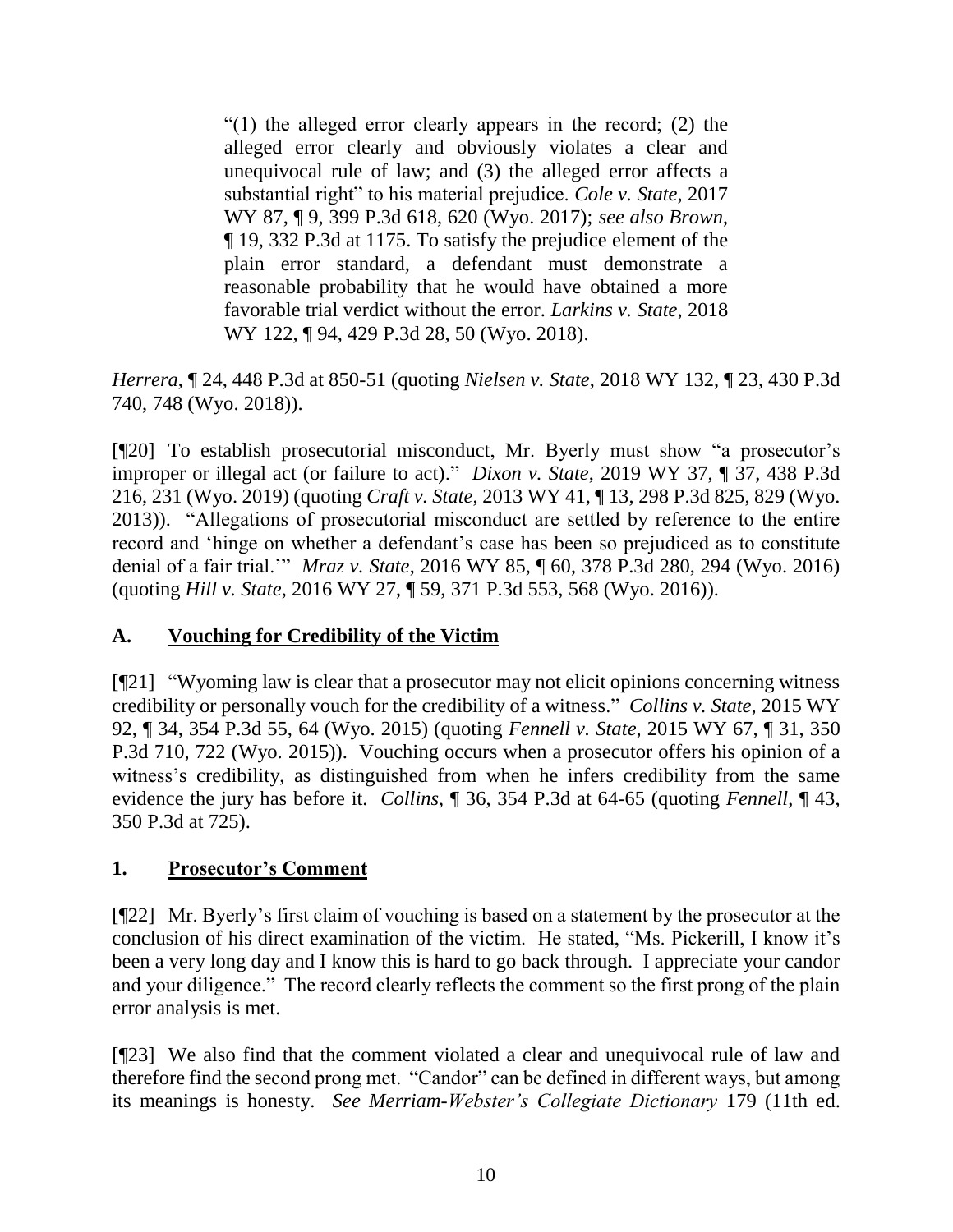2007). The prosecutor's comment can thus be fairly viewed as thanking the victim for her honest testimony, and it effectively communicated the prosecutor's opinion that her testimony was truthful. The comment was improper vouching and should not have been made. *See Black v. State*, 2017 WY 135, ¶¶ 31-32, 405 P.3d 1045, 1055-56 (Wyo. 2017) (improper vouching in prosecutor's comments that a particular police officer was good and that lead detective had done unbelievable police work); *Hill*, ¶ 49, 371 P.3d at 566 (improper vouching in prosecutor's comment that State's expert was "one of the best witnesses that I have seen testify").

[¶24] As to the remaining prong of our plain error analysis, however, we are unable to find that the error materially prejudiced Mr. Byerly. There was but a single remark, and the jury returned not guilty verdicts on several charges for which Ms. Pickerill's testimony was the primary if not only supporting evidence. We cannot conclude from this record that there was sufficient prejudice to have denied Mr. Byerly a fair trial. *Mraz,* ¶ 60, 378 P.3d at 294.

## **2. Testimony of Victim's Dentist**

[¶25] The second instance of alleged improper vouching came during the testimony of Ms. Pickerill's dentist, Dr. Carol Owens, which Mr. Byerly claims the prosecutor then improperly emphasized during his closing argument. Dr. Owens testified:

> Q. And again, this may seem like a silly question, but if you have the need for a root canal does that mean your tooth is in pain?

> A. Not always. Sometimes you can have asymptomatic and it may be discovered on an x-ray.

Q. And was that the case with Ms. Pickerill?

A. No, it was from her symptoms.

Q. And, again, can you categorize her explanation of the pain?

A. Michele's a pretty tough girl. She's not a whiner or somebody that whines every time you touch her. So I think if she says she's in pain, I probably would agree that she is.

[¶26] During his closing argument, the prosecutor commented as follows on Dr. Owens' testimony: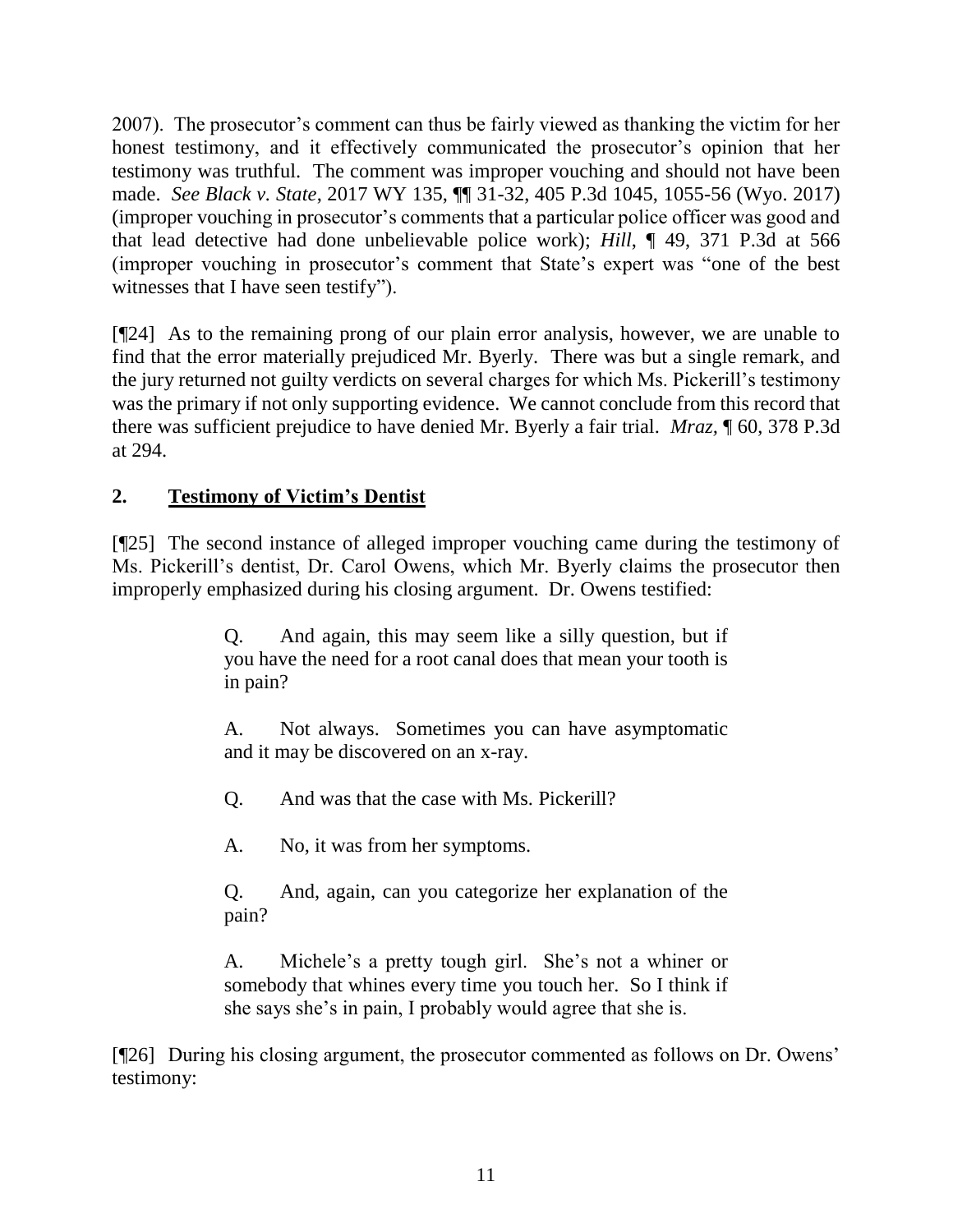Then the violent hit to the side of the head. She goes back because the pain continues in her teeth. In November she went to that visit and then just in January she had two root canals on those two teeth. Protracted pain. Do you remember the last thing Dr. Owens said? She's a pretty tough girl and if she says she's in pain, she's in pain.

[¶27] The record reflects the testimony and prosecutor's comments, so the first prong of the plain error analysis is satisfied. We do not, however, find a violation of a clear and unequivocal rule of law in either Dr. Owens' testimony or the prosecutor's comments. Dr. Owens did not testify that in her experience Ms. Pickerill was truthful, or that she believed Ms. Pickerill was in pain because she had been a truthful patient, or that she believed Ms. Pickerill's claim of abuse. She testified only that in her experience, Ms. Pickerill is tough. Her testimony spoke to Ms. Pickerill's pain threshold, not to her veracity, and though it may have incidentally bolstered the credibility of Ms. Pickerill's claims of pain, it was not vouching testimony. *See Spence v. State*, 2019 WY 51, ¶ 14, 441 P.3d 271, 275 (Wyo. 2019) (noting that "incidental bolstering of the victim's credibility alone does not make the expert testimony [on abuse] improper," so long as expert does not testify that she believed the claim of abuse).

[¶28] The prosecutor's comments were likewise not improper vouching. He did not offer his opinion that Ms. Pickerill's claims of protracted pain were true, but instead argued the inference to be drawn from Dr. Owens' testimony—that Ms. Pickerill was still in pain when she saw Dr. Owens. *See Collins*, ¶ 38, 354 P.3d at 65 (applying the controlling distinction between a prosecutor drawing a reasonable inference from evidence the jury heard and a prosecutor arguing from his own experience or opinions). We therefore find no plain error in Dr. Owens' testimony or the prosecutor's comments on the testimony.

#### **B. Failure to Correct False Testimony**

[¶29] Mr. Byerly claims that Ms. Pickerill's testimony that she turned over her laptop, iPad, and both of her phones to law enforcement was demonstrably false, and the State had an unequivocal duty to correct the false testimony. He offers no cites to the record to support his claim that the testimony was false, and we therefore will not consider the argument. *See Osban*, ¶ 7 n.2, 439 P.3d at 741 n.2 ("An appellant is required to present this court with relevant authority and cogent argument. It is not enough to identify a potential issue with the expectation that this court will flesh out the matter from there. The appellant, at a minimum, must attempt to relate the rule of law he depends upon to the facts of his case.").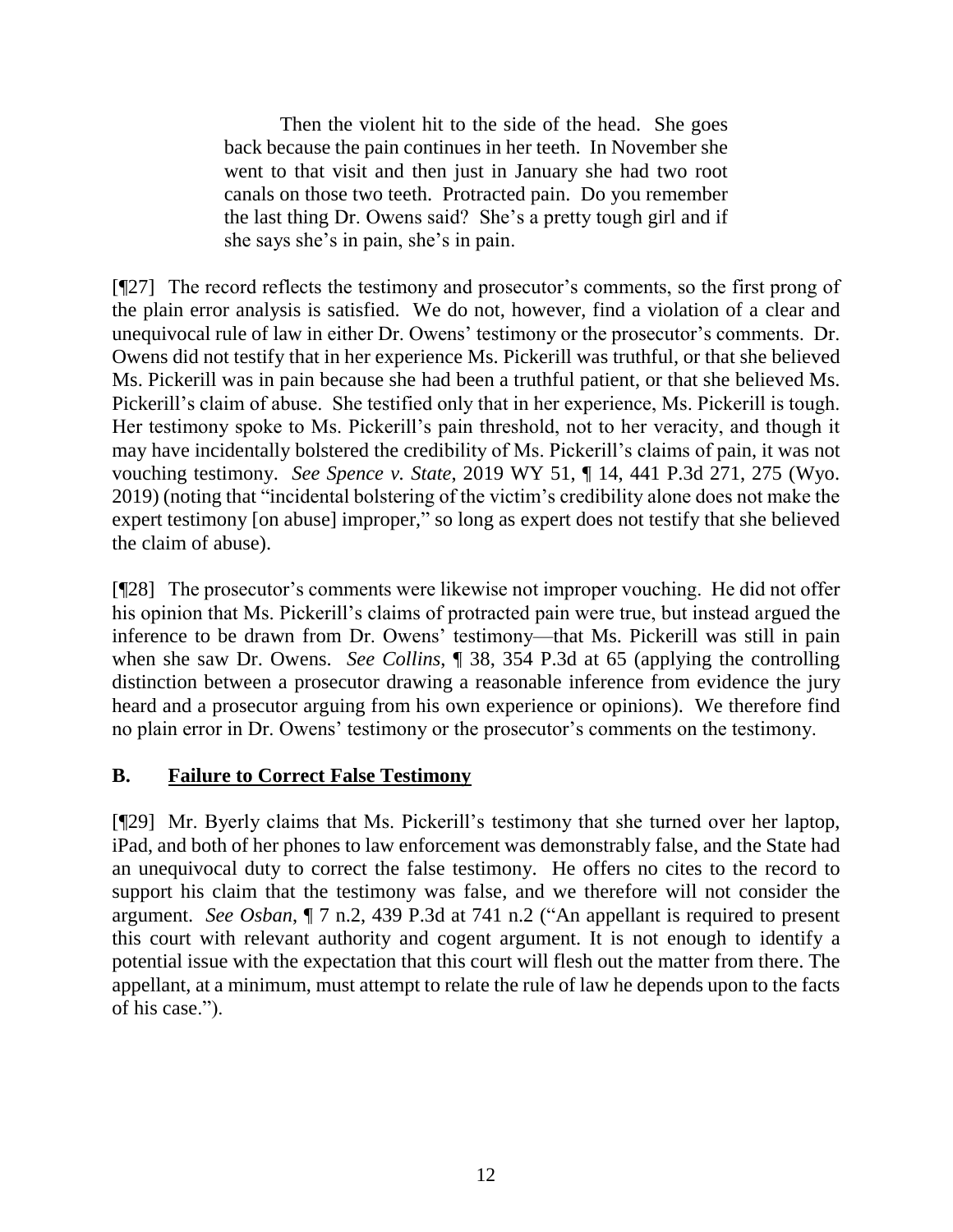## **III. District Court's Denial of Mr. Byerly's W.R.Cr.P. 33(c) Motion**

[¶30] Mr. Byerly filed a Rule 33(c) motion for a new trial based on his claim that the State violated the disclosure requirements of *Brady v. Maryland*[, 373 U.S. 83, 83 S.Ct. 1194, 10](http://www.westlaw.com/Link/Document/FullText?findType=Y&serNum=1963125353&pubNum=0000708&originatingDoc=Ibfd344e04a9411e98335c7ebe72735f9&refType=RP&fi=co_pp_sp_708_1196&originationContext=document&vr=3.0&rs=cblt1.0&transitionType=DocumentItem&contextData=(sc.UserEnteredCitation)#co_pp_sp_708_1196)  [L.Ed.2d 215 \(1963\),](http://www.westlaw.com/Link/Document/FullText?findType=Y&serNum=1963125353&pubNum=0000708&originatingDoc=Ibfd344e04a9411e98335c7ebe72735f9&refType=RP&fi=co_pp_sp_708_1196&originationContext=document&vr=3.0&rs=cblt1.0&transitionType=DocumentItem&contextData=(sc.UserEnteredCitation)#co_pp_sp_708_1196) by suppressing evidence of data downloads taken from the victim's iPhone and iPad, and the district court denied that motion. We find no error in the court's ruling.

[¶31] Review of the denial of a Rule 33(c) motion is for an abuse of discretion, but we review a district court's ruling on a claim that the State improperly suppressed exculpatory evidence de novo. *Dockter v. State*, 2019 WY 31, ¶ 16, 436 P.3d 890, 894-95 (Wyo. 2019) (quoting *Davis v. State*[, 2017 WY 147, ¶ 18, 406 P.3d 1233, 1237 \(Wyo. 2017\)\)](http://www.westlaw.com/Link/Document/FullText?findType=Y&serNum=2043388417&pubNum=0004645&originatingDoc=Ibfd344e04a9411e98335c7ebe72735f9&refType=RP&fi=co_pp_sp_4645_1237&originationContext=document&vr=3.0&rs=cblt1.0&transitionType=DocumentItem&contextData=(sc.UserEnteredCitation)#co_pp_sp_4645_1237). Even in our review of constitutional claims, however, "we defer to the district court's findings of fact underlying its determination unless they are clearly erroneous." *Garriott v. State*, 2018 WY 4, ¶ 53, 408 P.3d 771, 788 (Wyo. 2018) (quoting *King v. State*[, 2017 WY 129, ¶ 9,](http://www.westlaw.com/Link/Document/FullText?findType=Y&serNum=2042967724&pubNum=0004645&originatingDoc=I7e903480fca611e7b565bb5dd3180177&refType=RP&fi=co_pp_sp_4645_1073&originationContext=document&vr=3.0&rs=cblt1.0&transitionType=DocumentItem&contextData=(sc.UserEnteredCitation)#co_pp_sp_4645_1073)  [403 P.3d 1070, 1073 \(Wyo. 2017\)\)](http://www.westlaw.com/Link/Document/FullText?findType=Y&serNum=2042967724&pubNum=0004645&originatingDoc=I7e903480fca611e7b565bb5dd3180177&refType=RP&fi=co_pp_sp_4645_1073&originationContext=document&vr=3.0&rs=cblt1.0&transitionType=DocumentItem&contextData=(sc.UserEnteredCitation)#co_pp_sp_4645_1073). "A finding of fact is clearly erroneous when, although there is evidence to support it, the reviewing court on the entire evidence is left with the definite and firm conviction that a mistake has been committed." *Id*.

[¶32] "[S]uppression by the prosecution of evidence favorable to an accused upon request violates due process where the evidence is material either to guilt or to punishment, irrespective of the good faith or bad faith of the prosecution." *Worley v. State*, 2017 WY 3, ¶ 14, 386 P.3d 765, 770 (Wyo. 2017) (citing *Wilkening v. State*[, 2007 WY 187, ¶ 7, 172](http://www.westlaw.com/Link/Document/FullText?findType=Y&serNum=2014238279&pubNum=0004645&originatingDoc=I6b239390d89111e6960ceb4fdef01e17&refType=RP&fi=co_pp_sp_4645_386&originationContext=document&vr=3.0&rs=cblt1.0&transitionType=DocumentItem&contextData=(sc.Search)#co_pp_sp_4645_386)  [P.3d 385, 386-87](http://www.westlaw.com/Link/Document/FullText?findType=Y&serNum=2014238279&pubNum=0004645&originatingDoc=I6b239390d89111e6960ceb4fdef01e17&refType=RP&fi=co_pp_sp_4645_386&originationContext=document&vr=3.0&rs=cblt1.0&transitionType=DocumentItem&contextData=(sc.Search)#co_pp_sp_4645_386) (Wyo. 2007)). To demonstrate a *[Brady](http://www.westlaw.com/Link/Document/FullText?findType=Y&serNum=1963125353&pubNum=0000708&originatingDoc=I6b239390d89111e6960ceb4fdef01e17&refType=RP&originationContext=document&vr=3.0&rs=cblt1.0&transitionType=DocumentItem&contextData=(sc.Search))* violation, Mr. Byerly has the burden of showing: "(1) the prosecution suppressed evidence; (2) the evidence was favorable to the defense; and (3) the evidence was material because there is a reasonable probability that, had the evidence been disclosed, the result of the proceedings would have been different." *Id*.

[¶33] Mr. Byerly claims that the State suppressed three electronic downloads from Ms. Pickerill's devices. He attached the extraction reports from those downloads to his Rule 33 motion and labeled them as follows: Exhibit A: February 3, 2016 download of Ms. Pickerill's iPhone; Exhibit B: December 8, 2016 download of Ms. Pickerill's iPhone; Exhibit C: December 8, 2016 download of Ms. Pickerill's iPad. We will first outline the background of each exhibit, and then we will turn to whether the downloads were suppressed and the materiality of the downloads.

### **A. Background of the Downloads**

# **1. Exhibit A**

[¶34] On February 3, 2016, Ms. Pickerill turned her iPhone over to the Teton County Sheriff's Office to allow a download of its contents. The phone was encrypted with a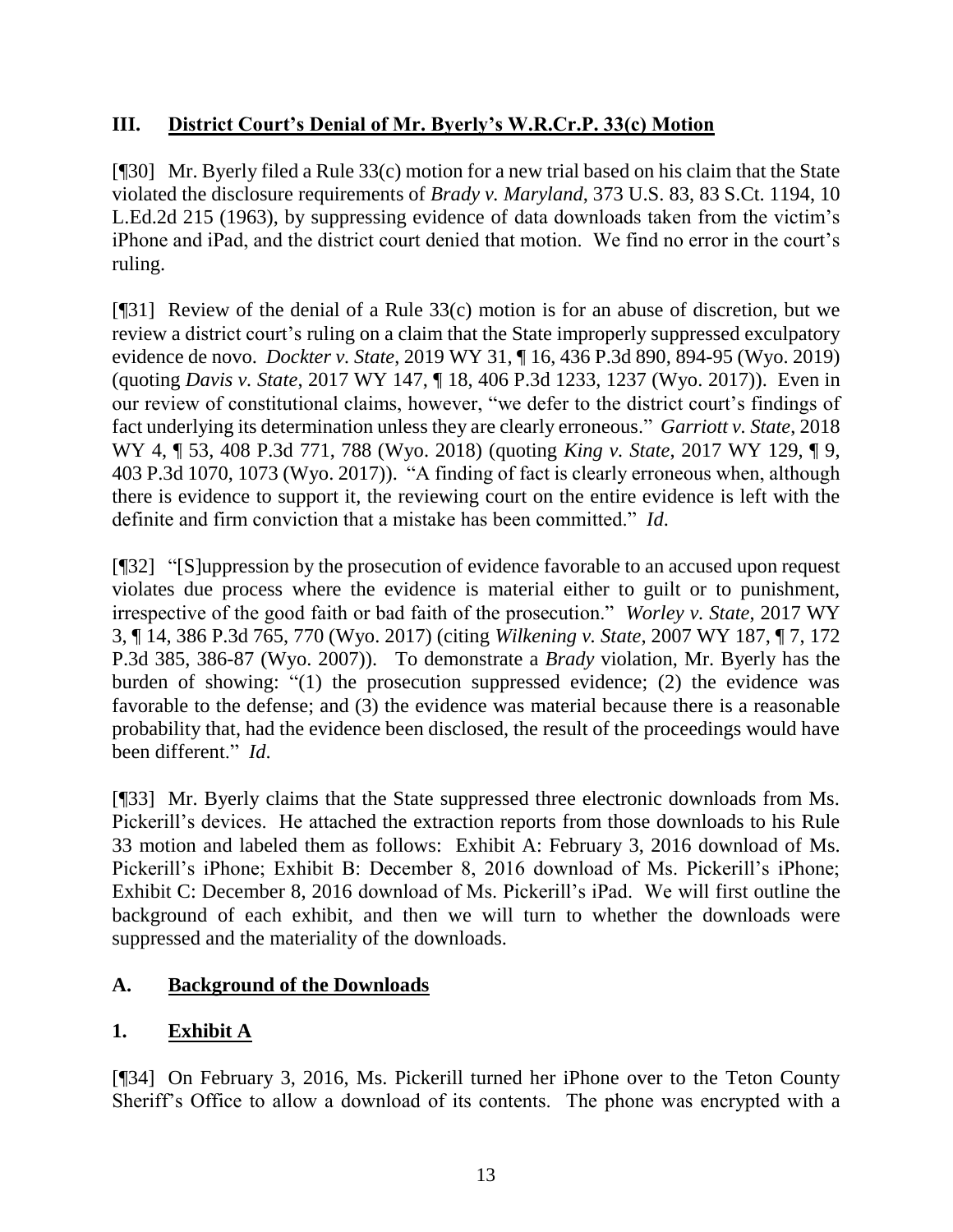password that is separate from Ms. Pickerill's iTunes password, and also separate from the general phone access password. The encryption password is one that cannot be recovered, and if it is forgotten by the user, the encrypted data may not be accessed. When Ms. Pickerill provided the iPhone to law enforcement in February 2016, she could not recall the encryption password. Because the technician downloading the phone's contents did not have the encryption password, he was able to make a copy of its contents on that date, but he could not access the encrypted data. That copy was placed in what was called a .tar file, which was a mirror image of the phone's contents on that date. The .tar file contents could be accessed only with the encryption password.

[¶35] On August 5, 2016, shortly after the charges were filed against Mr. Byerly, the county attorney's office sent Mr. Byerly's attorney a packet with a cover letter that stated, "Enclosed please find the following discovery[.]" The letter identified three items being produced, one of which was "Apple Iphone [sic] Info, 21-002 (Flash Drive)." The flash drive that was produced contained the February 3, 2016 extraction report, which indicated that the .tar file had been created.

## **2. Exhibits B and C**

[¶36] On December 8, 2016, the Teton County Sheriff's Office performed another download of Ms. Pickerill's iPhone, and it also performed a download of her iPad. For this download from the iPhone, the office had Ms. Pickerill's encryption password, and the extraction therefore included all the data that was contained on the phone. On February 16, 2017, the county attorney's office sent Mr. Byerly's attorney additional discovery, which included notification that the downloads had been performed and were located on a thumb drive that was entered into evidence as item number 010.

#### **B. Suppression**

[¶37] To establish that the State suppressed the downloads in question, Mr. Byerly must demonstrate that it failed to disclose the evidence.

> Before a *[Brady](http://www.westlaw.com/Link/Document/FullText?findType=Y&serNum=1963125353&pubNum=0000708&originatingDoc=Ibfd344e04a9411e98335c7ebe72735f9&refType=RP&originationContext=document&vr=3.0&rs=cblt1.0&transitionType=DocumentItem&contextData=(sc.UserEnteredCitation))* violation occurs, the government, through the prosecutor or its agents, must have "suppressed" the information by not disclosing it to the defendant. *See [Kyles](http://www.westlaw.com/Link/Document/FullText?findType=Y&serNum=1995091643&pubNum=0000708&originatingDoc=Ibfd344e04a9411e98335c7ebe72735f9&refType=RP&fi=co_pp_sp_708_1567&originationContext=document&vr=3.0&rs=cblt1.0&transitionType=DocumentItem&contextData=(sc.UserEnteredCitation)#co_pp_sp_708_1567)  v. Whitley*[, 514 U.S. 419, 437-38, 115 S.Ct. 1555, 1567-68, 131](http://www.westlaw.com/Link/Document/FullText?findType=Y&serNum=1995091643&pubNum=0000708&originatingDoc=Ibfd344e04a9411e98335c7ebe72735f9&refType=RP&fi=co_pp_sp_708_1567&originationContext=document&vr=3.0&rs=cblt1.0&transitionType=DocumentItem&contextData=(sc.UserEnteredCitation)#co_pp_sp_708_1567)  [L.Ed.2d 490 \(1995\).](http://www.westlaw.com/Link/Document/FullText?findType=Y&serNum=1995091643&pubNum=0000708&originatingDoc=Ibfd344e04a9411e98335c7ebe72735f9&refType=RP&fi=co_pp_sp_708_1567&originationContext=document&vr=3.0&rs=cblt1.0&transitionType=DocumentItem&contextData=(sc.UserEnteredCitation)#co_pp_sp_708_1567) In addition, if a defendant's attorney knew, or should have known through due diligence, about potential evidence it is generally not newly discovered. *See Beintema v. State*[, 969 P.2d 1124, 1127 \(Wyo. 1998\)](http://www.westlaw.com/Link/Document/FullText?findType=Y&serNum=1998247671&pubNum=0000661&originatingDoc=Ibfd344e04a9411e98335c7ebe72735f9&refType=RP&fi=co_pp_sp_661_1127&originationContext=document&vr=3.0&rs=cblt1.0&transitionType=DocumentItem&contextData=(sc.UserEnteredCitation)#co_pp_sp_661_1127) ("Huskinson's plea agreement with the prosecution was not newly discovered evidence because the trial attorney knew about the plea agreement prior to Beintema's trial.").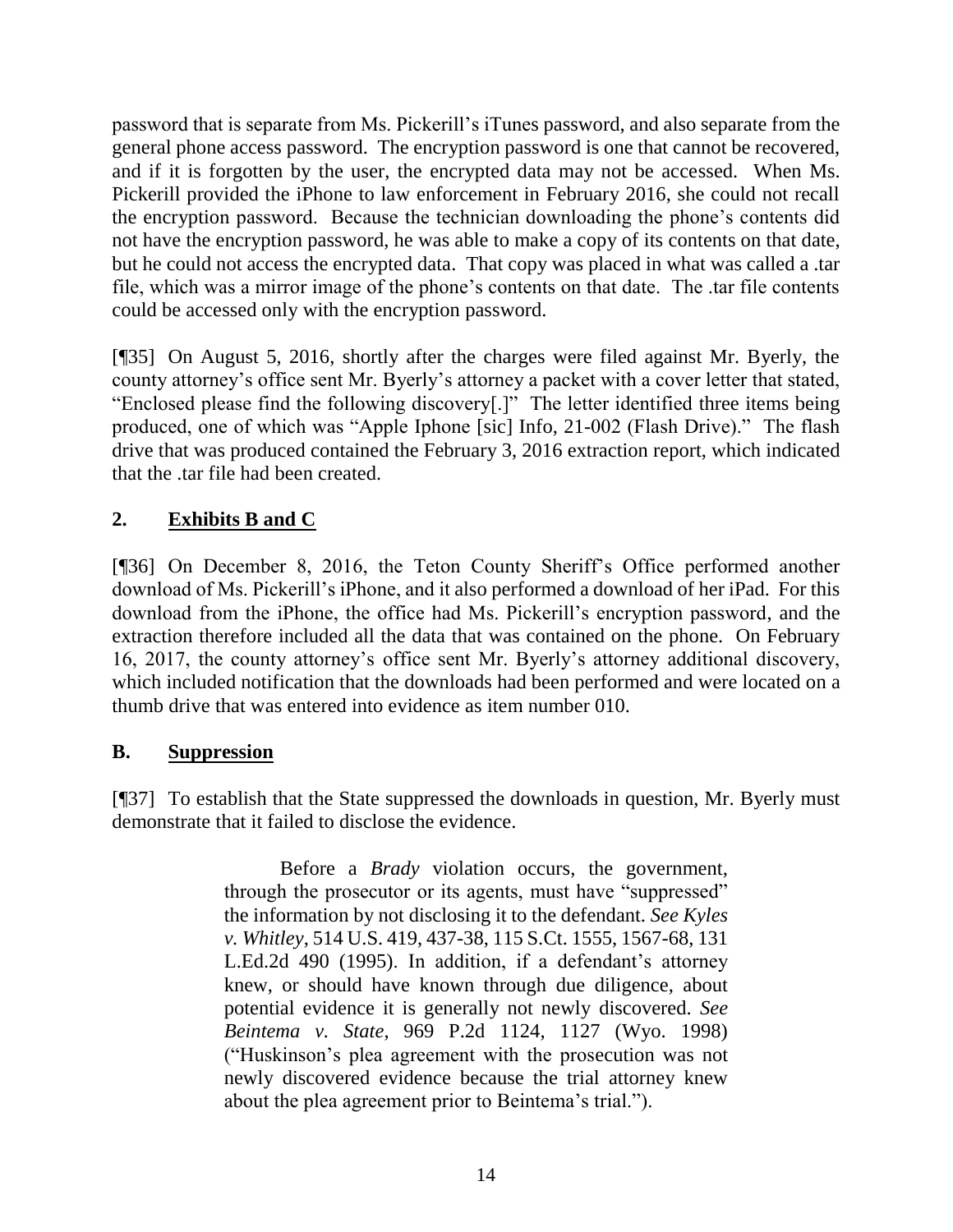*Dockter*, ¶ 18, 436 P.3d at 895; *see also Hooks v. Workman*, 689 F.3d 1148, 1179-80 (10th Cir. 2012) ("Evidence is not suppressed within the meaning of *Brady* if it is made known and available to the defense prior to trial.") (quoting *[United States v. Wooten](http://www.westlaw.com/Link/Document/FullText?findType=Y&serNum=2004843867&pubNum=0000506&originatingDoc=I1ba36193ddca11e1b11ea85d0b248d27&refType=RP&fi=co_pp_sp_506_1142&originationContext=document&vr=3.0&rs=cblt1.0&transitionType=DocumentItem&contextData=(sc.UserEnteredCitation)#co_pp_sp_506_1142)*, 377 F.3d [1134, 1142 \(10th Cir.](http://www.westlaw.com/Link/Document/FullText?findType=Y&serNum=2004843867&pubNum=0000506&originatingDoc=I1ba36193ddca11e1b11ea85d0b248d27&refType=RP&fi=co_pp_sp_506_1142&originationContext=document&vr=3.0&rs=cblt1.0&transitionType=DocumentItem&contextData=(sc.UserEnteredCitation)#co_pp_sp_506_1142) 2004)).

[¶38] We begin our suppression analysis with Exhibits B and C because we agree with the district court that those downloads were not suppressed. We will then address Exhibit A, for which the suppression question is more complicated.

## **1. Exhibits B and C**

[¶39] The district court found that the downloads contained in Exhibits B and C were not suppressed because defense counsel was informed, by letter dated February 16, 2017, that the downloads had been performed and placed on a thumb drive. The court found that the State had satisfied its obligation by disclosing to defense counsel the existence and availability of the information, and that defense counsel could have inspected or copied the downloads before trial. We agree.

[¶40] "The essence of *[Brady](http://www.westlaw.com/Link/Document/FullText?findType=Y&serNum=1963125353&pubNum=0000708&originatingDoc=I91ae0f00e13111e78c5db03c58f2bc1d&refType=RP&originationContext=document&vr=3.0&rs=cblt1.0&transitionType=DocumentItem&contextData=(sc.Search))* is the discovery of information *after the trial*, which was known to the prosecution but unknown to the defense during the trial." *Davis*, ¶ 22, 406 P.3d at 1238 (quoting *Thomas v. State*, 2006 WY 34, ¶ 16, 131 P.3d 348, 353 (Wyo. 2006)) (emphasis in original); *see also Relish v. State*, 860 P.2d 455, 459 (Wyo. 1993) ("Evidence is not 'suppressed' if the defendant either knew or should have known of the essential facts permitting him to take advantage of any exculpatory evidence.") (quoting *United States v. LeRoy*, 687 F.2d 610, 618 (2d Cir.1982), *cert. denied*, 459 U.S. 1174, 103 S.Ct. 823, 74 L.Ed.2d 1019 (1983)). Moreover, the State's disclosure of exculpatory evidence need not be "in a specific form or manner." *Hooks*, 689 F.3d at 1180 (quoting *United States v. Hernandez–Muniz*, 170 F.3d 1007, 1011 (10th Cir. 1999)).

[¶41] *Hooks* is illustrative. In that case, the Tenth Circuit rejected a *Brady* claim where the government informed defense counsel of its interview of a potentially favorable witness and gave an abbreviated description of her statement.

> We have no trouble concluding that the State fulfilled its *Brady* obligation here. Ms. High disclosed to Ms. Werneke that she had spoken with Ms. Prater and that Ms. Prater had opined that Mr. Hooks was mentally retarded. Evidence favorable to Mr. Hooks was thus "made known and available" to his counsel. *Wooten*, 377 F.3d at 1142. While Ms. High did not go into great detail about the conversation, she need not have. Not "every possible shred of evidence" need be disclosed, *Smith* [*[v. New Mexico Dep't of Corrections](http://www.westlaw.com/Link/Document/FullText?findType=Y&serNum=1995064459&pubNum=506&originatingDoc=I1ba36193ddca11e1b11ea85d0b248d27&refType=RP&fi=co_pp_sp_506_823&originationContext=document&vr=3.0&rs=cblt1.0&transitionType=DocumentItem&contextData=(sc.UserEnteredCitation)#co_pp_sp_506_823)*], 50 F.3d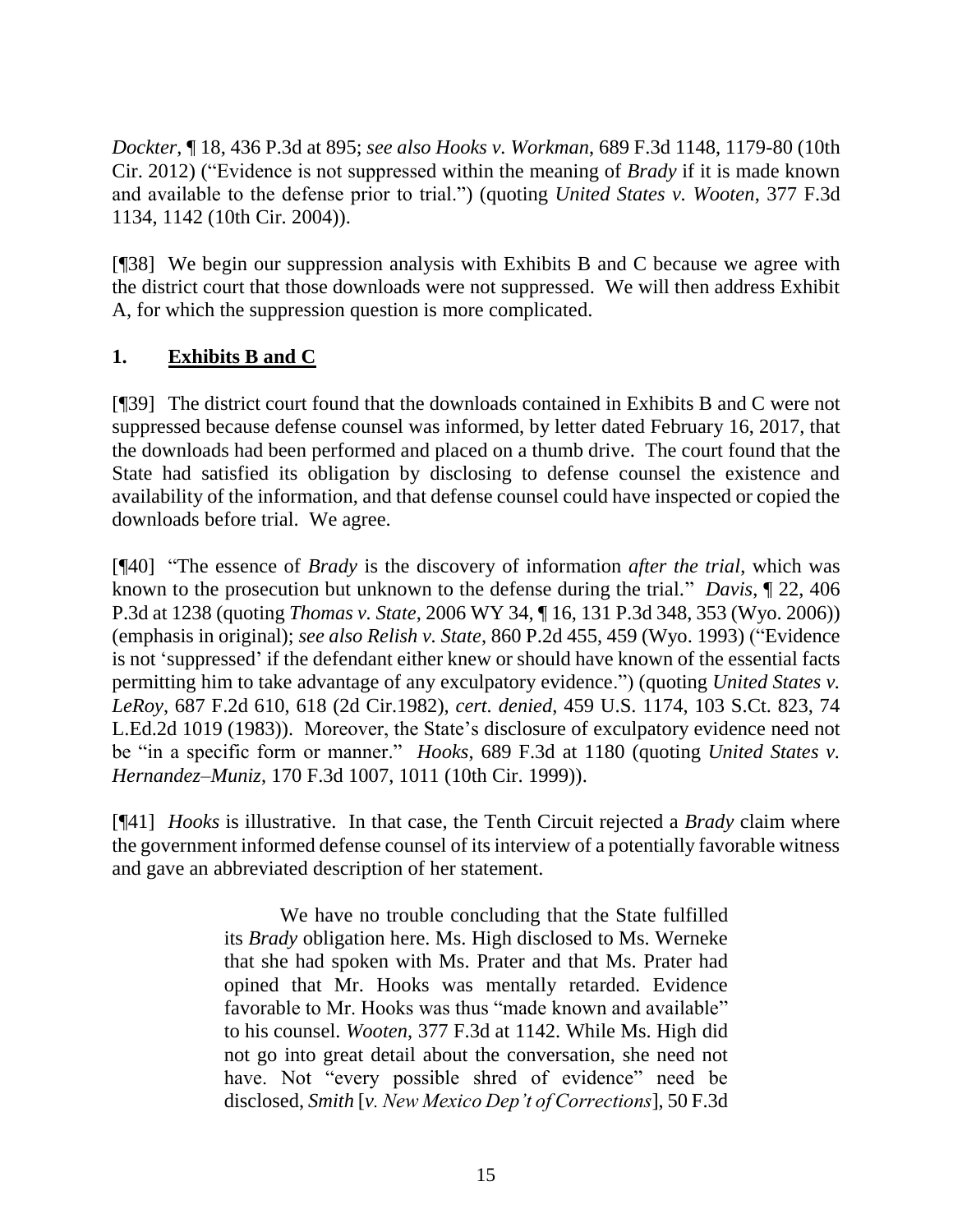[\[801\] at 823](http://www.westlaw.com/Link/Document/FullText?findType=Y&serNum=1995064459&pubNum=506&originatingDoc=I1ba36193ddca11e1b11ea85d0b248d27&refType=RP&fi=co_pp_sp_506_823&originationContext=document&vr=3.0&rs=cblt1.0&transitionType=DocumentItem&contextData=(sc.UserEnteredCitation)#co_pp_sp_506_823)  $[(10<sup>th</sup> Cir. 1995)]$ , nor is a "complete and detailed accounting" required, *Moore* [*v. Illinois*[\], 408 U.S. \[786\] at](http://www.westlaw.com/Link/Document/FullText?findType=Y&serNum=1972127183&pubNum=708&originatingDoc=I1ba36193ddca11e1b11ea85d0b248d27&refType=RP&originationContext=document&vr=3.0&rs=cblt1.0&transitionType=DocumentItem&contextData=(sc.UserEnteredCitation))  [795, 92 S.Ct. 2562](http://www.westlaw.com/Link/Document/FullText?findType=Y&serNum=1972127183&pubNum=708&originatingDoc=I1ba36193ddca11e1b11ea85d0b248d27&refType=RP&originationContext=document&vr=3.0&rs=cblt1.0&transitionType=DocumentItem&contextData=(sc.UserEnteredCitation)) [(1972)]. The memo disclosed enough of the conversation with Ms. Prater to put counsel for Mr. Hooks on notice that favorable and possibly material evidence was available.

*Hooks*, 689 F.3d at 1180.

[¶42] The same is true here. The February 16, 2017 letter informed defense counsel of the December 2016 downloads, and it informed her that that they had been placed on a thumb drive and logged into evidence. As the district court found, the downloads were available and could have been obtained on request.

[¶43] Mr. Byerly does not dispute that defense counsel received the February 16, 2017 letter.<sup>2</sup> He argues instead that a request for the downloads would have been unavailing because the later-appointed special prosecutor had no knowledge of the downloads. The record does confirm that the downloads were done, and the February 2017 letter was sent, before the special prosecutor's appointment and that he did not know of them. We do not see, however, that this would have been an impediment to obtaining the downloads. Had defense counsel shared the February 16, 2017 letter with the special prosecutor, he would have been informed of the existence of the downloads, and presumably would have complied with a request for them.

[¶44] The State disclosed the existence of the downloads to defense counsel and thereby made them available to Mr. Byerly. The evidence contained in Exhibits B and C was not suppressed, and we therefore find no *Brady* violation with respect to that evidence.<sup>3</sup>

# **2. Exhibit A**

[¶45] Mr. Byerly again does not dispute that the State informed defense counsel of the existence of the .tar file. He instead contends that providing the notice was not sufficient, and that once the State learned of Ms. Pickerill's encryption password, the State had an obligation to use the password to create a download of the encrypted data in the .tar file. The district court noted that the law was unclear on whether such an obligation exists, and

<sup>&</sup>lt;sup>2</sup> In his Rule 21 motion below, he acknowledged that the February 16, 2017 letter informed defense counsel that the December 2016 downloads were available.

<sup>3</sup>Because we agree with the district court that the February 16, 2017 letter satisfied the State's disclosure obligation, we need not determine for purposes of Mr. Byerly's suppression claim whether the defense team in fact obtained the December 2016 downloads. Mr. Byerly asserts in his ineffective assistance of counsel claim that his trial counsel failed to obtain them, and to avoid confusing the district court's findings on the separate new trial motions, we will save our discussion of that point until we address the ineffectiveness claim.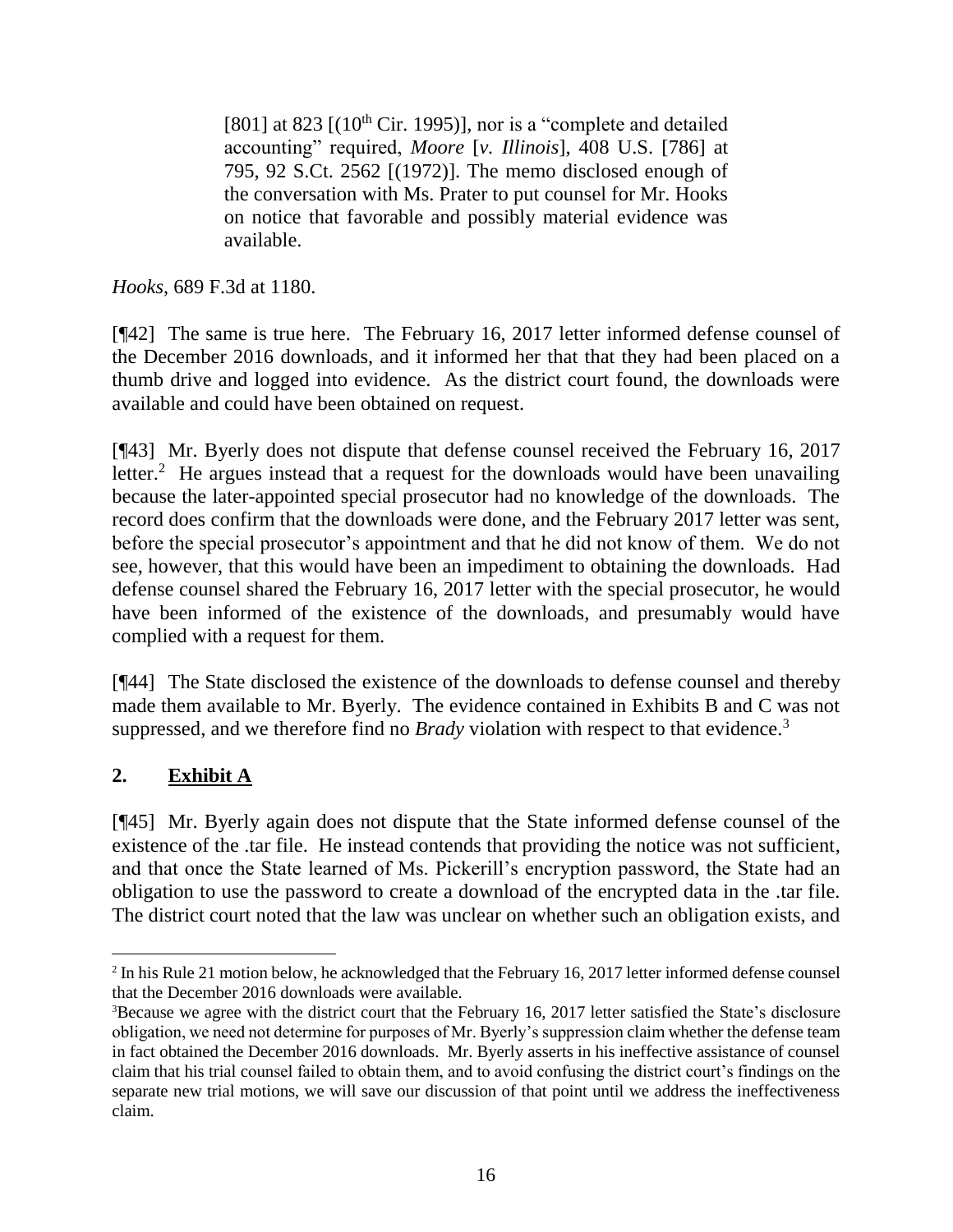without deciding the question, it rejected Mr. Byerly's claim because he failed to show the evidence contained in Exhibit A was material.

[¶46] There is authority to suggest that the State would have no obligation to take the step urged by Mr. Byerly, as reflected in this Seventh Circuit decision rejecting a similar argument.

> [Gray argues] that *in advance of trial* the government should have directed EDS to create and run programs to extract data from its database that would be useful to the defense. That argument is a non-starter. E.g., *id.* [*United States v. Morris*, 80 F.3d 1151,] at 1168-70  $[(7<sup>th</sup> Cir. 1996)]$ . "We find the proposed extension of *[Brady](http://www.westlaw.com/Link/Document/FullText?findType=Y&serNum=1963125353&originatingDoc=Icce19869c22511e0bff4854fb99771ed&refType=RP&originationContext=document&vr=3.0&rs=cblt1.0&transitionType=DocumentItem&contextData=(sc.Search))* difficult even to understand. It implies that the state has a duty not merely to disclose but also to create truthful exculpatory evidence." *Gauger v. Hendle*, 349 F.3d 354, 360 (7th Cir. 2003), overruled on other grounds by *Wallace v. City of Chicago*, 440 F.3d 421 (7th Cir. 2006). "The failure to create exculpatory evidence does not constitute a *[Brady](http://www.westlaw.com/Link/Document/FullText?findType=Y&serNum=1963125353&originatingDoc=Icce19869c22511e0bff4854fb99771ed&refType=RP&originationContext=document&vr=3.0&rs=cblt1.0&transitionType=DocumentItem&contextData=(sc.Search))* violation." *United States v. Alverio–Melendez*, 640 F.3d 412, 424 (1st Cir. 2011); *see also United States v. Monroe*, 943 F.2d 1007, 1011-12 n.2 (9th Cir.1991). As it happened, the government for its own purposes ran such a program during the trial and having done so, as we know, promptly turned over the results to the defendant because they were potentially exculpatory. It had no duty to go further and conduct the defense's investigation for it.

> It may be helpful to distinguish between patent and latent exculpatory evidence. Patent exculpatory evidence is evidence that is exculpatory on its face; an example would be a confession by Suddoth, in the possession of the FBI, in which he took full responsibility for the fraud and described Gray as an innocent whom he had gulled. Such evidence is *[Brady](http://www.westlaw.com/Link/Document/FullText?findType=Y&serNum=1963125353&originatingDoc=Icce19869c22511e0bff4854fb99771ed&refType=RP&originationContext=document&vr=3.0&rs=cblt1.0&transitionType=DocumentItem&contextData=(sc.Search))* material. Latent exculpatory evidence is evidence that requires processing or supplementation to be recognized as exculpatory. It is illustrated by the timestamp data in this case, the exculpatory character of which was unknown and unknowable until EDS wrote and ran the program that extracted the data from its database.

> To charge prosecutors with knowledge of exculpatory evidence buried in the computer databases of institutions that collect and store vast amounts of digitized data would be an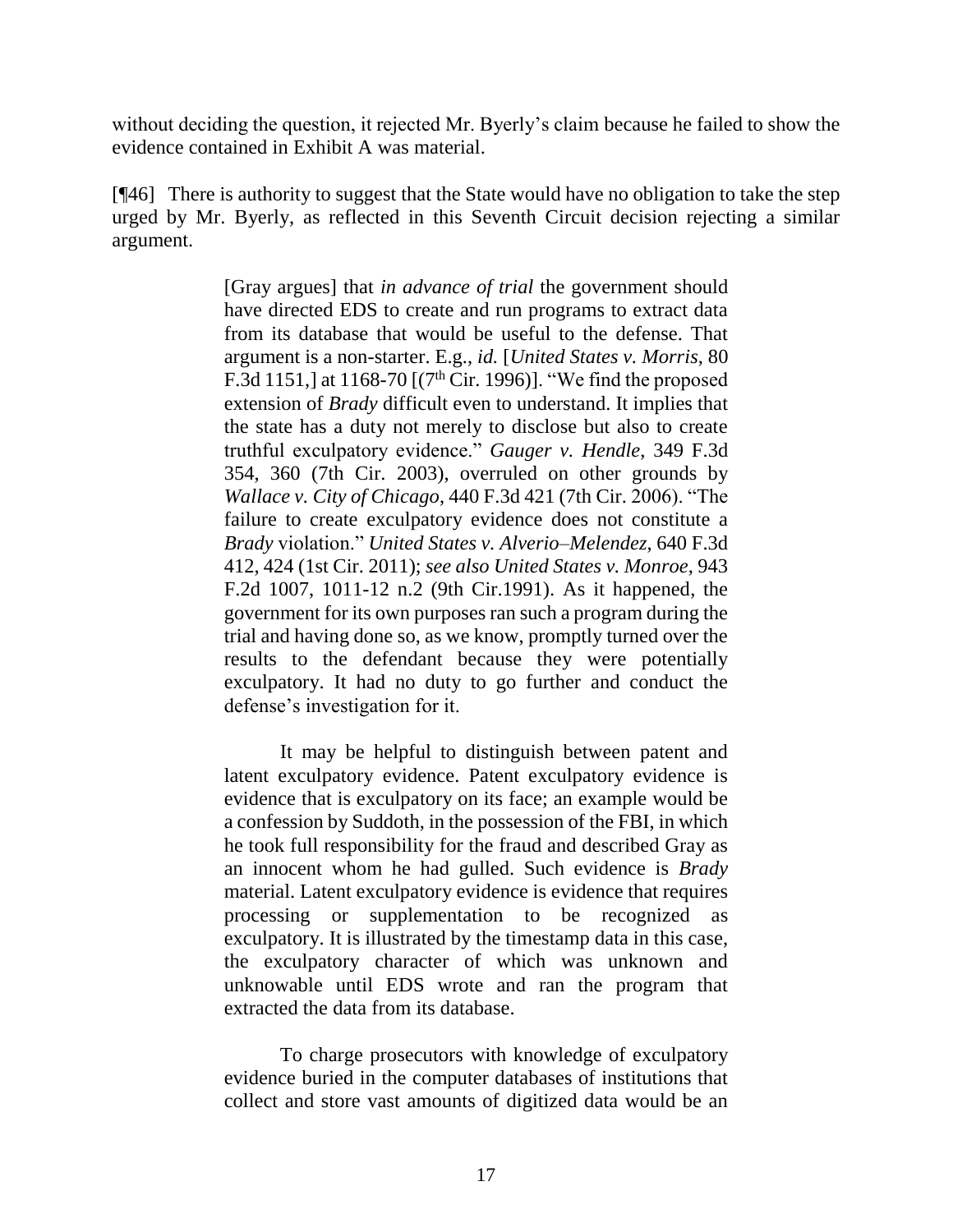unreasonable extension of the *[Brady](http://www.westlaw.com/Link/Document/FullText?findType=Y&serNum=1963125353&originatingDoc=Icce19869c22511e0bff4854fb99771ed&refType=RP&originationContext=document&vr=3.0&rs=cblt1.0&transitionType=DocumentItem&contextData=(sc.Search))* rule. The courts, rightly in our view, have refused to make it. The government is not "obliged to sift fastidiously" through millions of pages (whether paper or electronic). *United States v. Warshak*, 631 F.3d 266, 297 (6th Cir. 2010). It is "under no duty to direct a defendant to exculpatory evidence [of which it is unaware] within a larger mass of disclosed evidence." *United States v. Skilling*, 554 F.3d 529, 576 (5th Cir. 2009), vacated in part on other grounds, - U.S. -, 130 S.Ct. 2896, 177 L.Ed.2d 619 (2010); *cf*. *United States v. Joseph*, 996 F.2d 36, 37, 39-41 (3d Cir. 1993).

*United States v. Gray*, 648 F.3d 562, 567 (7th Cir. 2011).

[¶47] That said, commentators also increasingly recognize that electronic data may complicate a government's *Brady* obligations. *See* Comment, *Does Brady Have Byte? Adapting Constitutional Disclosure for the Digital Age*, 50 Colum. J. L. & Soc. Probs. 97, 116-17 (Fall 2016) ("Practitioners, scholars, and judges alike are grappling with the repercussions of a digital discovery regime for criminal litigation. Their concern centers on the recognition that the mechanics of *Brady* doctrine, established in an age of paper discovery, do not align with the demands of electronic discovery.") (footnotes omitted). Neither Mr. Byerly nor the State has argued the question of a prosecutor's *Brady* obligations with authority that is specific to the unique nature of electronic data, and without full briefing, we are reluctant to define those obligations.

[¶48] We therefore leave that question for another day and instead proceed to the prejudice prong. *See Dockter*, ¶ 18, 436 P.3d at 895 (noting it was questionable whether information was suppressed and concluding the question need not be addressed because defendant had not shown a reasonable probability the result would have been different); *Hicks v. State*, 2008 WY 83, ¶¶ 33-35, 187 P.3d 877, 884 (Wyo. 2008) (noting uncertainty in whether information could be considered suppressed and therefore resolving question on materiality prong).

### **C. Materiality of Information in Exhibit A Download**

[¶49] Because we have concluded that the Exhibit B and C downloads were not suppressed, we need not address the materiality of the information contained in those downloads. For clarity and completeness, however, we will list each item of information that Mr. Byerly identifies as material to his defense. For those items drawn from Exhibit B or C, we will so indicate and omit any discussion of their materiality.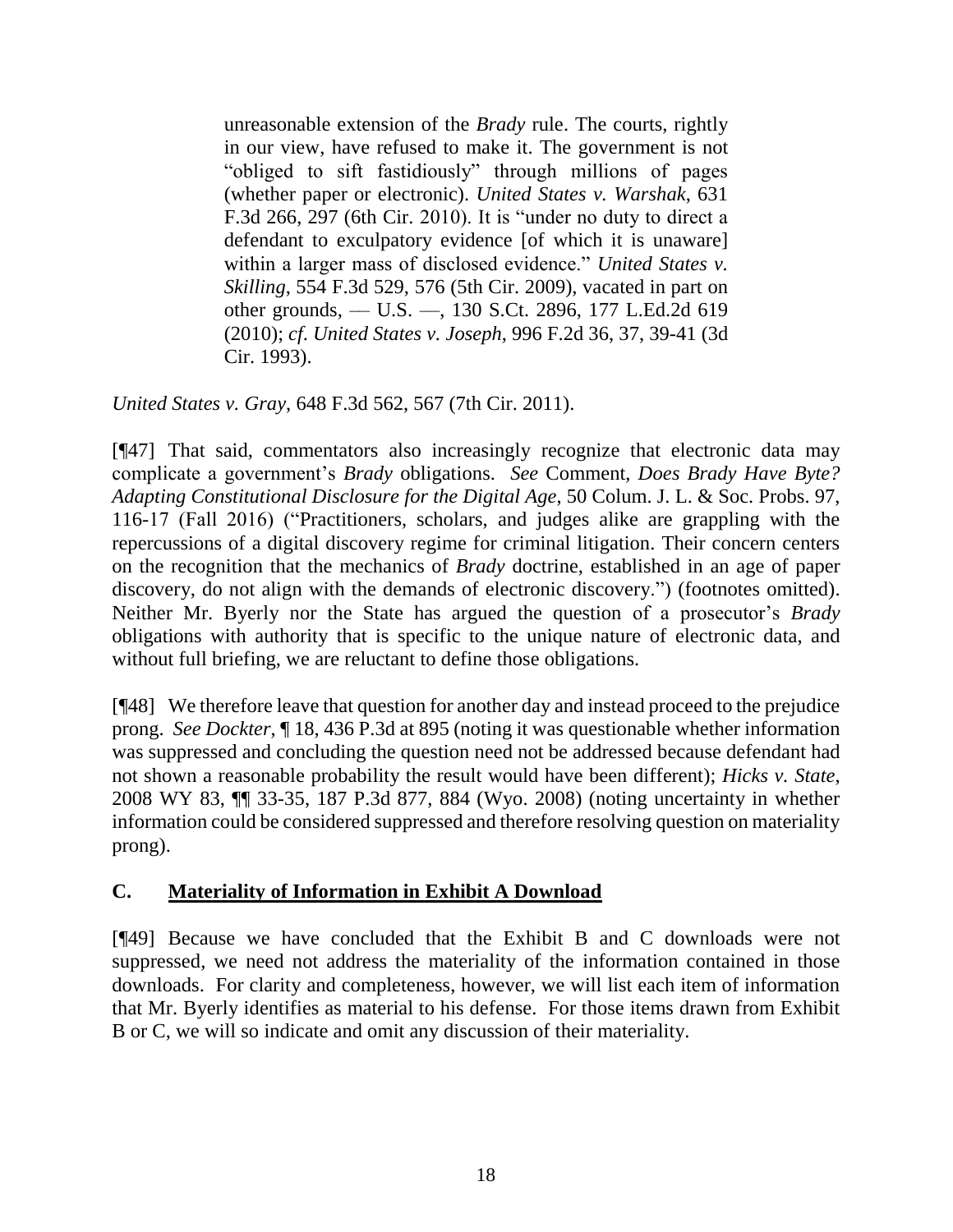### **1. Text Message re Jaw Pain**

[¶50] The first item Mr. Byerly points to is a January 7, 2016, text message from Ms. Pickerill to a friend, which stated: "I ended up having an emergency root canal yesterday as the crack in my tooth is what has been causing all of this pain. I thought it was an ear infection."

[¶51] This relates to the ear and jaw pain Ms. Pickerill experienced after the October 11, 2015 incident charged in Count 5 and for which Mr. Byerly was convicted of aggravated assault and battery. Mr. Byerly argues this item could have been used to cross-examine Ms. Pickerill because she testified that she thought her jaw pain was caused by the blow across her face, not by an ear infection. He contends the claim of jaw pain is particularly suspect because she never reported it to Dr. Trott, the ENT physician who treated her the day after the incident.

[¶52] We disagree that this message would have had a material impact on the crossexamination of Ms. Pickerill. That she wondered if the jaw pain she was experiencing three months after the October incident might be related to an infection does not mean that she could not also have believed her earlier persistent jaw pain was caused by the blow to her face. Moreover, we do not agree that the report of jaw pain is missing from Dr. Trott's notes. Dr. Trott saw Ms. Pickerill on October 12, 2015, a day after the incident alleged in Count 5, and he diagnosed a "small inferior TM [tympanic membrane] perforation with bruising of TM." However, a little over a month later, Dr. Trott's notes report (emphasis added): "Seen about 1 month ago with left TM perforation following altercation with boyfriend. *Also had jaw pain*. She is *continuing to have ear and jaw pain*, bilateral, but  $L > R$ ."

[¶53] Ms. Pickerill's testimony that she thought her jaw pain was caused by the October 11 incident was consistent with what she reported to Dr. Trott. Moreover, Ms. Pickerill's testimony and that of her treating physicians was not the only evidence to support Count 5. The record also contains evidence of Mr. Byerly's conduct in the days following the Count 5 incident. He sent emails in the days after the incident, in which he stated, "I am ashamed that we got in a fight n u got hurt;" "I feel like shit, completely sick about our fight especially you getting hurt;" "yes i am concerned abt your hearing of course. from my research it shows you can heal but it is more like 3 months;" "i truly apologize for a[n]y and all hurts ever inflicted;" and "please forgive me Michele I am soo very sorry." He also, on October 16, 2015, signed up to take domestic abuse classes.

[¶54] Against the evidence supporting Count 5, and the notes of jaw pain in Dr. Trott's notes, we cannot find a reasonable probability that cross-examination of Ms. Pickerill with her January 7, 2016 text message would have changed the outcome of Mr. Byerly's trial on Count 5.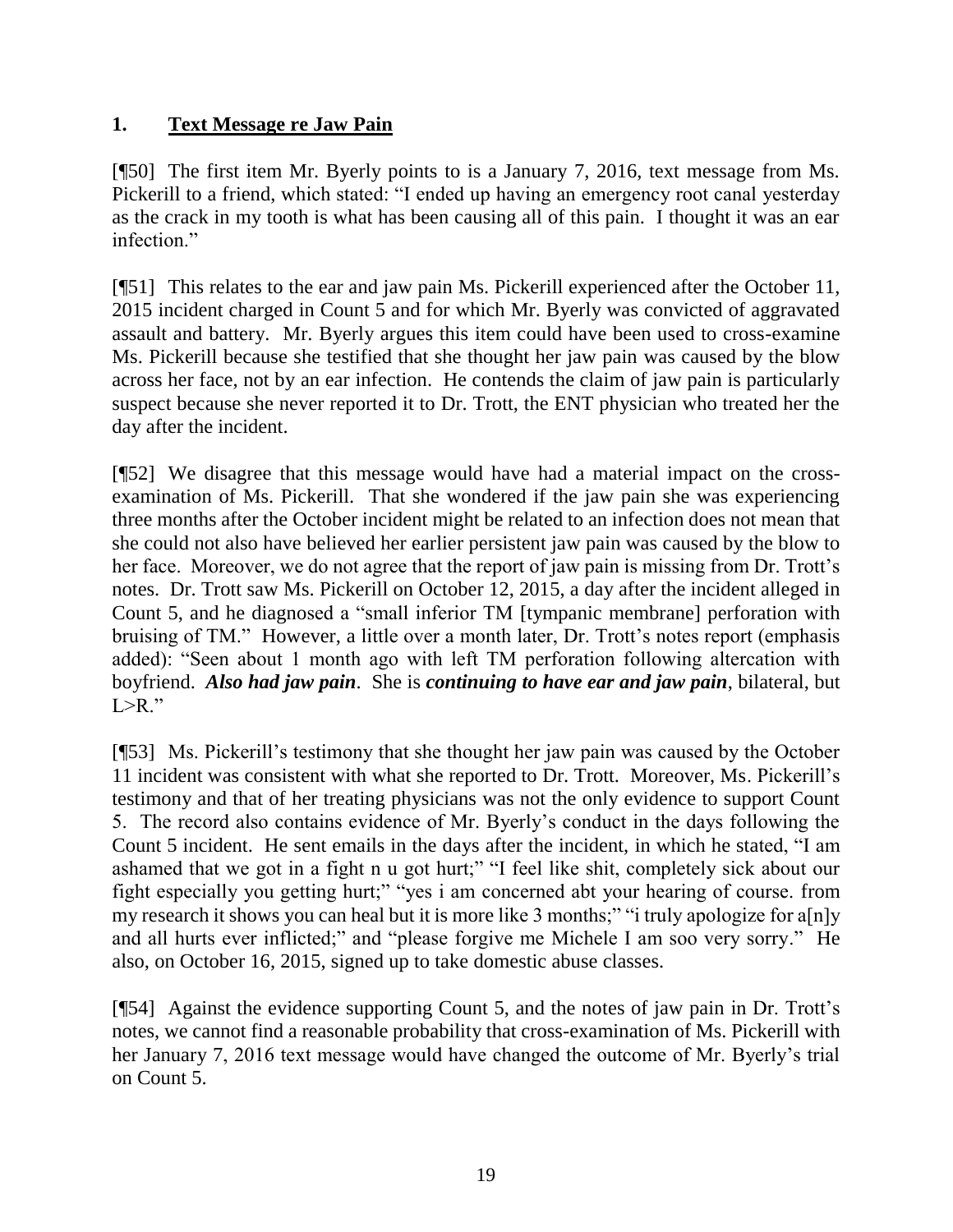## **2. Text Messages re Photos of Ms. Byerly's Injuries**

[¶55] The next item Mr. Byerly points to are Ms. Pickerill's text messages seeking help to print photos stored on her iPhone onto photo quality paper because they print too dark on regular paper, as well as a response that she could try a shop in town where they can print from the phone and lighten the photo using PhotoShop. These text messages are contained in Exhibit C and were not suppressed.

## **3. Text Messages re Going to Bars and Drinking on January 20, 2016**

[¶56] Mr. Byerly next cites to a series of text messages between he and Ms. Pickerill in which they discuss their plans for the evening of January 20, 2016, which was the date of the incident at the Mangy Moose that led to Count 8 (domestic battery) and Count 9 (strangulation of a household member). The messages between them discussed that she was going to a bar with friends and would then meet Mr. Byerly at the Moose. He argues that the messages are material to impeaching Ms. Pickerill because they show that she was in control of the events that evening and he was following her lead. We disagree.

[¶57] First, we fail to see how these text messages could have been unknown and a surprise to Mr. Byerly since he was a party to them. Second, they are entirely consistent with Ms. Pickerill's testimony that she went first to one bar with friends and then met Mr. Byerly at the Moose. Third, they do not establish that she was in control once she met up with Mr. Byerly and after they left the bar.

### **4. Text Messages re Timing of Events on January 20, 2016**

[¶58] Mr. Byerly next points to text messages that concern the timing of the events on January 20, 2016. Specifically, he cites Ms. Pickerill's text message that evening to a friend, in which she gave him and his wife permission to stay another night at the house where she was caretaking and told him she would be there with Mark. He argues that the evidence establishes that nearly two hours after her arrival at the Moose, she was saying she would be going home with him, making it useful for cross-examination. We disagree that cross-examination on the evidence would have had a material impact.

[¶59] First, the messages do not establish the definitive timeline Mr. Byerly suggests. It shows a text message from Ms. Pickerill to Mr. Byerly at 5:35 p.m. stating that she is on her way, not that she had arrived at or was in the bar, and then at 7:11 p.m., the text to her friend. In any event, regardless of the timing of when Ms. Pickerill arrived at the bar and how much time passed before her interaction with Mr. Byerly deteriorated, there were two other witnesses who testified to the tension between Ms. Pickerill and Mr. Byerly while they were in the bar. Kim Trantham testified: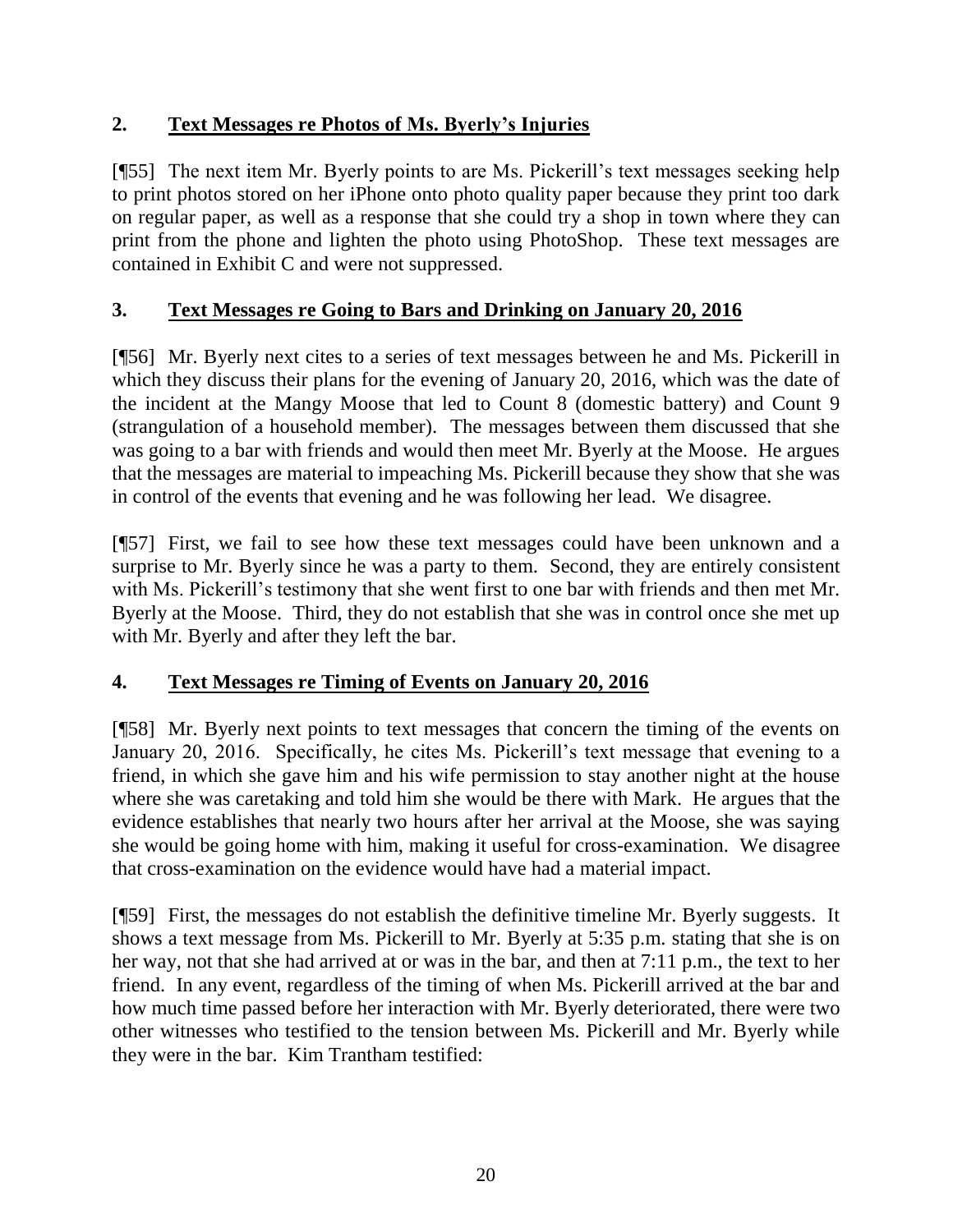Q. And when you say you observed him being aggressive can you explain what made you think that?

A. He was standing really close to Michele, I can't – I don't know if he was grabbing her. I think he was grabbing her, holding her arms. And he was red and angry and that's why I thought . . .

Joshua Riggs testified:

Q. Do you recall anything in particular about that evening?

A. From what I remember I met Kim, she had been working. And we met up and we went upstairs and at one point I had my back to Mark and Michele and I didn't even realize they were there until I saw the look on Kim's face and she was basically saying, you've got to go stop this.

And I turned around and Mark was in her face yelling at her, just being belligerent. And so I walked over and I said – I asked him to calm down, you know, because it looked – he was getting really red in the face and I was worried something was going to happen. Mostly I wanted to check in on Michele.

[¶60] Finally, Ms. Pickerill did not testify definitively to when she arrived at the bar or how long she stayed at the bar. She testified that she believed she arrived shortly before 7:00, and estimated that she left before 8:00. Discrepancies in that timing when testified to over eighteen months after the fact were unlikely to have the impact of the witness testimony concerning the interactions in the bar, and we see no reasonable probability that the cross-examination would have changed the outcome on the charges related to that evening.

# **5. Additional Text Messages re January 20, 2016**

[¶61] Mr. Byerly points to several other text messages that relate to the events on January 20, 2016. The first is a text message in Exhibit A that he sent Ms. Pickerill late the evening of January 20, 2016, in which he berates her for causing their problems and tells her she needs therapy. He argues that the message shows that he was the one that wanted to break things off after being mistreated by her. We again presume that this message was not new information to Mr. Byerly since he sent the message himself. Moreover, numerous emails from Mr. Byerly to Ms. Pickerill were admitted into evidence and those showed that in the days following the January 20, 2016 incident, he repeatedly asked her to be with him and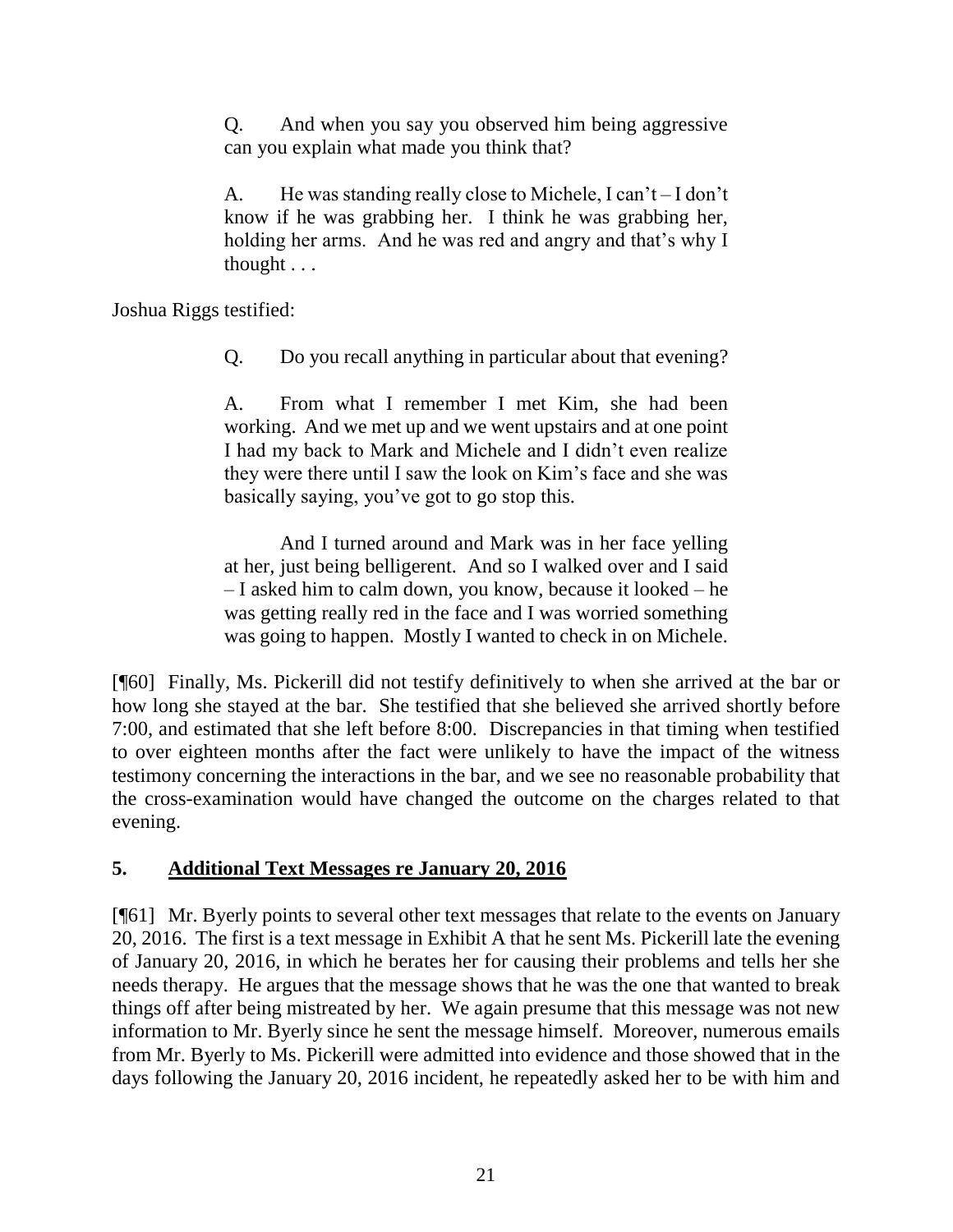asked her to ignore her friends' advice to the contrary. We do not see that the cited message from Mr. Byerly would have materially affected his cross-examination of Ms. Pickerill.

[¶62] Mr. Byerly also points to Exhibit A for the lack of text messages from Ms. Pickerill concerning the incident in the parking lot. He contends that this is evidence that nothing happened that evening and that her distress and report to law enforcement instead resulted from her intoxication and anger at him for breaking up with her. This again ignores the other evidence in the record. As indicated above, Mr. Byerly's own emails in the days after the incident showed that he wanted Ms. Pickerill to be with him and had not broken up with her. Additionally, while Ms. Pickerill may not have sent text messages after the incident, two separate couples who were staying in the home where she was staying testified to her being distraught after the incident and recounting the same story of what happened. We cannot find that the lack of text messages would have had a material effect on the defense.

[¶63] The final evidence Mr. Byerly points to that he claims would have been helpful to his defense against the January 20 charges was a text message from one of the persons who testified concerning Ms. Pickerill's demeanor after the incident. The text message stated they were headed to dinner and getting drunker. The text message Mr. Byerly cites was contained in Exhibit C and was not suppressed.

## **6. Evidence re Protection Order Violation and Witness Intimidation**

[¶64] Mr. Byerly next point to a series of text messages that he claims were material to Counts 10, 11, and 12. Each of the messages was drawn from Exhibit B or Exhibit C, and therefore none of them were suppressed.

[¶65] We recognize that we must consider the cumulative effect of the allegedly suppressed evidence on our confidence in the verdict, as opposed to an item-by-item consideration of the evidence. *Kerns v. State*, 920 P.2d 632, 637-38 (Wyo. 1996). Even considered in that light, we are unable to find that Mr. Byerly's defense was prejudiced by the State not creating and producing Exhibit A before trial.

# **IV. Ineffective Assistance of Counsel**

### **A. Standard of Review and Governing Law**

[¶66] The district court denied Mr. Byerly's W.R.A.P. 21 motion for a new trial after an evidentiary hearing on his numerous claims of ineffective assistance of counsel. Our standard for reviewing that ruling is as follows:

> An appeal of an ineffective assistance of counsel ruling presents mixed questions of law and fact. *[Miller v. State](http://www.westlaw.com/Link/Document/FullText?findType=Y&serNum=2045394339&pubNum=0004645&originatingDoc=Id429f410147111e9aec5b23c3317c9c0&refType=RP&fi=co_pp_sp_4645_1287&originationContext=document&vr=3.0&rs=cblt1.0&transitionType=DocumentItem&contextData=(sc.Search)#co_pp_sp_4645_1287)*, 2018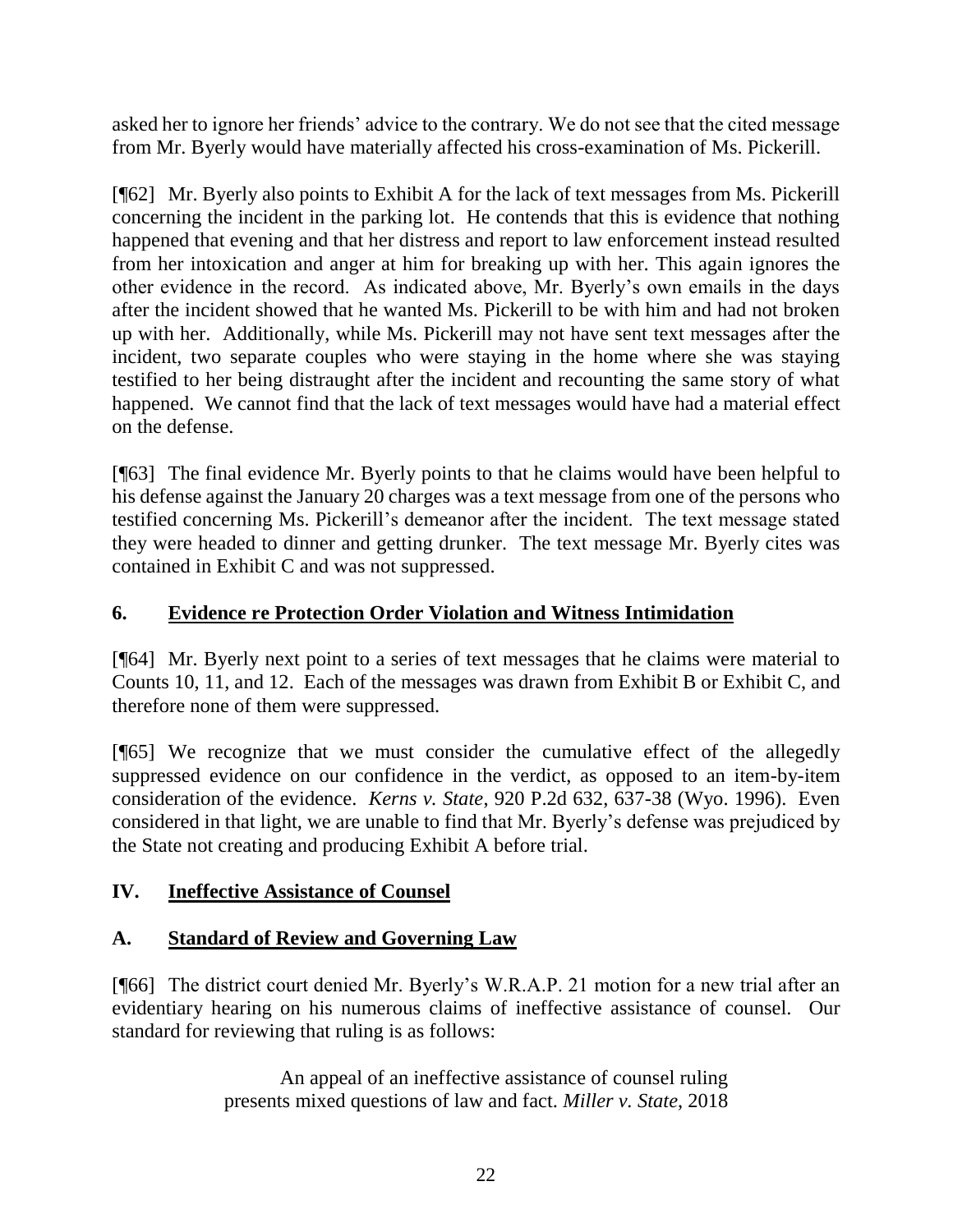[WY 102, ¶ 13, 424 P.3d 1284, 1287 \(Wyo. 2018\)](http://www.westlaw.com/Link/Document/FullText?findType=Y&serNum=2045394339&pubNum=0004645&originatingDoc=Id429f410147111e9aec5b23c3317c9c0&refType=RP&fi=co_pp_sp_4645_1287&originationContext=document&vr=3.0&rs=cblt1.0&transitionType=DocumentItem&contextData=(sc.Search)#co_pp_sp_4645_1287) (quoting *Worley v. State*[, 2017 WY 3, ¶ 9, 386 P.3d 765, 769 \(Wyo.](http://www.westlaw.com/Link/Document/FullText?findType=Y&serNum=2040732901&pubNum=0004645&originatingDoc=Id429f410147111e9aec5b23c3317c9c0&refType=RP&fi=co_pp_sp_4645_769&originationContext=document&vr=3.0&rs=cblt1.0&transitionType=DocumentItem&contextData=(sc.Search)#co_pp_sp_4645_769)  [2017\)\)](http://www.westlaw.com/Link/Document/FullText?findType=Y&serNum=2040732901&pubNum=0004645&originatingDoc=Id429f410147111e9aec5b23c3317c9c0&refType=RP&fi=co_pp_sp_4645_769&originationContext=document&vr=3.0&rs=cblt1.0&transitionType=DocumentItem&contextData=(sc.Search)#co_pp_sp_4645_769). We review the district court's conclusions of law de novo and defer to its factual findings unless they are clearly erroneous. *[Id](http://www.westlaw.com/Link/Document/FullText?findType=Y&serNum=2045394339&pubNum=0006431&originatingDoc=Id429f410147111e9aec5b23c3317c9c0&refType=RP&originationContext=document&vr=3.0&rs=cblt1.0&transitionType=DocumentItem&contextData=(sc.Search))*. "A finding is clearly erroneous when, although there is evidence to support it, the reviewing court on the entire evidence is left with the definite and firm conviction that a mistake has been committed." *Miller*[, ¶ 13, 424 P.3d at 1287](http://www.westlaw.com/Link/Document/FullText?findType=Y&serNum=2045394339&pubNum=0004645&originatingDoc=Id429f410147111e9aec5b23c3317c9c0&refType=RP&fi=co_pp_sp_4645_1287&originationContext=document&vr=3.0&rs=cblt1.0&transitionType=DocumentItem&contextData=(sc.Search)#co_pp_sp_4645_1287) (quoting *[Cowboy's LLC v. Schumacher](http://www.westlaw.com/Link/Document/FullText?findType=Y&serNum=2044695237&pubNum=0004645&originatingDoc=Id429f410147111e9aec5b23c3317c9c0&refType=RP&fi=co_pp_sp_4645_501&originationContext=document&vr=3.0&rs=cblt1.0&transitionType=DocumentItem&contextData=(sc.Search)#co_pp_sp_4645_501)*, 2018 WY 61, ¶ 10, [419 P.3d 498, 501 \(Wyo. 2018\)\)](http://www.westlaw.com/Link/Document/FullText?findType=Y&serNum=2044695237&pubNum=0004645&originatingDoc=Id429f410147111e9aec5b23c3317c9c0&refType=RP&fi=co_pp_sp_4645_501&originationContext=document&vr=3.0&rs=cblt1.0&transitionType=DocumentItem&contextData=(sc.Search)#co_pp_sp_4645_501).

*Wall v. State*, 2019 WY 2, ¶ 38, 432 P.3d 516, 527 (Wyo. 2019).

[¶67] Mr. Byerly asserts numerous claims of ineffectiveness. To prevail on those claims, he must show that his counsel "rendered constitutionally deficient performance" and that absent that deficiency, "a reasonable probability exists that [he] would have enjoyed a more favorable verdict." *Larkins v. State*[, 2018 WY 122, ¶ 62, 429 P.3d 28, 43 \(Wyo. 2018\)](http://www.westlaw.com/Link/Document/FullText?findType=Y&serNum=2045861852&pubNum=0004645&originatingDoc=Id429f410147111e9aec5b23c3317c9c0&refType=RP&fi=co_pp_sp_4645_43&originationContext=document&vr=3.0&rs=cblt1.0&transitionType=DocumentItem&contextData=(sc.Search)#co_pp_sp_4645_43) (citing *Strickland v. Washington*[, 466 U.S. 668, 687, 695, 104 S.Ct. 2052, 2064, 2068, 80](http://www.westlaw.com/Link/Document/FullText?findType=Y&serNum=1984123336&pubNum=0000708&originatingDoc=Id429f410147111e9aec5b23c3317c9c0&refType=RP&fi=co_pp_sp_708_2064&originationContext=document&vr=3.0&rs=cblt1.0&transitionType=DocumentItem&contextData=(sc.Search)#co_pp_sp_708_2064)  [L.Ed.2d 674 \(1984\)\)](http://www.westlaw.com/Link/Document/FullText?findType=Y&serNum=1984123336&pubNum=0000708&originatingDoc=Id429f410147111e9aec5b23c3317c9c0&refType=RP&fi=co_pp_sp_708_2064&originationContext=document&vr=3.0&rs=cblt1.0&transitionType=DocumentItem&contextData=(sc.Search)#co_pp_sp_708_2064).

> To show that trial counsel's performance was constitutionally inadequate, the defendant must demonstrate that the attorney's performance was substantially below that of a reasonably competent attorney. *Bruckner v. State*[, 2018 WY 51, ¶ 15, 417](http://www.westlaw.com/Link/Document/FullText?findType=Y&serNum=2044562371&pubNum=0004645&originatingDoc=Id429f410147111e9aec5b23c3317c9c0&refType=RP&fi=co_pp_sp_4645_181&originationContext=document&vr=3.0&rs=cblt1.0&transitionType=DocumentItem&contextData=(sc.Search)#co_pp_sp_4645_181)  [P.3d 178, 181-82 \(Wyo. 2018\).](http://www.westlaw.com/Link/Document/FullText?findType=Y&serNum=2044562371&pubNum=0004645&originatingDoc=Id429f410147111e9aec5b23c3317c9c0&refType=RP&fi=co_pp_sp_4645_181&originationContext=document&vr=3.0&rs=cblt1.0&transitionType=DocumentItem&contextData=(sc.Search)#co_pp_sp_4645_181) We "evaluate[ ] counsel under the circumstances existing at the time of the challenged act or omission and from the perspective available at the time of the challenged act or omission." *Id*[. at ¶ 15, 417 P.3d at 181.](http://www.westlaw.com/Link/Document/FullText?findType=Y&serNum=2044562371&pubNum=0004645&originatingDoc=Id429f410147111e9aec5b23c3317c9c0&refType=RP&fi=co_pp_sp_4645_181&originationContext=document&vr=3.0&rs=cblt1.0&transitionType=DocumentItem&contextData=(sc.Search)#co_pp_sp_4645_181) Because a defendant must establish both prongs, a court can decide an ineffective assistance claim on the prejudice prong without considering the deficient performance prong. *Strickland*[, 466 U.S. at 697, 104 S.Ct. at 2069.](http://www.westlaw.com/Link/Document/FullText?findType=Y&serNum=1984123336&pubNum=0000708&originatingDoc=Id429f410147111e9aec5b23c3317c9c0&refType=RP&fi=co_pp_sp_708_2069&originationContext=document&vr=3.0&rs=cblt1.0&transitionType=DocumentItem&contextData=(sc.Search)#co_pp_sp_708_2069)

*Wall*, ¶ 39, 432 P.3d at 527 (quoting *Larkins*[, ¶ 62, 429 P.3d at 43-44\)](http://www.westlaw.com/Link/Document/FullText?findType=Y&serNum=2045861852&pubNum=0004645&originatingDoc=Id429f410147111e9aec5b23c3317c9c0&refType=RP&fi=co_pp_sp_4645_43&originationContext=document&vr=3.0&rs=cblt1.0&transitionType=DocumentItem&contextData=(sc.Search)#co_pp_sp_4645_43).

#### **B. Analysis of Mr. Byerly's Claims**

[¶68] Between his headings and subheadings, Mr. Byerly asserts fourteen claims of ineffectiveness. We reject all fourteen.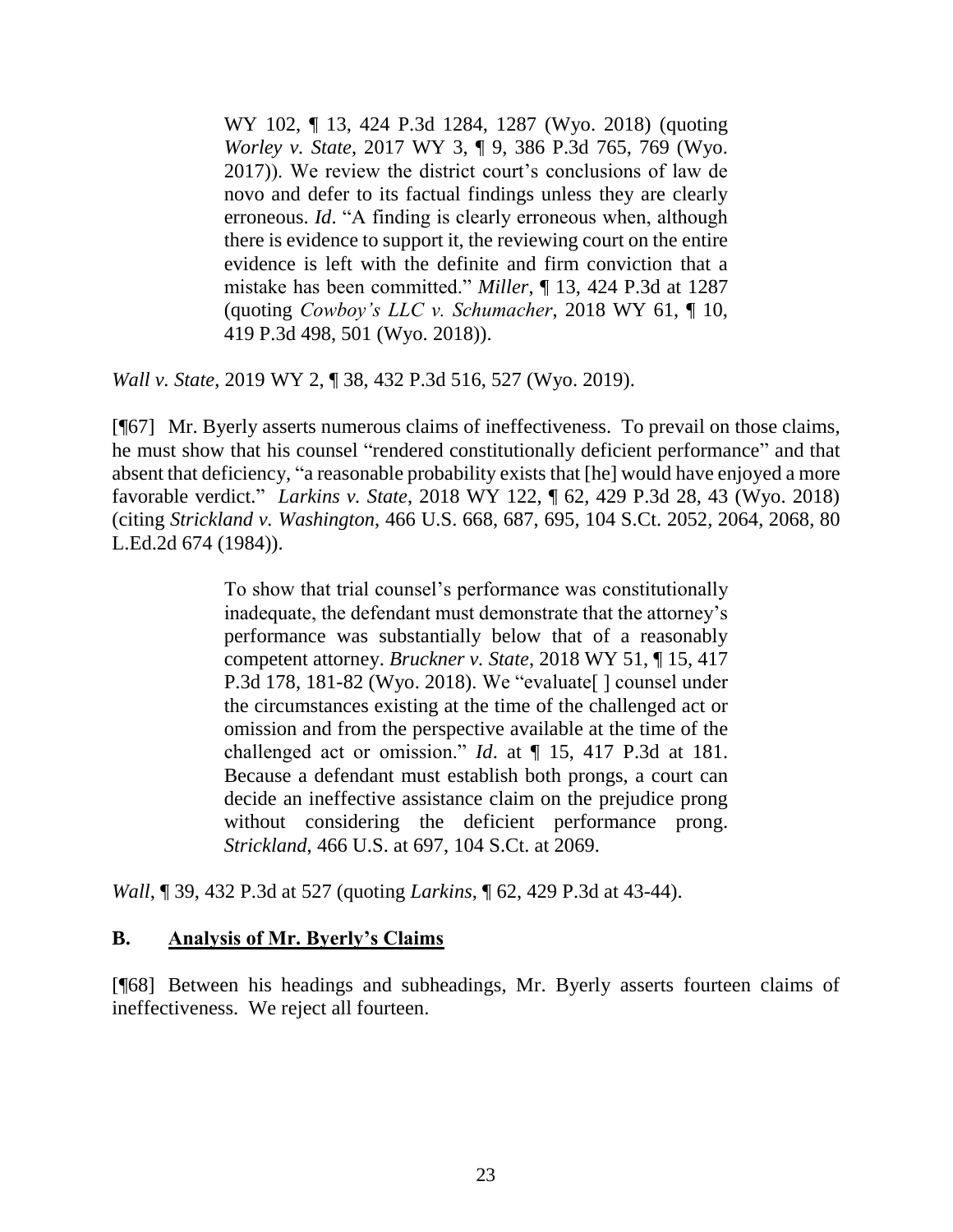#### **1. Failure to Obtain Evidence in Possession of the State**

[¶69] Mr. Byerly first claims trial counsel was deficient in failing to obtain the downloads contained in Exhibits A, B, and C, which were the subject of his Rule 33 motion. With respect to the downloads contained in Exhibit A, we have found that Mr. Byerly's defense was not prejudiced by not having that information. We therefore resolve this aspect of the claim on the prejudice prong, and we need not address whether trial counsel was deficient in failing to pursue the information in Exhibit A. *Wall*, ¶ 39, 432 P.3d at 527 ("Because a defendant must establish both prongs, a court can decide an ineffective assistance claim on the prejudice prong without considering the deficient performance prong.").

[¶70] With respect to the downloads in Exhibits B and C, the district court made the following findings:

> 23. With respect to the Later-Disclosed Data, trial counsel was provided at the May 22 hearing with a report from the Teton County Sheriff's Office that showed two pieces of evidence: a phone interview with a witness [name omitted] and a CD [thumb drive] of data from some phones. Trial counsel testified that she did not recall seeing that report prior to trial but that perhaps her private investigator did. She testified that she relies on her investigator, Mr. Dugan, to review all evidence for exculpatory material and then discuss the results of his review with her. In this case, her investigator billed her for 149 hours of work interviewing witnesses, reviewing discovery received from the State, and reviewing what Defendant and his previous counsel provided to trial counsel. She testified that Mr. Dugan also billed Mr. Byerly directly for additional hours of work.

> > \* \* \* \*

28. The Court finds that it was reasonable for trial counsel to rely on her investigator to review discovery material for exculpatory evidence. In this case, it was a reasonable professional judgment to hire an assistant, i.e., the investigator, to assist in reviewing the voluminous discovery materials.

[¶71] The district court essentially concluded that although trial counsel did not herself request and review the Exhibit B and C downloads, the defense team had them and they were reviewed. Mr. Byerly does not directly address this finding, but he contends it would have been impossible for the defense to have had the downloads before trial because the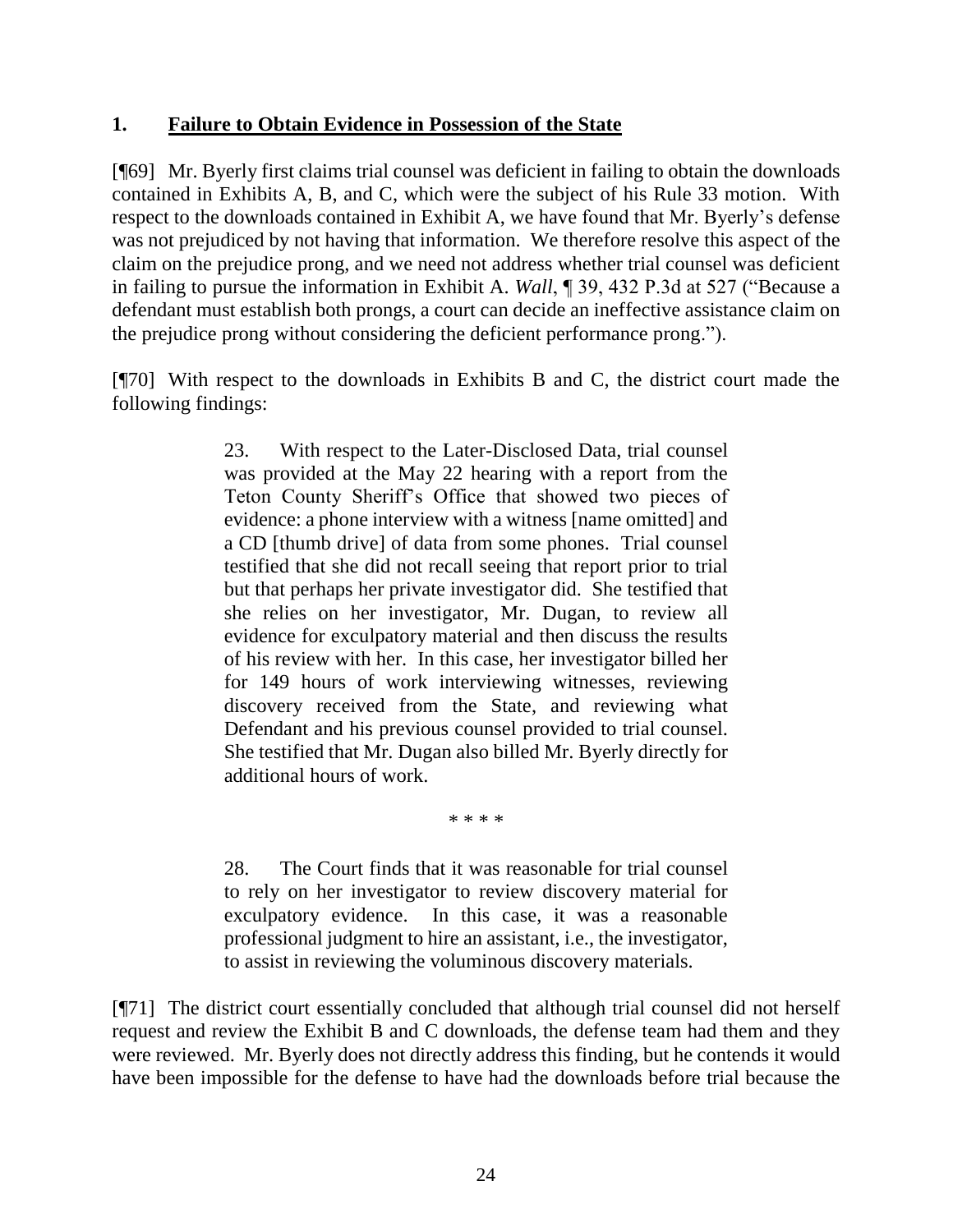special prosecutor did not know of the thumb drive's existence until after the trial. We disagree.

[¶72] The special prosecutor took over the case against Mr. Byerly on March 20, 2017, after the Exhibit B and C downloads were done and after the February 16, 2017 letter to trial counsel informing her of the thumb drive containing the downloads. For whatever reason, the thumb drive was not in the files that were given to the special prosecutor, and he therefore did not know of it. It does not follow, however, that trial counsel either herself or through her investigator did not receive the downloads before the special prosecutor's appointment, and the record shows that the defense team in fact had and reviewed the downloads.

[¶73] First, as the district court found, trial counsel did not recall the thumb drive that contained the December 2016 downloads, but she relied on her investigator to review material provided in discovery and to inform her of important items and exculpatory information. The record shows that trial counsel's investigator worked nearly two hundred hours on the case, and trial counsel also testified to reviewing hundreds of pages of emails. Trial counsel also testified concerning the various downloads:

> Q. Okay. Did you see any text or any text messages that were contained in that extraction report?

> A. So, typically when you get an extraction report it should have everything. Every photograph, even the GPS markings where those photographs were taken. Dates, times, texts, anything that came through that phone.

> Mr. Byerly and I had discussed and he pointed out as well when I took over the case that it appeared that numerous texts were not part of that download.

> > \* \* \* \*

Q. Did you – did you see any web history on that extraction report?

A. I don't know if it was memes and gifs or if it was web history, I'd have to go back and look at that report. I wasn't looking for Ms. Pickerill's general email searches. What I was looking for was information between and conversations between Mr. Byerly and Ms. Pickerill.

Q. Okay.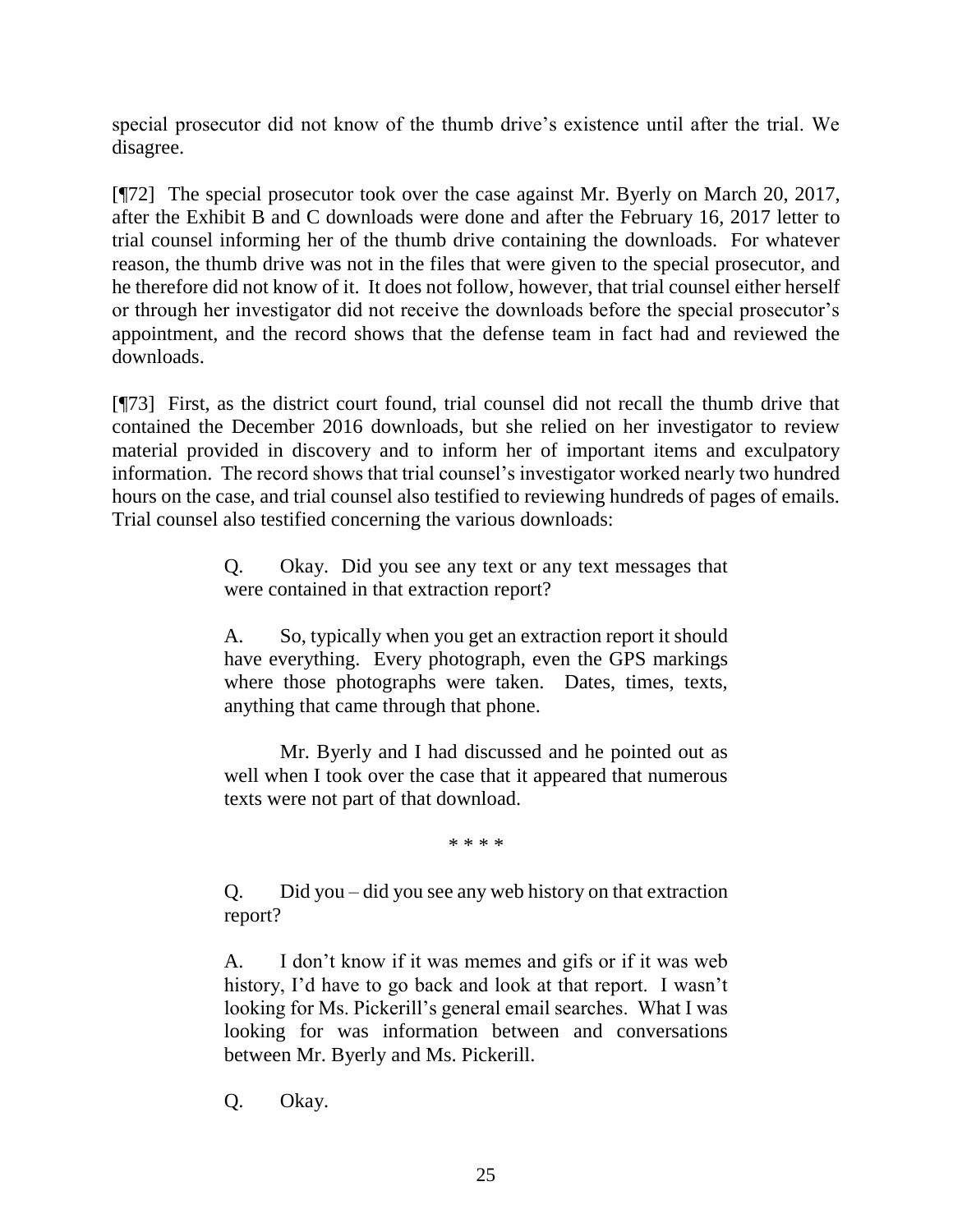A. So I don't remember specifically web searches.

Q. Okay. And did you ever make a request for the underlying backup file from that phone?

A. When that request was made, it was made after Mr. Byerly's trial. I believe you have the email and you submitted those as exhibits already as part of your motion.

Q. Okay. So you did end up requesting that backup file?

A. I don't know if that's a backup file. I'm not familiar with the .tar file. After trial Mr. Byerly had spoken with some additional experts who were then requesting the .tar file. Prior to trial we had engaged an expert, I believe for the recording. We had discussed at length experts on the telephone portions. Mr. Byerly was not interested in hiring an expert for the telephone portions at that time. I did not hire one on his behalf.

So, at the time the .tar file was requested, which I'm not familiar with, that was done after trial after Mr. Byerly had spoken with some additional person.

Q. Okay. And did you receive that backup file then?

THE COURT: I'm sorry, pardon my interruption. Mr. Byerly was not interested in hiring experts on the phone issue, can you clarify what that means? Are you talking about the extraction report on the victim's phone?

THE WITNESS: Throughout working with Mr. Byerly and in numerous conversations that he had with me and my investigator he was very concerned about the phone, whether or not photographs on the phone had been manipulated, whether or not text messages were missing. He was also very concerned about an audio recording that we had that we successfully kept out of the trial proceedings.

And so the idea of hiring an expert was something that we discussed quite a lot. I'm not an expert on the phones. Mr. Byerly had pretty substantial knowledge, but he didn't qualify as an expert and I wasn't willing to call him to testify to those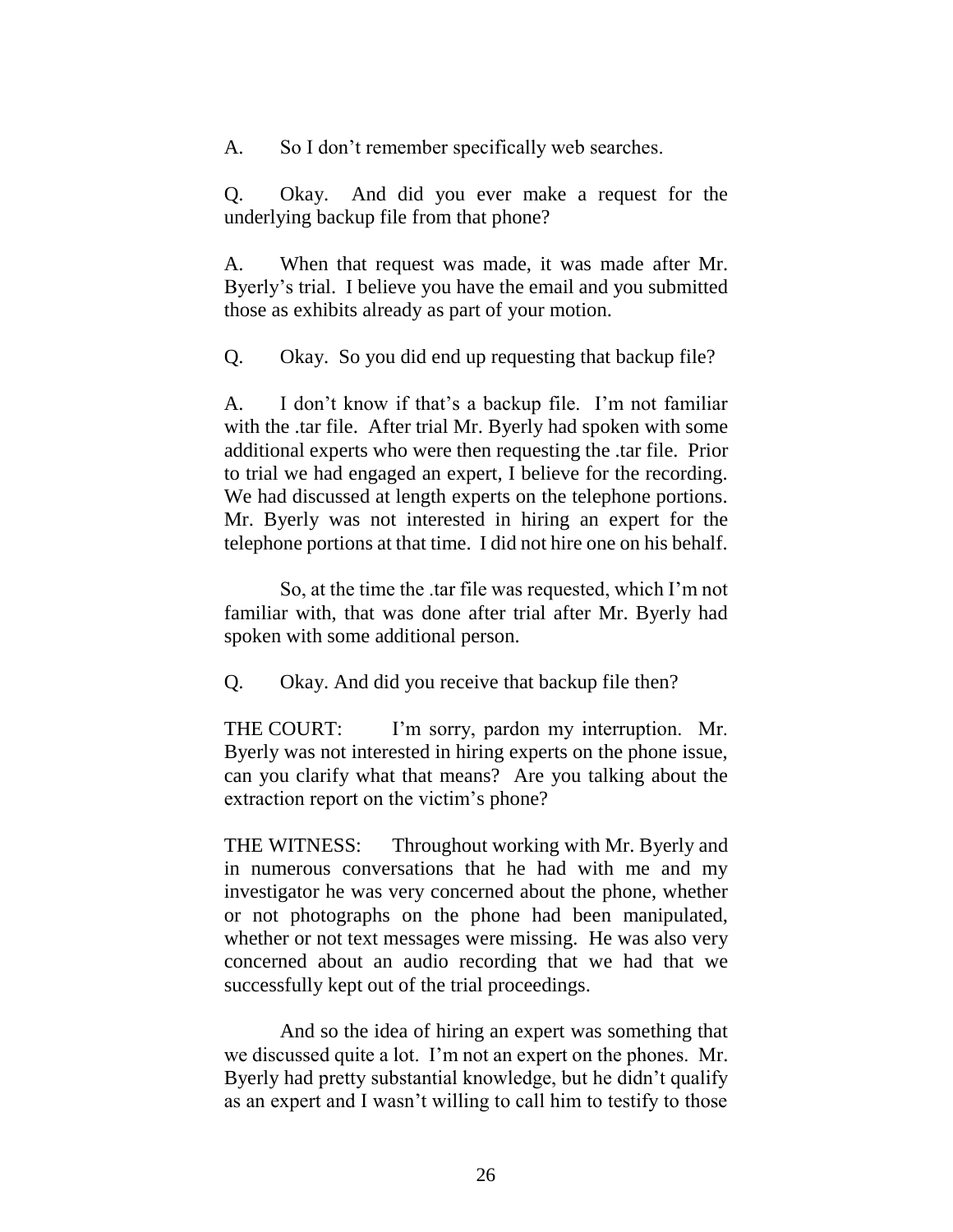things. An expert was never hired and we moved forward with just Mr. Byerly's request later on.

[¶74] It is apparent from trial counsel's testimony that the defense team had the laterproduced data downloads, those found in Exhibits B and C, and that they reviewed and discussed the information.<sup>4</sup> That is further evidenced by trial counsel's use of evidence from the downloads to cross-examine Ms. Pickerill. Trial counsel prefaced her crossexamination with questions concerning Ms. Pickerill's consent to a search of her cell phone, and then when she moved for admission of the exhibit, she explained, "They were provided by the State as part of the cell phone dump."

[¶75] Based on the record, we find no clear error in the district court's finding that trial counsel obtained the data downloads in Exhibits B and C, and Mr. Byerly has therefore failed to show that counsel was ineffective.<sup>5</sup>

## **2. Failure to Object to State Exhibits**

[¶76] Mr. Byerly's second claim is that trial counsel was ineffective in failing to object to a number of State exhibits on foundation and chain of custody grounds. In support of this claim, he lists a string of exhibits by number and makes a conclusory argument concerning best evidence, with no citation to or discussion of relevant authority. Because this claim is not supported by cogent argument, we do not consider it. *Osban*, ¶ 7 n.2, 439 P.3d at 741

 <sup>4</sup> The record contains evidence of only two data downloads, the one that took place in February 2016 without the encryption password, and the one that took place in December 2016 with the encryption password. The February 2016 download resulted in the .tar file with otherwise no accessible data. It is therefore reasonable to assume that the downloads in trial counsel's possession were the subsequent December 2016 downloads that later became known as Exhibits B and C.

<sup>&</sup>lt;sup>5</sup> Mr. Byerly limits his claim to trial counsel's alleged failure to obtain the data downloads and makes no claim that trial counsel was ineffective in her evaluation or use of the data. Although that is the case, Mr. Byerly's allegation of photo manipulation permeates his briefing, so we will take this opportunity to address the text messages he contends support his allegation. The messages were sent the day before the hearing on Ms. Pickerill's application for a protection order. She wrote to her daughter and to a friend and asked if they could print the photographs from her telephone to photo quality paper because they came out too dark on regular paper. Her friend responded that she should go to a shop in town and "just walk in w your phone & they can tell you how to send them to them, run them in PhotoShop to work in the lighting & print ... you best hurry tho-they might close by 6." We fail to see that cross-examination on this front would have affected the verdict. First, the conversation was fairly innocuous, particularly in light of the photographs admitted into evidence at trial. The photographs were not especially clear or graphic, in contrast to what one might expect with photo manipulation. More importantly, Mr. Byerly was acquitted of the charge to which the photographs of bruising on Ms. Pickerill's arms related, so the cross-examination obviously would not have affected the verdict on that count. As to the remaining two photographs, they showed redness on Ms. Pickerill's face and were admitted as evidence of the October 2015 aggravated assault and battery charge. Given the other evidence on that count, including the medical finding of a perforated eardrum the day following the incident and Mr. Byerly's email apologies both for the fight and that she got hurt, we cannot see that cross-examination on the conversation between Ms. Pickerill and her friend would have yielded a different verdict.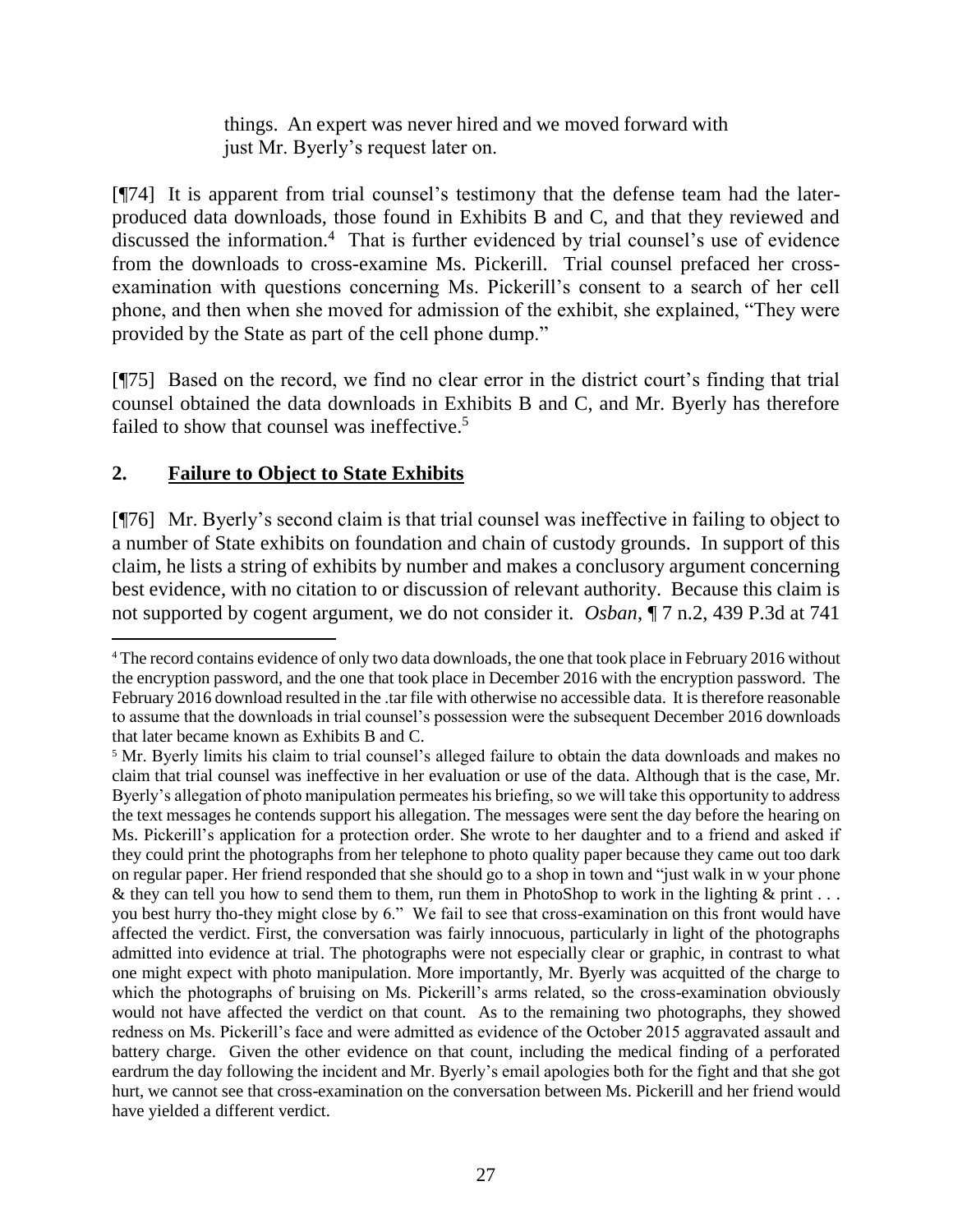n.2 ("An appellant is required to present this court with relevant authority and cogent argument. It is not enough to identify a potential issue with the expectation that this court will flesh out the matter from there. The appellant, at a minimum, must attempt to relate the rule of law he depends upon to the facts of his case.").

## **3. Failure to Seek Sanction of Witness Exclusion and Object to Treatment Note**

[¶77] Mr. Byerly next claims that trial counsel was ineffective in failing to seek exclusion of Dr. Josie Wittner's testimony for her failure to comply with a defense subpoena for records. He further claims that trial counsel should have objected to her treatment notes on hearsay grounds. Mr. Byerly acknowledges that Dr. Wittner's testimony and notes related to Count 1, for which he was acquitted, but he argues: "The prejudicial cumulative impact of each additional unnecessary witness for the State was to essentially run out the clock, take time and energy from the jury that Mr. Byerly could have used to present additional witnesses on his own behalf."

[¶78] Mr. Byerly cites to nothing in the record to suggest that the State put on witnesses to run out the clock or that he was precluded from putting on witnesses because of time constraints. Nor is there anything to suggest that the jury lacked the energy or time to consider each charge carefully. It deliberated from 10:20 a.m. on the fifth day of trial until 7:13 that evening, and it returned a verdict of not guilty on six of the twelve counts. Because Mr. Byerly has not shown he was prejudiced by Dr. Wittner's testimony and report, we need not consider this claim further.

# **4. Failure to Limit or Exclude Objectionable Testimony by Victim**

[¶79] Mr. Byerly next claims that Ms. Pickerill's testimony was "replete with inadmissible statements" and that trial counsel was ineffective in failing to object. In support of his claim, he directs us to the Rule 21 motion he filed with the district court, and he otherwise provides no legal analysis. Because he does not support his claim with cogent argument, we do not consider it. *Davis*, 884 P.2d at 983 (arguments supported only by reference to trial briefs will not be considered); *Osban*, ¶ 7 n.2, 439 P.3d at 741 n.2.

# **5. Failure to Object to Expert Testimony**

[¶80] Mr. Byerly next claims trial counsel was ineffective in failing to object to expert testimony that exceeded the scope of the State's pretrial designation. Mr. Byerly does not support this claim with cites to the relevant parts of the record or with any legal analysis, and we therefore do not consider it. *Osban*, ¶ 7 n.2, 439 P.3d at 741 n.2.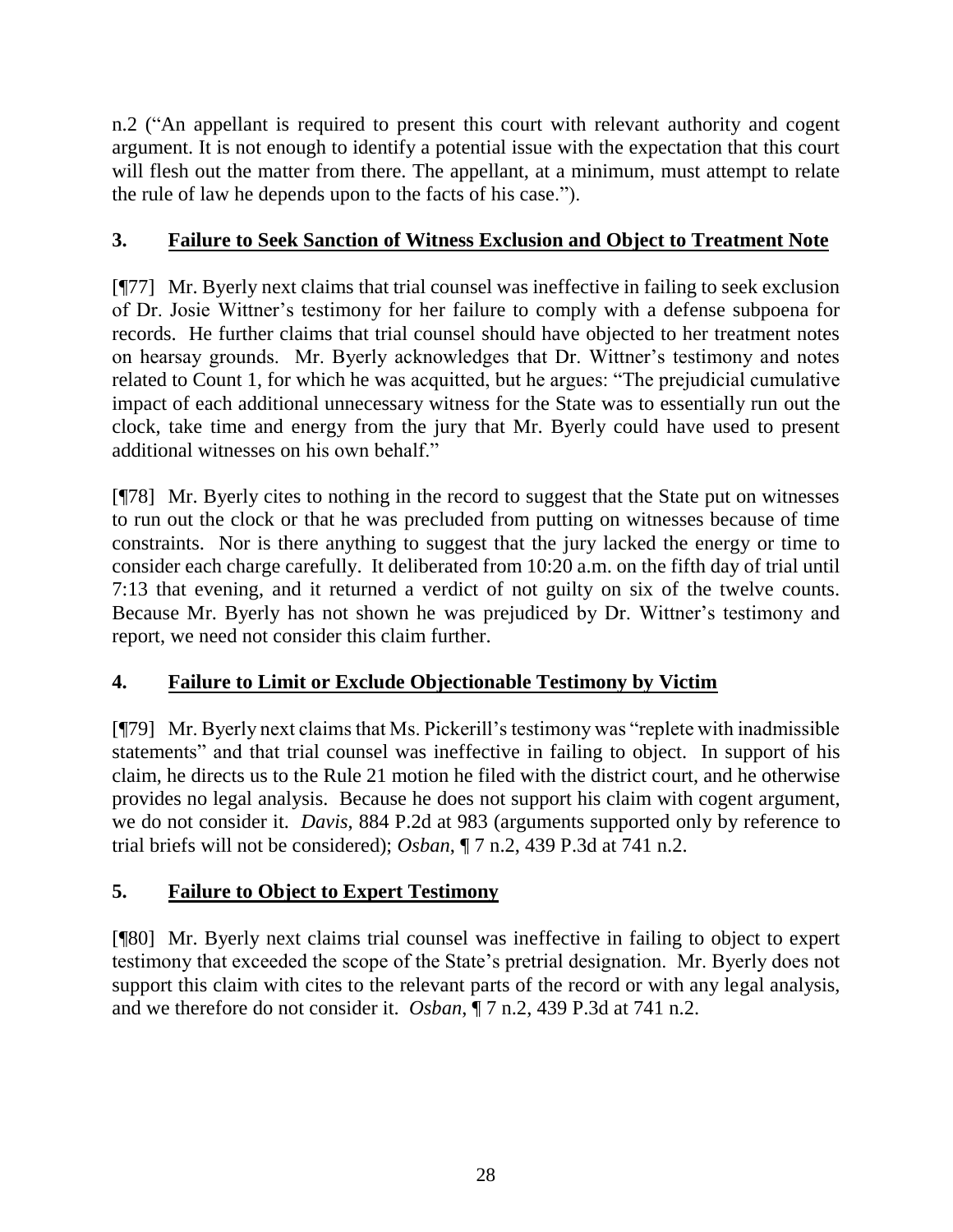#### **6. Failure to Object to Testimony by Other State Witnesses**

[¶81] Mr. Byerly next claims trial counsel was ineffective in failing to object to hearsay and speculation in the testimony of other State witnesses. In support of this claim, he again offers no legal analysis or record cites and instead directs us to his Rule 21 motion filed with the district court. Because he does not support his claim with cogent argument, we do not consider it. *Osban*, ¶ 7 n.2, 439 P.3d at 741 n.2; *Davis*, 884 P.2d at 983.

### **7. Failure to Seek Admission of Victim's Prior Statements into Evidence**

[¶82] Mr. Byerly next claims that trial counsel was ineffective in failing to seek admission of the transcript of Ms. Pickerill's testimony in the protection order hearing; her written statement to law enforcement; and her recorded interview with law enforcement. With respect to prejudice, he contends:

> The most material element of the civil protection order hearing transcript to Mr. Byerly's defense was the statement by Ms. Pickerill that on January 20<sup>th</sup>, 2016, Mr. Byerly was "hovering" over her as she was in the snowbank in the parking lot of the Mangy Moose, not being actually touched or held down. (T.T. p. 459, L.2 – p. 460, L.7). That is a critical distinction with respect to Count 9 and it is reasonable to think that had the jury been able to reference the transcript of that hearing during their deliberations, that distinction would have been more evident and would have provided the basis for Mr. Byerly to be acquitted of Count 9.

[¶83] Mr. Byerly provides no analysis of the admissibility of the three items he contends should have been admitted, and he provides no cites to where in the record the items can be found. Moreover, even if the items had been admitted, they are testimonial statements and as such would not have been permitted to go to the jury room during deliberations. *Bogard v. State*, 2019 WY 96, ¶¶ 88-90, 449 P.3d 315, 336 (Wyo. 2019) (Davis, C.J., concurring); *see also Warner v. State*[, 897 P.2d 472, 475 \(Wyo. 1995\).](http://www.westlaw.com/Link/Document/FullText?findType=Y&serNum=1995131950&pubNum=0000661&originatingDoc=Id43a3760d5b611e9a1eadf28d23ada74&refType=RP&fi=co_pp_sp_661_475&originationContext=document&vr=3.0&rs=cblt1.0&transitionType=DocumentItem&contextData=(sc.Search)#co_pp_sp_661_475) For these reasons, we do not consider this claim any further.

### **8. Failure to Have Entire Bohan Interview Played**

[¶84] When Tim Bohan met with law enforcement concerning his December 2016 statement to Ms. Pickerill, in which he warned her to drop the charges against Mr. Byerly or else, he admitted to making the statement to her and that he had done so at Mr. Byerly's request. At trial, Mr. Bohan recanted and testified that Mr. Byerly did not ask him to deliver the message. In response, the State called Detective Sachse, who had conducted the recorded interview of Mr. Bohan. Detective Sachse testified to what Mr. Bohan told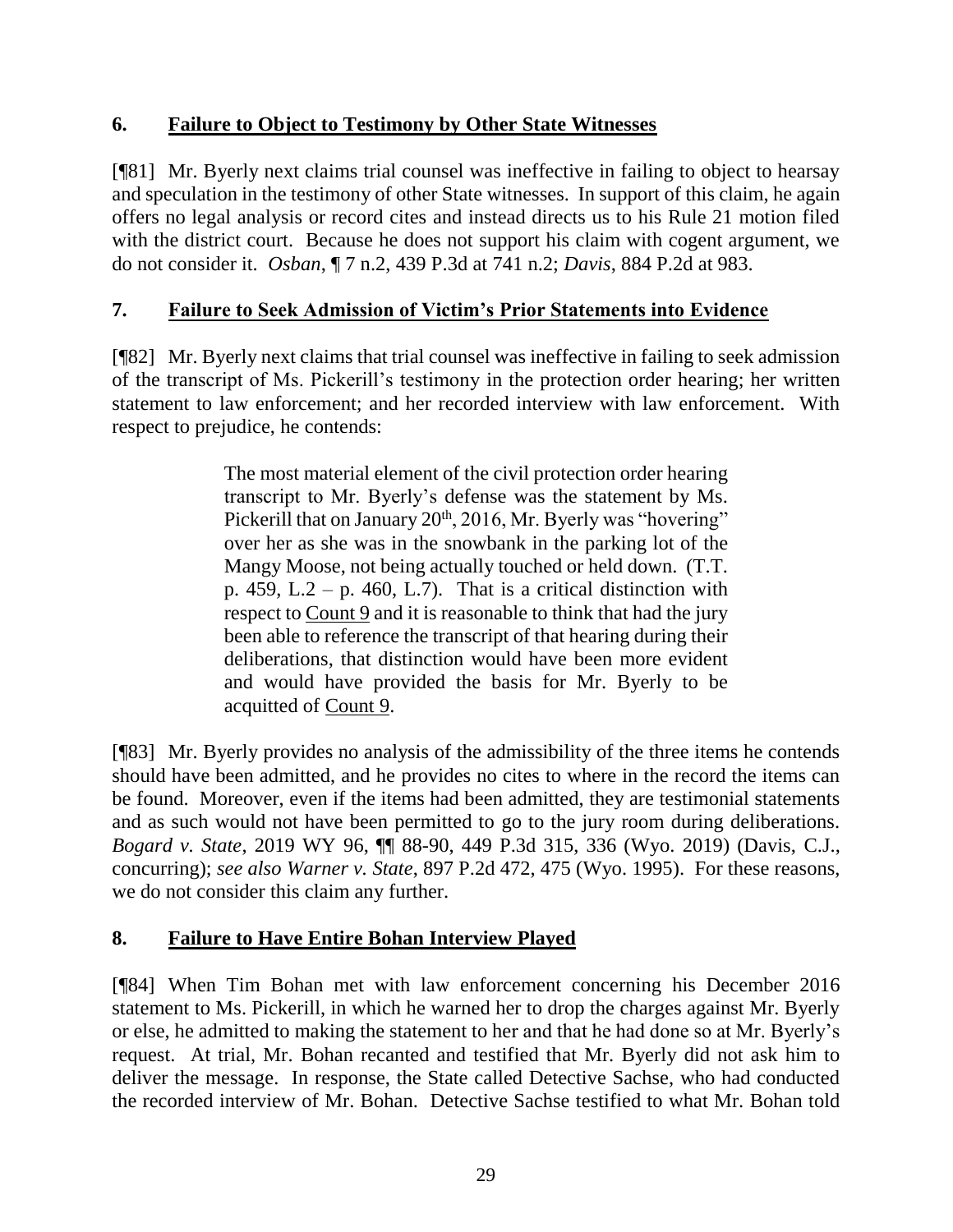him, and then the State played a portion of the recorded interview in which Mr. Bohan can be heard saying that Mr. Byerly asked him to deliver the message to Ms. Pickerill. Trial counsel did not ask that the entire recorded interview be played for the jury, and Mr. Byerly points to that decision as his next claim of ineffectiveness.

[¶85] In support of his claim, Mr. Byerly cites our decision in *Fennell v. State*, 2015 WY 67, ¶ 65, 350 P.3d 710, 730 (Wyo. 2015), where we held that trial counsel's failure to ask that audio tapes of the controlled buys at issue be played in their entirety was ineffective assistance of counsel. In *Fennell*, we reached that conclusion because the tapes would have been helpful in refuting some of the prosecution's assertions. *Id*. In Mr. Byerly's case, though, we agree with trial counsel that playing the remainder of the Bohan interview would have done more harm than good.

[¶86] Trial counsel testified:

I did ask Mr. Sachse very clearly how long the interview was and was very specific that the only time Mr. Bohan said Mark sent this message was the one time that was played and all other times he adamantly said he did not and Detective Sachse agreed with me. That seemed to me a much stronger Tim Bohan to present than letting them listen to an interview where I think you just feel sorry for Mr. Bohan, even more than they already did. That he's trying not to get his friend in trouble.

My concern with the interview is that Mr. Bohan realized he did something that was getting Mark in trouble and it sounds like he's backpedaling to a large degree. As much as I know Mr. Byerly thinks he hears over and over again that Tim Bohan says no I didn't, no I didn't, no I didn't, I felt it was much stronger to have him say that word for word to the jury and not get into any of the nuances of the interview where he sounds like he's trying to help a friend from getting in trouble.

[¶87] Counsel is entitled to "wide latitude" in making "tactical decisions." *Winters v. State*, 2019 WY 76, ¶ 53, 446 P.3d 191, 210 (Wyo. 2019) (quoting *Strickland*[, 466 U.S. at](http://www.westlaw.com/Link/Document/FullText?findType=Y&serNum=1984123336&pubNum=0000708&originatingDoc=I1e37f7f0acc511e9a3ecec4a01914b9c&refType=RP&fi=co_pp_sp_708_2065&originationContext=document&vr=3.0&rs=cblt1.0&transitionType=DocumentItem&contextData=(sc.Keycite)#co_pp_sp_708_2065)  [689, 104 S.Ct. at 2065\)](http://www.westlaw.com/Link/Document/FullText?findType=Y&serNum=1984123336&pubNum=0000708&originatingDoc=I1e37f7f0acc511e9a3ecec4a01914b9c&refType=RP&fi=co_pp_sp_708_2065&originationContext=document&vr=3.0&rs=cblt1.0&transitionType=DocumentItem&contextData=(sc.Keycite)#co_pp_sp_708_2065). Additionally, we approach claims of ineffectiveness with "a strong presumption that counsel rendered adequate assistance and made all significant decisions in the exercise of reasonable judgment." *Winters*, ¶ 12, 446 P.3d at 199 (quoting *Schreibvogel v. State*[, 2010 WY 45, ¶ 47, 228 P.3d 874, 889 \(Wyo. 2010\)\)](http://www.westlaw.com/Link/Document/FullText?findType=Y&serNum=2021772801&pubNum=0004645&originatingDoc=I1e37f7f0acc511e9a3ecec4a01914b9c&refType=RP&fi=co_pp_sp_4645_889&originationContext=document&vr=3.0&rs=cblt1.0&transitionType=DocumentItem&contextData=(sc.Keycite)#co_pp_sp_4645_889). Having listened to Detective Sachse's interview of Mr. Bohan, we find that counsel exercised more than reasonable judgment in not asking that the jury be allowed to hear the entire interview.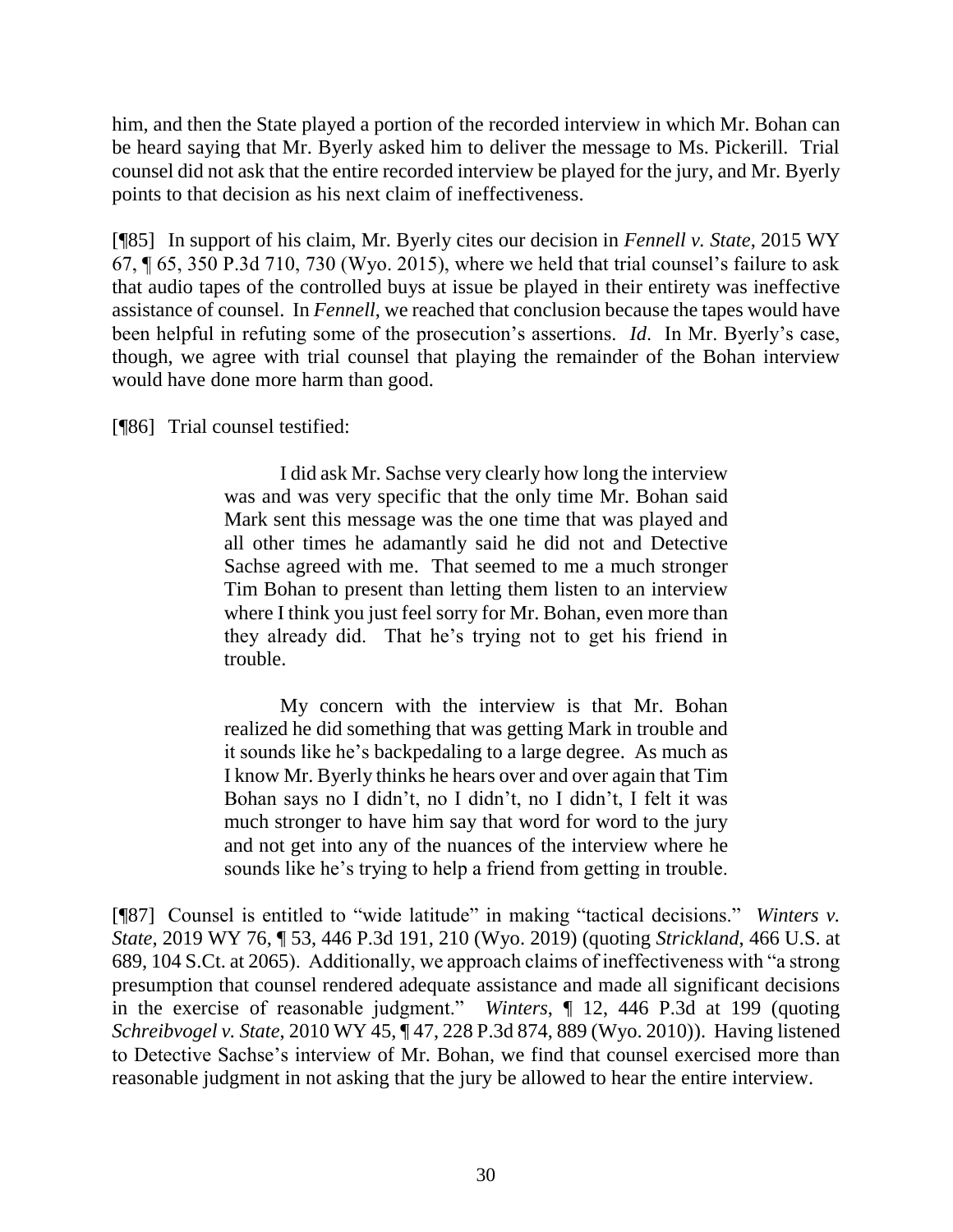[¶88] We note that Mr. Byerly does not cite to the interview itself in his argument, but instead cites to descriptions of the interview from the Rule 21 hearing. Having listened to the interview, we find that the descriptions do not accurately portray the remainder of the interview, and we are at a loss to understand why Mr. Byerly would want the jury to hear the interview in its entirety. First, while Mr. Bohan did deny that Mr. Byerly used firearms on hunting trips with him, we did not hear him deny that Mr. Byerly asked him to pass along his message to Ms. Pickerill. The interview lasted about twenty-five minutes, and if there was a denial in there, we question whether a jury would have caught it. Moreover, the interview contained a number of statements the admission of which, if not error, certainly would have been damaging to the defense, including:<sup>6</sup>

--Detective Sachse's question of why Mr. Bohan believes Mr. Byerly would ask him to deliver the message in violation of the protective order, and Mr. Bohan's response that Mr. Byerly is desperate, scared, and hating life right now;

--Mr. Bohan's statement that Mr. Byerly won't own up to anything;

--Mr. Bohan's statement that Ms. Pickerill shared other incidents with him that he had never heard about and Detective Sachse's response that that is not unusual and that it is common for victims of trauma to keep remembering additional incidents as time passes;

--Detective Sachse's statement that Mr. Byerly won't man up and take responsibility;

--Mr. Bohan nodding and agreeing with Detective Sachse that Mr. Byerly took advantage of him;

--Mr. Bohan's statement that he should have talked to a lawyer before speaking with Ms. Pickerill; and

--Detective Sachse's statement that he knows of no lawyer that would have advised Mr. Byerly to have his friend pass a message to Ms. Pickerill.

[¶89] We therefore find no ineffectiveness in trial counsel's decision not to ask that the jury hear the entire Bohan interview.

l

<sup>6</sup> These are not all the statements that we find would have been damaging to the defense, and these are not direct quotes but rather a close paraphrasing.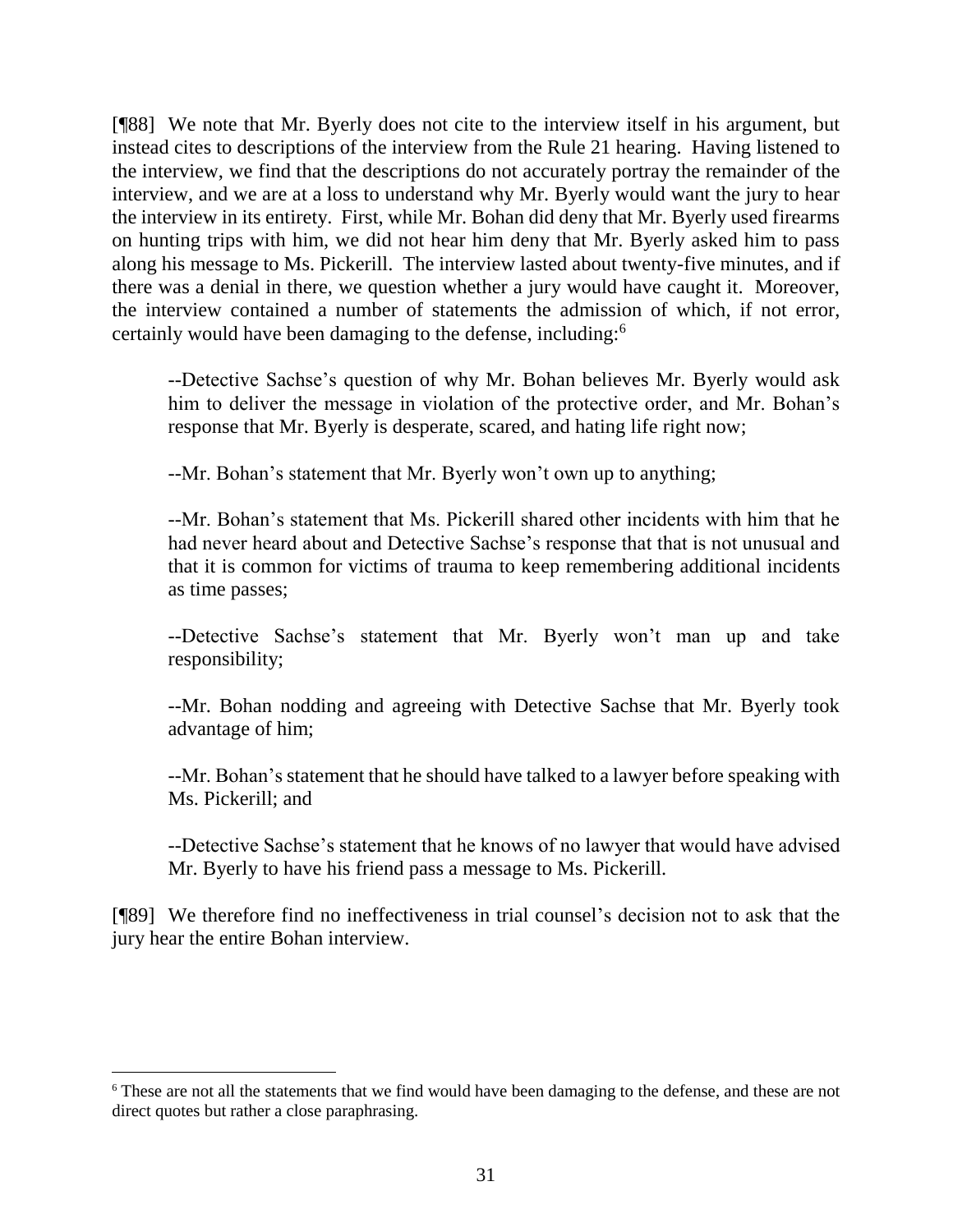#### **9. Failure to Object to Vouching Statements by Witnesses and Prosecutor**

[¶90] Mr. Byerly next claims trial counsel was ineffective in failing to object to the vouching comments that we addressed in our earlier discussion of his prosecutorial misconduct claim. Having found vouching in only one comment by the prosecutor and no prejudice resulting from that comment, we need not address whether trial counsel was deficient in not objecting and moving to have the remark stricken and the jury instructed to disregard it.

#### **10. Failure to Call Witnesses Favorable to the Defense**

[¶91] Mr. Byerly next points to the fact that trial counsel filed a pretrial memorandum that listed thirty-two potential defense witnesses, but she called only two witnesses. Based on that, he claims trial counsel was ineffective in failing to call additional witnesses.

[¶92] With regard to trial counsel's decision not to call certain witnesses, we have said:

The charge that a defendant was denied effective counsel because his attorney did not call witnesses has often been raised. The decision not to call witnesses is a strategic choice. *Amin* [*v. State*,] 811 P.2d [255,] 261-62 [(Wyo. 1991)]; *Laing v. State*, 746 P.2d 1247, 1250 (Wyo. 1987). In order to successfully show ineffective assistance of counsel, the appellant must present the facts about which the proposed witnesses would have testified. *Campbell* [*v. State*,] 728 P.2d 628 [(Wyo.1986)]. The decision whether to call witnesses is normally within the judgment of counsel and will rarely be second-guessed through appellate hindsight. *[State v. Onishi](http://www.westlaw.com/Link/Document/FullText?findType=Y&serNum=1981149979&pubNum=0000661&originatingDoc=Idf27f42950f611e1a11e96c51301c5ef&refType=RP&fi=co_pp_sp_661_744&originationContext=document&vr=3.0&rs=cblt1.0&transitionType=DocumentItem&contextData=(sc.Search)#co_pp_sp_661_744)*, 64 [Haw. 62, 636 P.2d 742, 744 \(1981\).](http://www.westlaw.com/Link/Document/FullText?findType=Y&serNum=1981149979&pubNum=0000661&originatingDoc=Idf27f42950f611e1a11e96c51301c5ef&refType=RP&fi=co_pp_sp_661_744&originationContext=document&vr=3.0&rs=cblt1.0&transitionType=DocumentItem&contextData=(sc.Search)#co_pp_sp_661_744)

*Brock v. State*, 2012 WY 13, ¶ 13, 272 P.3d 933, 937 (Wyo. 2012) (quoting *[Eustice v.](http://www.westlaw.com/Link/Document/FullText?findType=Y&serNum=2000561207&pubNum=0004645&originatingDoc=Idf27f42950f611e1a11e96c51301c5ef&refType=RP&fi=co_pp_sp_4645_904&originationContext=document&vr=3.0&rs=cblt1.0&transitionType=DocumentItem&contextData=(sc.Search)#co_pp_sp_4645_904)  State*[, 11 P.3d 897, 904 \(Wyo.](http://www.westlaw.com/Link/Document/FullText?findType=Y&serNum=2000561207&pubNum=0004645&originatingDoc=Idf27f42950f611e1a11e96c51301c5ef&refType=RP&fi=co_pp_sp_4645_904&originationContext=document&vr=3.0&rs=cblt1.0&transitionType=DocumentItem&contextData=(sc.Search)#co_pp_sp_4645_904) 2000)).

[¶93] Mr. Byerly does not identify the witnesses that should have been called or the facts to which they would have testified and has thus failed to show ineffectiveness in trial counsel's decision to limit the number of defense witnesses.

#### **11. Failure to Introduce Defense Photographs**

[¶94] Mr. Byerly next claims that defense counsel was ineffective in failing to have a strategy to introduce photographs of his injuries. He does not offer an available strategy, and he supports this claim with only a reference to his Rule 21 motion. We therefore do not consider the claim further. *Davis*, 884 P.2d at 983.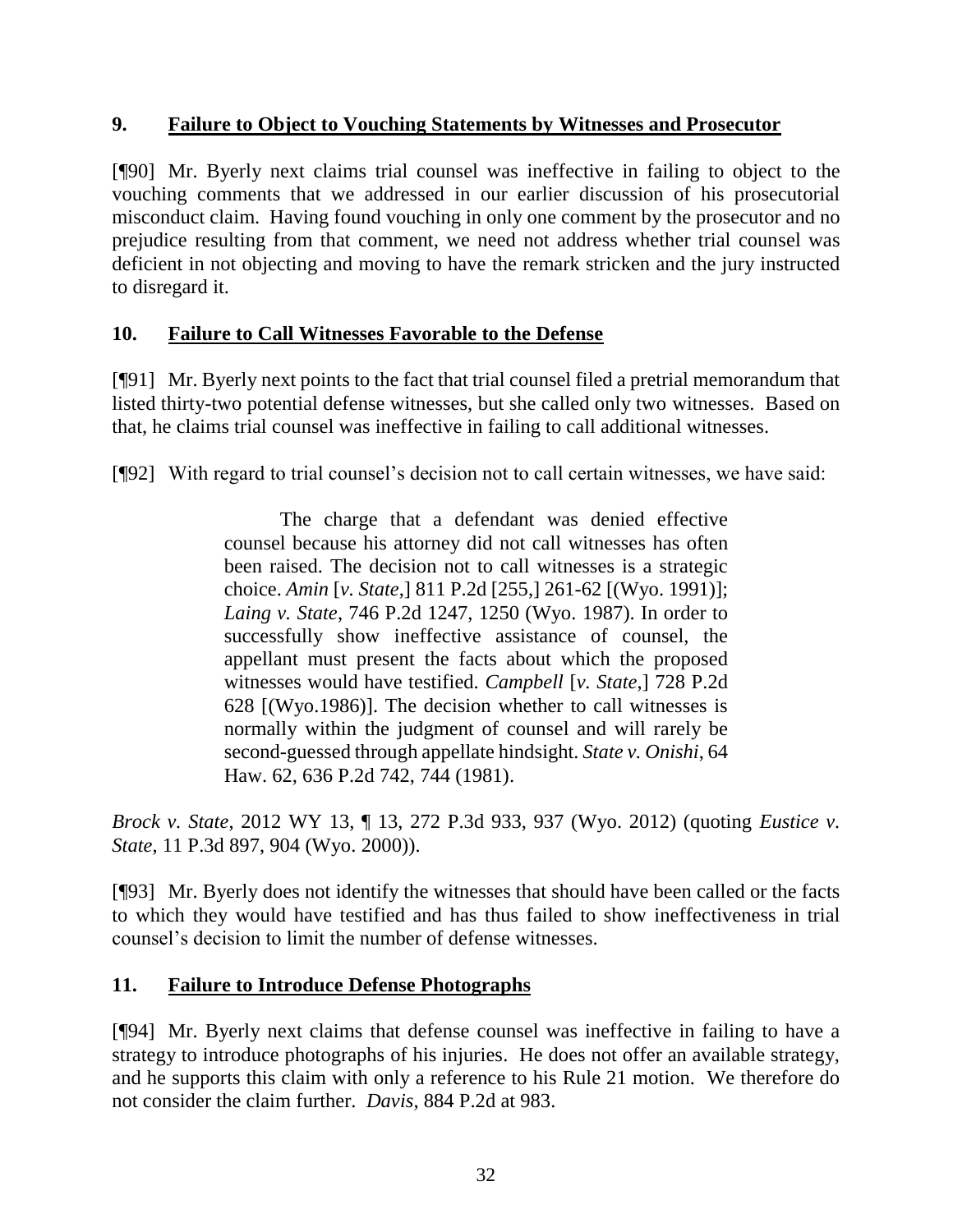#### **12. Failure to Adequately Investigate or Prepare for Trial**

[¶95] Mr. Byerly next claims that defense counsel was ineffective in failing to investigate and prepare for trial. In support of this claim, he cites the failure to obtain the data extractions from Ms. Pickerill's electronic devices, the failure to interview the bartender at the Mangy Moose, the failure to interview a potential witness named Brian Rutter, and the failure to discover that one of the seated jurors had a social relationship with Ms. Pickerill and Mr. Bohan.<sup>7</sup>

[¶96] Regarding claims of ineffectiveness based on a failure to investigate or interview witnesses, we have said:

> A claim of ineffective counsel based on a failure to interview witnesses is reviewed as a claim of failure to conduct a reasonable investigation. *See Duke v. State*[, 2004 WY 120, ¶](http://www.westlaw.com/Link/Document/FullText?findType=Y&serNum=2005375941&pubNum=0004645&originatingDoc=I1e37f7f0acc511e9a3ecec4a01914b9c&refType=RP&fi=co_pp_sp_4645_947&originationContext=document&vr=3.0&rs=cblt1.0&transitionType=DocumentItem&contextData=(sc.Keycite)#co_pp_sp_4645_947)  [55, 99 P.3d 928, 947 \(Wyo. 2004\)](http://www.westlaw.com/Link/Document/FullText?findType=Y&serNum=2005375941&pubNum=0004645&originatingDoc=I1e37f7f0acc511e9a3ecec4a01914b9c&refType=RP&fi=co_pp_sp_4645_947&originationContext=document&vr=3.0&rs=cblt1.0&transitionType=DocumentItem&contextData=(sc.Keycite)#co_pp_sp_4645_947) (analyzing Duke's claim that counsel failed to interview any of the State's witnesses as a failure to make reasonable investigation); *[Gist v. State](http://www.westlaw.com/Link/Document/FullText?findType=Y&serNum=1987065067&pubNum=0000661&originatingDoc=I1e37f7f0acc511e9a3ecec4a01914b9c&refType=RP&fi=co_pp_sp_661_343&originationContext=document&vr=3.0&rs=cblt1.0&transitionType=DocumentItem&contextData=(sc.Keycite)#co_pp_sp_661_343)*, 737 [P.2d 336, 343 \(Wyo. 1987\)](http://www.westlaw.com/Link/Document/FullText?findType=Y&serNum=1987065067&pubNum=0000661&originatingDoc=I1e37f7f0acc511e9a3ecec4a01914b9c&refType=RP&fi=co_pp_sp_661_343&originationContext=document&vr=3.0&rs=cblt1.0&transitionType=DocumentItem&contextData=(sc.Keycite)#co_pp_sp_661_343) ("The failure to pursue an interview of Roger Gist constituted an abrogation of counsel's duty to Steve Gist to conduct a reasonable investigation ...."). "Counsel has a duty to make reasonable investigations or to make a reasonable decision that makes particular investigations unnecessary." *Duke*[, ¶ 55, 99 P.3d at 947.](http://www.westlaw.com/Link/Document/FullText?findType=Y&serNum=2005375941&pubNum=0004645&originatingDoc=I1e37f7f0acc511e9a3ecec4a01914b9c&refType=RP&fi=co_pp_sp_4645_947&originationContext=document&vr=3.0&rs=cblt1.0&transitionType=DocumentItem&contextData=(sc.Keycite)#co_pp_sp_4645_947) We "assess[] counsel's performance by considering all of the circumstances existing at the time counsel made the investigative decision and appl[y] a heavy measure of deference to counsel's judgments in this regard." *[Id](http://www.westlaw.com/Link/Document/FullText?findType=Y&serNum=2005375941&pubNum=0006431&originatingDoc=I1e37f7f0acc511e9a3ecec4a01914b9c&refType=RP&originationContext=document&vr=3.0&rs=cblt1.0&transitionType=DocumentItem&contextData=(sc.Keycite))*. "[A]n appellant cannot prove ineffective assistance of counsel for failure to investigate 'where an appellant fails to identify the *favorable evidence or witnesses that additional investigation*  would have revealed.'" *Brock v. State*[, 2012 WY 13, ¶ 17, 272](http://www.westlaw.com/Link/Document/FullText?findType=Y&serNum=2026993294&pubNum=0004645&originatingDoc=I1e37f7f0acc511e9a3ecec4a01914b9c&refType=RP&fi=co_pp_sp_4645_938&originationContext=document&vr=3.0&rs=cblt1.0&transitionType=DocumentItem&contextData=(sc.Keycite)#co_pp_sp_4645_938)  [P.3d 933, 938 \(Wyo. 2012\)](http://www.westlaw.com/Link/Document/FullText?findType=Y&serNum=2026993294&pubNum=0004645&originatingDoc=I1e37f7f0acc511e9a3ecec4a01914b9c&refType=RP&fi=co_pp_sp_4645_938&originationContext=document&vr=3.0&rs=cblt1.0&transitionType=DocumentItem&contextData=(sc.Keycite)#co_pp_sp_4645_938) (emphasis added) (quoting *[Asch v.](http://www.westlaw.com/Link/Document/FullText?findType=Y&serNum=2003136918&pubNum=0004645&originatingDoc=I1e37f7f0acc511e9a3ecec4a01914b9c&refType=RP&fi=co_pp_sp_4645_958&originationContext=document&vr=3.0&rs=cblt1.0&transitionType=DocumentItem&contextData=(sc.Keycite)#co_pp_sp_4645_958)  State*[, 2003 WY 18, ¶ 41, 62 P.3d 945, 958-59 \(Wyo. 2003\)\)](http://www.westlaw.com/Link/Document/FullText?findType=Y&serNum=2003136918&pubNum=0004645&originatingDoc=I1e37f7f0acc511e9a3ecec4a01914b9c&refType=RP&fi=co_pp_sp_4645_958&originationContext=document&vr=3.0&rs=cblt1.0&transitionType=DocumentItem&contextData=(sc.Keycite)#co_pp_sp_4645_958).

*Winters*, ¶ 46, 446 P.3d at 207-08.

l

[¶97] Concerning the extent of the defense team's investigation and preparation for trial, trial counsel testified:

<sup>7</sup> We addressed the alleged failure of trial counsel to obtain data extractions from Ms. Pickerill's electronic devices in one of Mr. Byerly's earlier ineffectiveness claims and will not do so again here.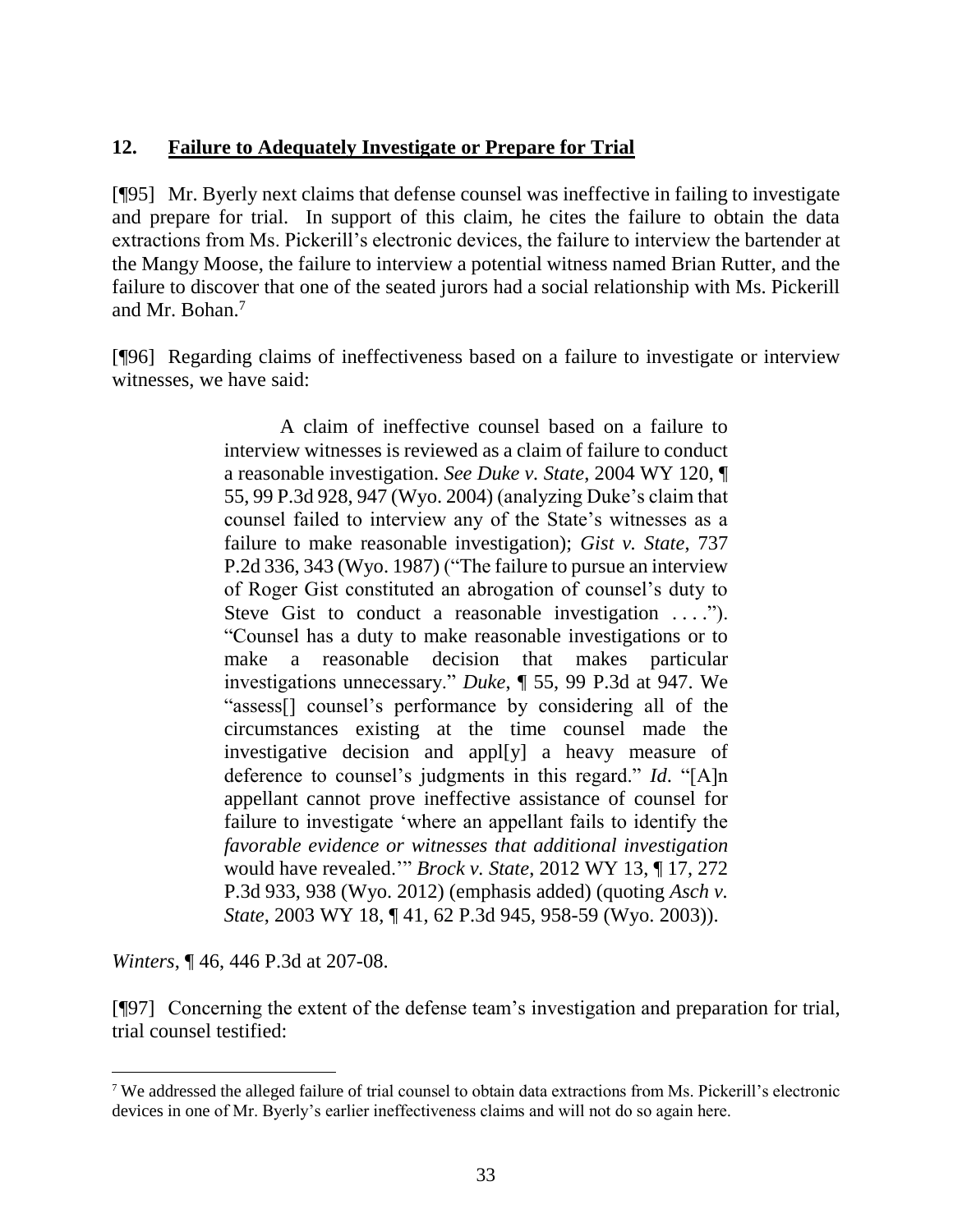When I look through my records I have over 243 pages of notes of interactions with Mr. Byerly. I spent 199.03 hours through sentencing on his case.

I would venture to guess that there was basically not a day that went by that he wasn't a part of my life once I took this case. And I also hired an investigator to both counsel him and work with him. Mr. Dugan invoiced me for 149 hours and there was an additional 50 hours that he spent and told me that he did not ask to have be repaid.

[¶98] Concerning the alleged failure to interview the potential witnesses identified in Mr. Byerly's claims, trial counsel testified:

> Q. All right. Move on here to some of the – kind of come back to some, I guess, best way I can describe it discovery issues. For instance, an issue initially arose with a potential juror on the list, Brian Rutter. Do you recall that?

A. From your motion, I do.

Q. Okay. And there was an indication that – well, I think everyone agreed that Mr. Rutter had in fact been in the Mangy Moose on January 20th. Does that sound correct to you.

A. I think that's what he reported. I mean I wasn't there.

Q. Fair enough. And do you recall the state saying that he had in fact been interviewed about that?

A. I do.

Q. Okay. Do you recall Mr. Rutter was actually on the state's witness list?

A. I do. Mr. Byerly pointed that out to me, in fact.

Q. Okay. Do you recall ever seeing a report of that interview with Mr. Rutter?

A. No, I did not.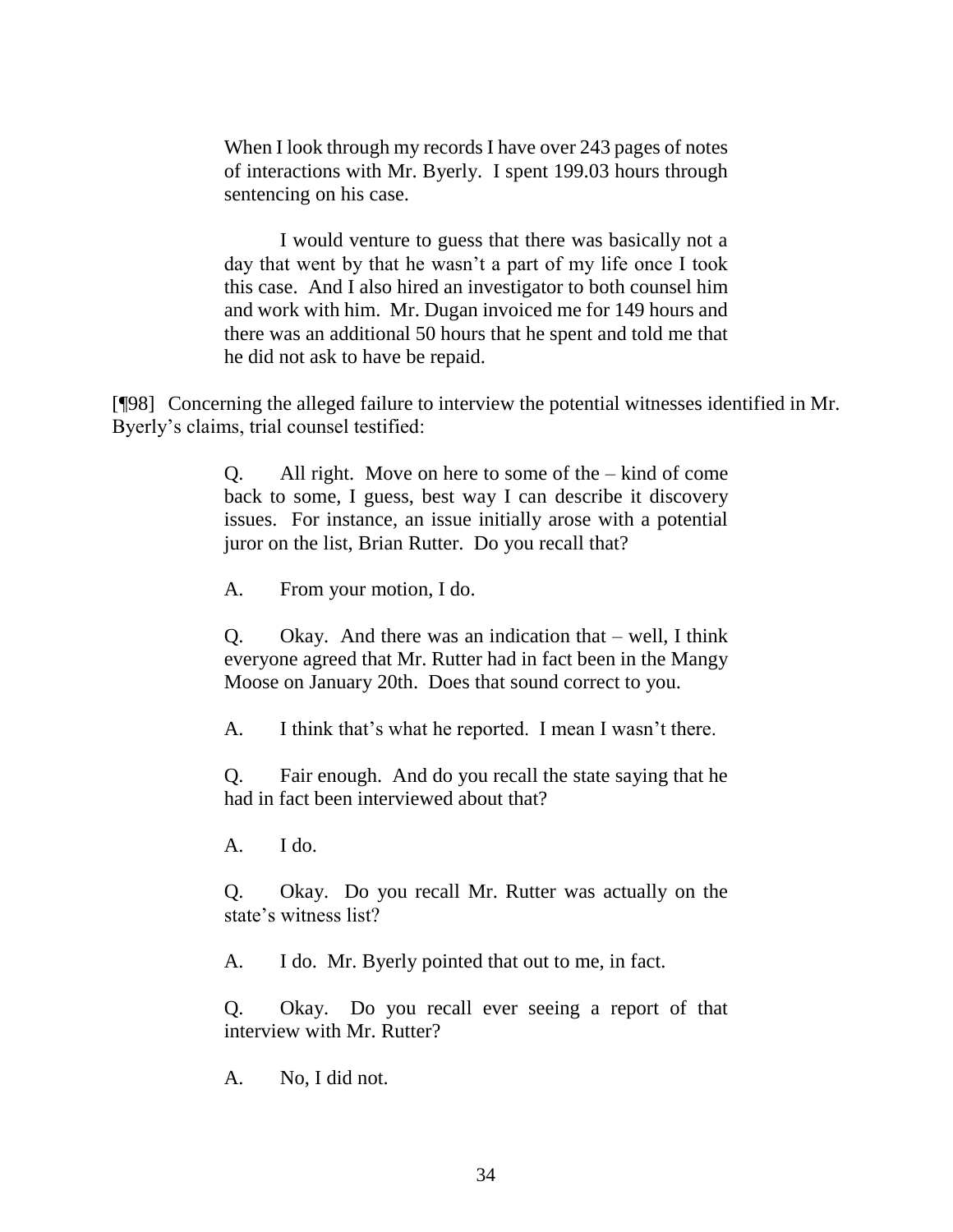Q. Did it ever occur to you when the state said we interviewed him and talked to him about what he saw and didn't think it would help our case, did that ever make you think perhaps he could help yours?

A. All that meant to me was that he hadn't seen anything. And, again, in investigations – I think you bring it up with like the bartender – sometimes you need to stop when you're ahead. If someone told the cops they didn't see anything, I'm not going to be the one to ask them to reconsider if they really did.

And so with both of those – and we did on cross about The Mangy Moose at length that nobody saw anything happen, that was well testified to on the stand.

[¶99] Concerning the defense team's investigation and preparation for jury selection, trial counsel testified:

> Q. Did you ever learn from the prosecutor who the very good friends with Ms. Pickerill were on the jury panel?

> A. I didn't learn that from Mr. Dunlap, but that was reviewed with Mr. Byerly. So, when we got the jury lists and the questionnaires I emailed that to Mr. Byerly, I emailed it to Dan Dugan, and I emailed it to Terry Vaughan [the defense team's body language expert]. All of us went through it to see if we knew someone, didn't know someone and we actually had a running spread sheet.

> I don't know if Mr. Byerly ever asked us specifically, where we would [mark] red for good, green for bad or vice versa and yellow for let's do a background check and see what we can find out about this person.

> So, I didn't learn that information from Mr. Dunlap. I learned from Mr. Byerly that we were probably going to have a very contested panel of jurors that knew both of them very well because of their length of time in the community. And we discussed each of the jurors that was on that list as potential reasons for bias and why they should be discussed.

[¶100]We find nothing unreasonable in the scope of the defense team's investigation and preparation for jury selection and trial. Giving due deference to trial counsel's tactical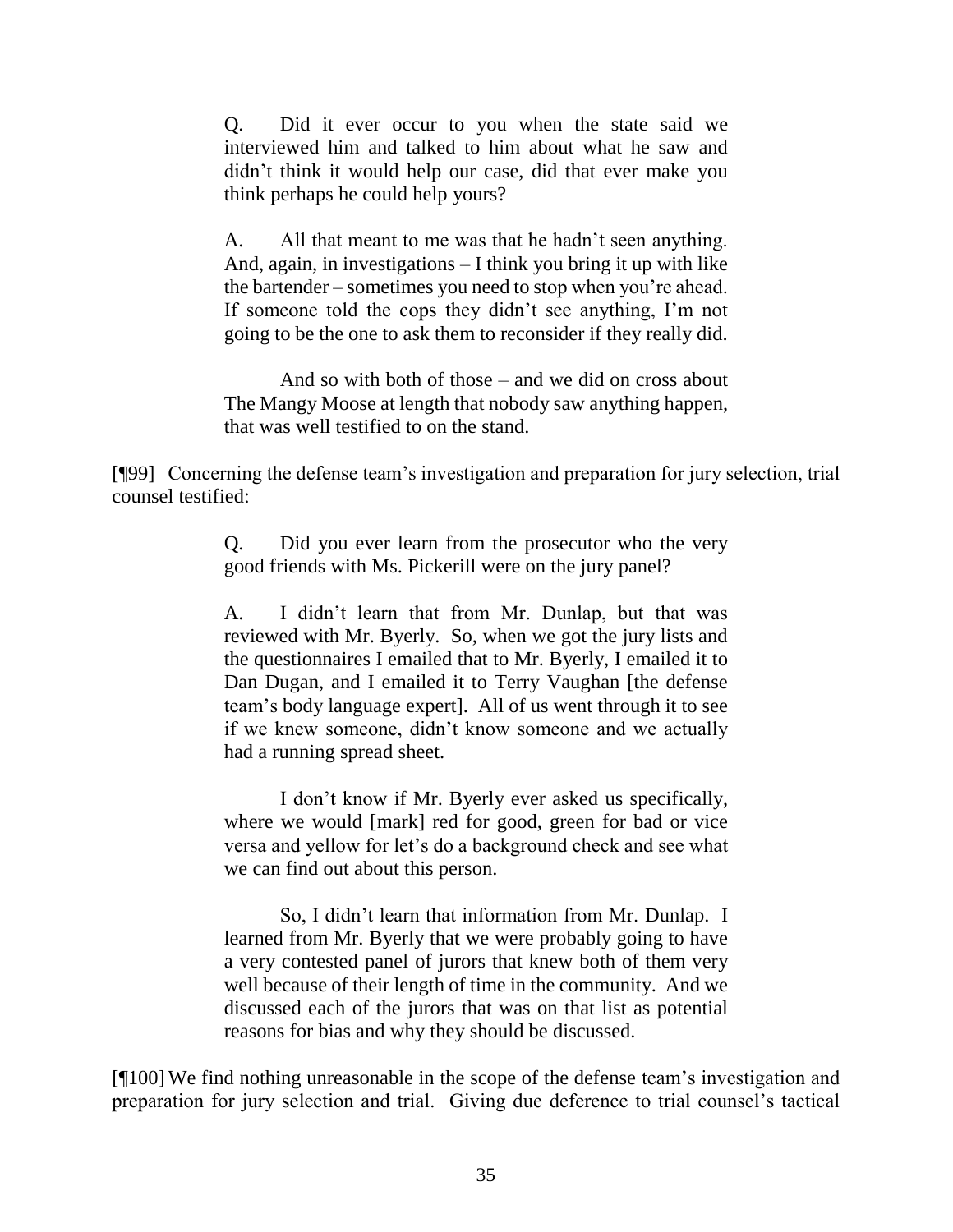decisions, we also find that the decisions regarding which witnesses to interview were reasonable. In any event, Mr. Byerly makes no effort to show how he was prejudiced by the failure to interview the two identified witnesses, so his ineffectiveness claim fails on both prongs.

[¶101]With respect to the seating of a juror whom Mr. Byerly claims had a social relationship with Ms. Pickerill and Mr. Bohan, Mr. Byerly again makes no effort to show prejudice. The claim concerns a juror who, during a break in Ms. Pickerill's direct examination, reported having met Ms. Pickerill on one occasion and knowing Mr. Bohan through another friend. He did not know Mr. Bohan's last name and was unsure if the "Tim" being discussed was the same one. After the juror confirmed that he had never discussed the case with either one, neither party requested his removal. Because Mr. Byerly has not shown that he was prejudiced by failure to challenge this juror, we do not consider the claim further.

### **13. Trial Counsel's Disparaging Comments During Opening Statement**

[¶102] During trial counsel's opening statement, she said, "I'll be frank with you, my client's not an angel. He's a womanizer. He's a recovering alcoholic. And I'm sorry to say he's not my most favorite person on the planet." Mr. Byerly claims trial counsel was ineffective in making these comments.

[¶103]Trial counsel testified that before trial, she worked with a body language expert, who expressed concerns that "because of Mr. Byerly's presence the jury was not going to care for him and therefore not care for anything that came from the defense attorney or his side." She further testified that she talked extensively with Mr. Byerly about the opening statement, and they had meetings with the investigator and the body language expert about making the comments. She stated that she understood Mr. Byerly did not like the comments, but that he deferred to her judgment. Trial counsel explained her strategy in including the comments:

> [A]s I explained to him, my strategy was that I wanted to air the dirty laundry first. . . .

> I wasn't – I didn't know if Michelle was going to get up here and try to say, you know, he's out with all these women cheating on me. And there was a lot of alcohol on both parts here. So, my strategy in saying that was no one ever thinks a defense attorney is going to tell them the truth. The perception from the jury is that defense attorney is going to hide everything I really need to see and they're going to look to Mr. Dunlap for the authority on what's real. And the strategy in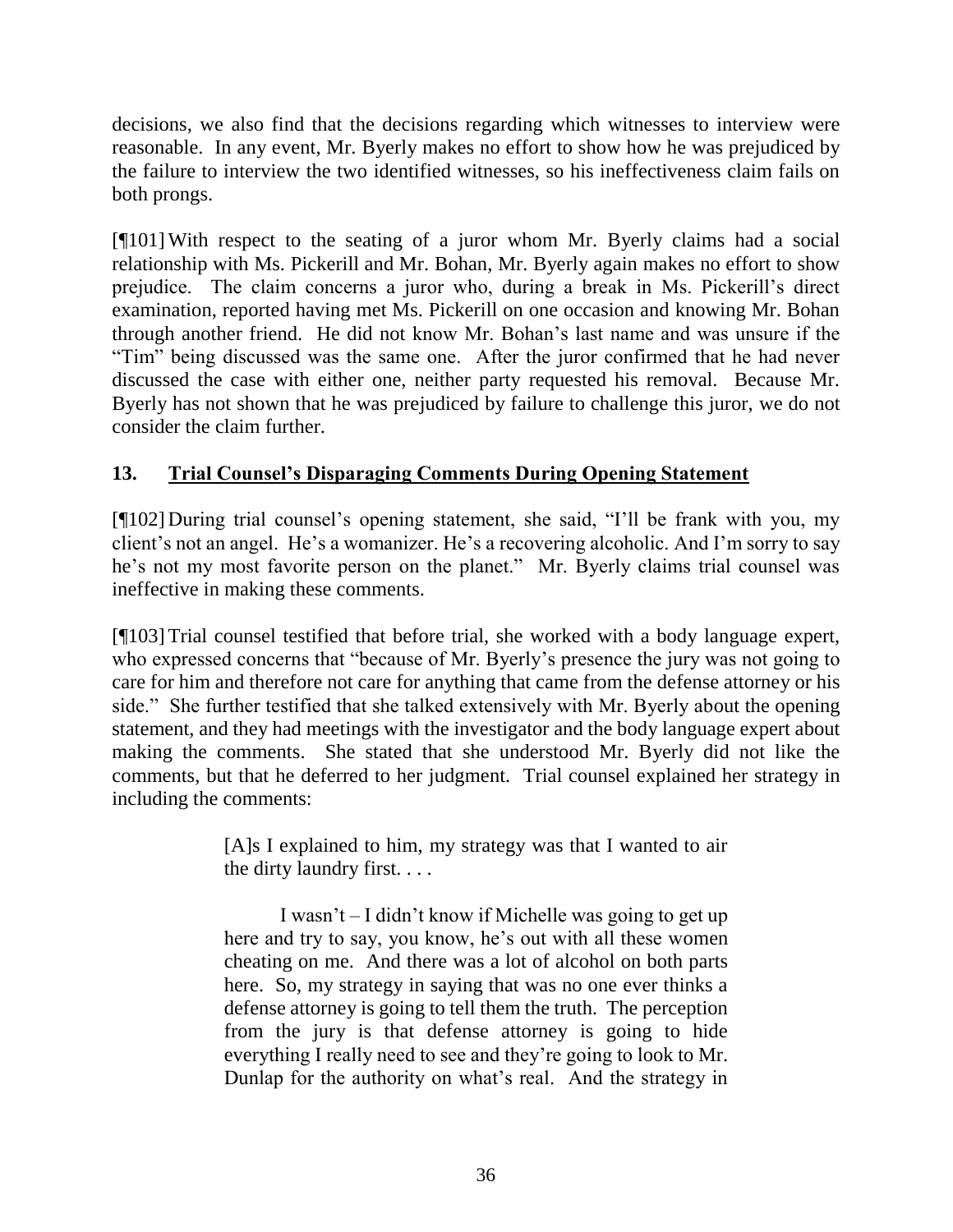that was to come out and say, no, our side is telling you the truth. I'm going to be real up front with you in the beginning.

[¶104] Giving the required deference to trial counsel's tactical decisions, and considering the circumstances, we find nothing unreasonable in counsel's approach to the opening statement.

## **14. Failure to File Motions for Judgment of Acquittal and New Trial**

[¶105] For his final ineffectiveness claim, Mr. Byerly contends that trial counsel was deficient in failing to file a motion for judgment of acquittal and a motion for new trial. We will address each claim separately.

## **a. Motion for Judgment of Acquittal**

[¶106] Concerning motions for judgment of acquittal, we have said:

In reviewing the denial of a motion for judgment of acquittal, we examine and accept as true the evidence of the prosecution together with all logical and reasonable inferences to be drawn therefrom, leaving out entirely the evidence of the defendant in conflict therewith.

A motion for judgment of acquittal is to be granted only when the evidence is such that a reasonable juror must have a reasonable doubt as to the existence of any of the essential elements of the crime. Or, stated another way, if there is [sufficient] evidence to sustain a conviction of the crime, the motion should not be granted. This standard applies whether the supporting evidence is direct or circumstantial.

*Butcher v. State*[, 2005 WY 146, ¶ 11, 123 P.3d 543, 548](http://www.westlaw.com/Link/Document/FullText?findType=Y&serNum=2007723731&pubNum=0004645&originatingDoc=I5a55f4e0a58b11e8a5d58a2c8dcb28b5&refType=RP&fi=co_pp_sp_4645_548&originationContext=document&vr=3.0&rs=cblt1.0&transitionType=DocumentItem&contextData=(sc.Search)#co_pp_sp_4645_548)  [\(Wyo. 2005\).](http://www.westlaw.com/Link/Document/FullText?findType=Y&serNum=2007723731&pubNum=0004645&originatingDoc=I5a55f4e0a58b11e8a5d58a2c8dcb28b5&refType=RP&fi=co_pp_sp_4645_548&originationContext=document&vr=3.0&rs=cblt1.0&transitionType=DocumentItem&contextData=(sc.Search)#co_pp_sp_4645_548)

*Bruce v. State*[, 2015 WY 46, ¶ 52, 346 P.3d 909, 926 \(Wyo.](http://www.westlaw.com/Link/Document/FullText?findType=Y&serNum=2035689949&pubNum=0004645&originatingDoc=I5a55f4e0a58b11e8a5d58a2c8dcb28b5&refType=RP&fi=co_pp_sp_4645_926&originationContext=document&vr=3.0&rs=cblt1.0&transitionType=DocumentItem&contextData=(sc.Search)#co_pp_sp_4645_926)  [2015\).](http://www.westlaw.com/Link/Document/FullText?findType=Y&serNum=2035689949&pubNum=0004645&originatingDoc=I5a55f4e0a58b11e8a5d58a2c8dcb28b5&refType=RP&fi=co_pp_sp_4645_926&originationContext=document&vr=3.0&rs=cblt1.0&transitionType=DocumentItem&contextData=(sc.Search)#co_pp_sp_4645_926) In other words, "[o]ur duty is to determine whether a quorum of reasonable and rational individuals would, or even could, have come to the same result as the jury actually did." *Wilkerson v. State*[, 2014 WY 136, ¶ 28, 336 P.3d 1188, 1200](http://www.westlaw.com/Link/Document/FullText?findType=Y&serNum=2034706333&pubNum=0004645&originatingDoc=I5a55f4e0a58b11e8a5d58a2c8dcb28b5&refType=RP&fi=co_pp_sp_4645_1200&originationContext=document&vr=3.0&rs=cblt1.0&transitionType=DocumentItem&contextData=(sc.Search)#co_pp_sp_4645_1200)  [\(Wyo. 2014\)](http://www.westlaw.com/Link/Document/FullText?findType=Y&serNum=2034706333&pubNum=0004645&originatingDoc=I5a55f4e0a58b11e8a5d58a2c8dcb28b5&refType=RP&fi=co_pp_sp_4645_1200&originationContext=document&vr=3.0&rs=cblt1.0&transitionType=DocumentItem&contextData=(sc.Search)#co_pp_sp_4645_1200) (citations omitted).

*Kite v. State*, 2018 WY 94, ¶ 35, 424 P.3d 255, 265 (Wyo. 2018) (quoting *[Pearson v. State](http://www.westlaw.com/Link/Document/FullText?findType=Y&serNum=2041130664&pubNum=0004645&originatingDoc=I5a55f4e0a58b11e8a5d58a2c8dcb28b5&refType=RP&fi=co_pp_sp_4645_796&originationContext=document&vr=3.0&rs=cblt1.0&transitionType=DocumentItem&contextData=(sc.Search)#co_pp_sp_4645_796)*, [2017 WY 19, ¶ 10, 389 P.3d 794, 796-97 \(Wyo. 2017\)\)](http://www.westlaw.com/Link/Document/FullText?findType=Y&serNum=2041130664&pubNum=0004645&originatingDoc=I5a55f4e0a58b11e8a5d58a2c8dcb28b5&refType=RP&fi=co_pp_sp_4645_796&originationContext=document&vr=3.0&rs=cblt1.0&transitionType=DocumentItem&contextData=(sc.Search)#co_pp_sp_4645_796).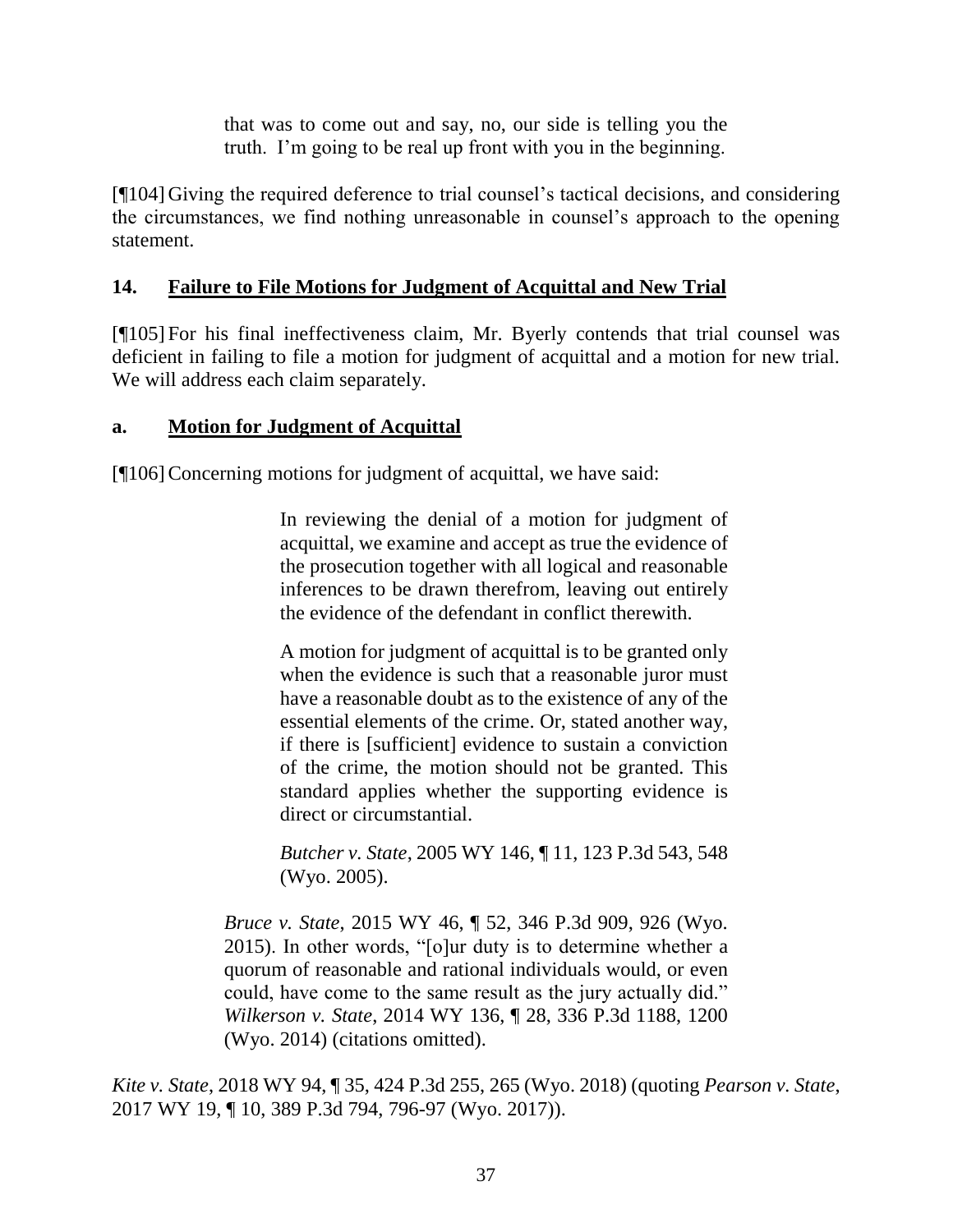[¶107]In arguing trial counsel should have moved for a judgment of acquittal, Mr. Byerly does not adhere to the manner in which such a motion would have been considered by the district court. Instead of accepting the State's evidence as true, including all of Ms. Pickerill's testimony, and giving it all logical and reasonable inferences, as the district court would have done had it ruled on such a motion, he dissects the State's evidence, points to inconsistencies, and argues against the credibility of the evidence. Because he has not applied the standard that would have governed a motion for judgment of acquittal, he has not shown any deficiency in trial counsel's decision not to file the motion.

### **b. Motion for New Trial**

[¶108]In support of his claim that trial counsel was ineffective in failing to file a motion for new trial, Mr. Byerly cites our decision in *Ken v. State*, 2011 WY 167, 267 P.3d 567 (Wyo. 2011). His reliance on *Ken* is misplaced. In that case, we found ineffective assistance not because trial counsel failed to move for a new trial but because he filed an untimely motion.

> The parties in the present case stipulated that defense counsel filed the motion for new trial after the time for filing such a motion had expired. *While a motion for new trial is not required in every case, in cases where one is filed it must be filed within the time permitted by the rules*. Not filing a new trial motion within the time permitted constitutes a failure to exercise the customary skills and diligence that a reasonably competent attorney would exhibit under similar circumstances and is a dereliction of an attorney's obligation to provide his client with the type of performance required by the Sixth Amendment.

*Ken*, ¶ 29, 267 P.3d at 575 (emphasis added).

[¶109]We found prejudice in *Ken* because, in ruling on the defendant's Rule 21 motion, the trial court found that it would have granted the motion for a new trial had it been timely filed. *Ken*, ¶ 31, 267 P.3d at 575. In Mr. Byerly's case, we do not have an untimely filing of a new trial motion, and the district court gave no indication in its Rule 21 ruling that it would have granted such a motion.

[¶110] Mr. Byerly's argument does not otherwise support his ineffectiveness claim. He does not simply argue the weight of the evidence. He also intertwines argument about additional claimed deficiencies in trial counsel's performance. For example, he suggests counsel was deficient for failing to object to the evidence in support of conviction, conduct proper cross-examination, limit or restrict evidence as improper expert testimony, and for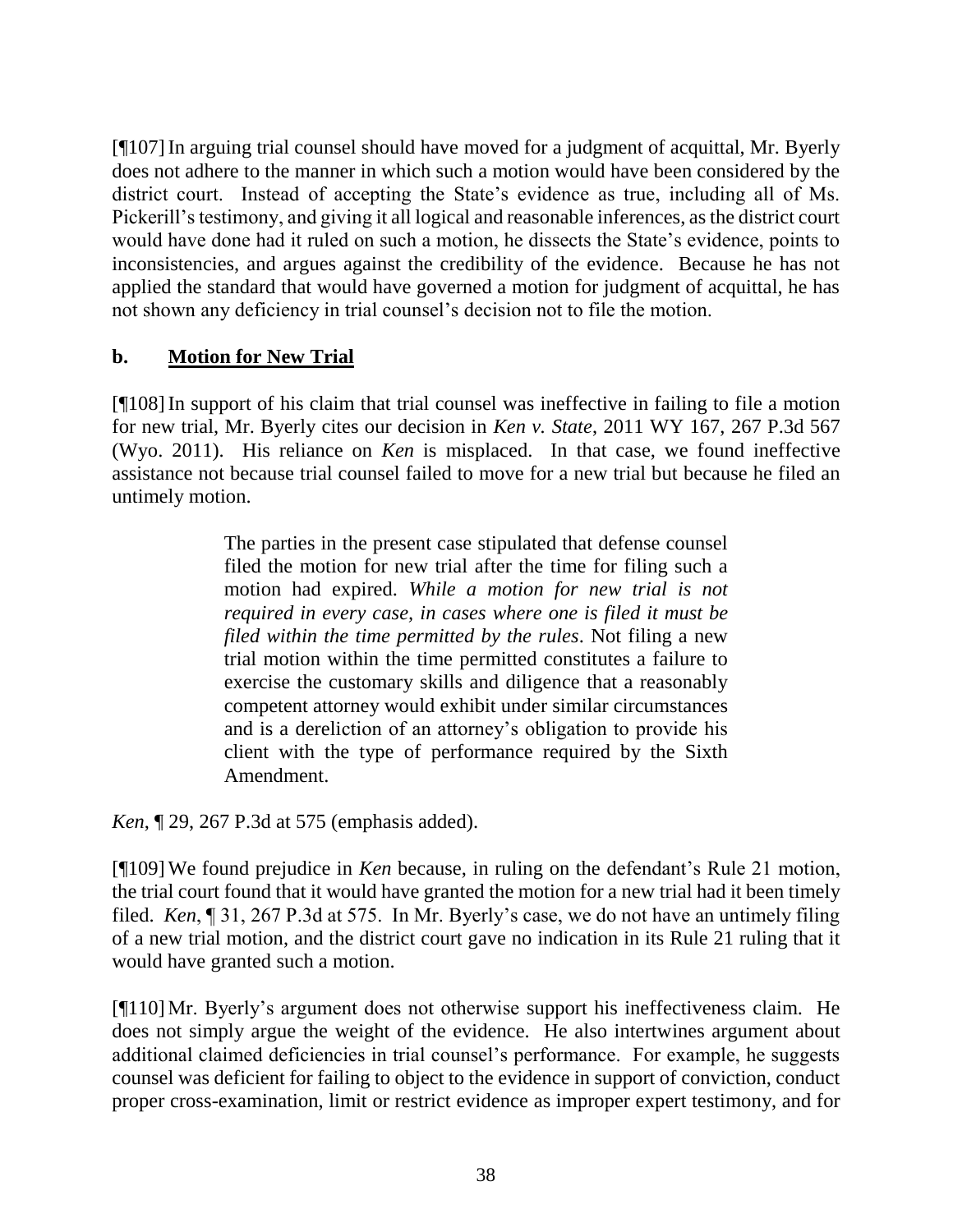failing to recognize disconnects in evidence and failing to pin down where certain offenses occurred. All of these arguments are unsupported by any type of ineffectiveness analysis or citation to authority, and with only limited citation to the record as opposed to improper citation to his Rule 21 filings. We are unwilling to wade through the confusion created by this approach and the failure to properly structure the argument for our resolution. *See Bohling v. State*, 2017 WY 7, ¶ 45, 388 P.3d 502, 513 (Wyo. 2017) ("We decline to consider this issue. It is vague and undefined and, to the extent we can decipher the argument, it is not supported by any cogent argument or authority.") (quoting *[Willey v.](http://www.westlaw.com/Link/Document/FullText?findType=Y&serNum=2040453241&pubNum=0004645&originatingDoc=I6fe95650e38411e6ac07a76176915fee&refType=RP&fi=co_pp_sp_4645_299&originationContext=document&vr=3.0&rs=cblt1.0&transitionType=DocumentItem&contextData=(sc.History*oc.Search)#co_pp_sp_4645_299)  Willey*[, 2016 WY 116, ¶ 30, 385 P.3d 290, 299 \(Wyo. 2016\)\)](http://www.westlaw.com/Link/Document/FullText?findType=Y&serNum=2040453241&pubNum=0004645&originatingDoc=I6fe95650e38411e6ac07a76176915fee&refType=RP&fi=co_pp_sp_4645_299&originationContext=document&vr=3.0&rs=cblt1.0&transitionType=DocumentItem&contextData=(sc.History*oc.Search)#co_pp_sp_4645_299). We therefore reject Mr. Byerly's claim that trial counsel was ineffective in failing to move for a new trial.

## **V. Joinder of Claims for Trial**

[¶111] Mr. Byerly contends that the district court erred in joining Counts 11 and 12 with the earlier charges for trial. Because he did not object to the State's motion to join or to the court's order joining the charges for trial, he has waived appellate review of the order, and we do not consider the claim. *See Rodriguez v. State*, 2019 WY 25, ¶ 27, 435 P.3d 399, 407 (Wyo. 2019) (citing *Cox v. State*[, 964 P.2d 1235, 1238 \(Wyo. 1998\)\)](http://www.westlaw.com/Link/Document/FullText?findType=Y&serNum=1998178918&pubNum=0000661&originatingDoc=Ie4f3db003f9e11e9bb0cd983136a9739&refType=RP&fi=co_pp_sp_661_1238&originationContext=document&vr=3.0&rs=cblt1.0&transitionType=DocumentItem&contextData=(sc.Search)#co_pp_sp_661_1238) (appeal waived by failure to file pretrial motion to sever offenses).

# **VI. Denial of** *Daubert* **Hearing**

[¶112] Mr. Byerly contends that the district court erred in denying his request for a *Daubert* hearing on the State's domestic violence expert. In support of this argument, he cites only to the *Daubert* two-part test for admissibility of expert testimony and our adoption of that approach. He otherwise offers no legal analysis of his claim with proper citation to the record. We therefore do not consider his argument. *Osban*, ¶ 7 n.2, 439 P.3d at 741 n.2 ("An appellant is required to present this court with relevant authority and cogent argument. It is not enough to identify a potential issue with the expectation that this court will flesh out the matter from there. The appellant, at a minimum, must attempt to relate the rule of law he depends upon to the facts of his case.").

# **VII. Cumulative Error**

[¶113] Mr. Byerly does not support his cumulative error argument with cogent argument. In any event, we found only one trial error in the single incident of prosecutorial misconduct, and no prejudice from the comment. We therefore have no need to undertake a cumulative error analysis.

 $[$ [114] Affirmed.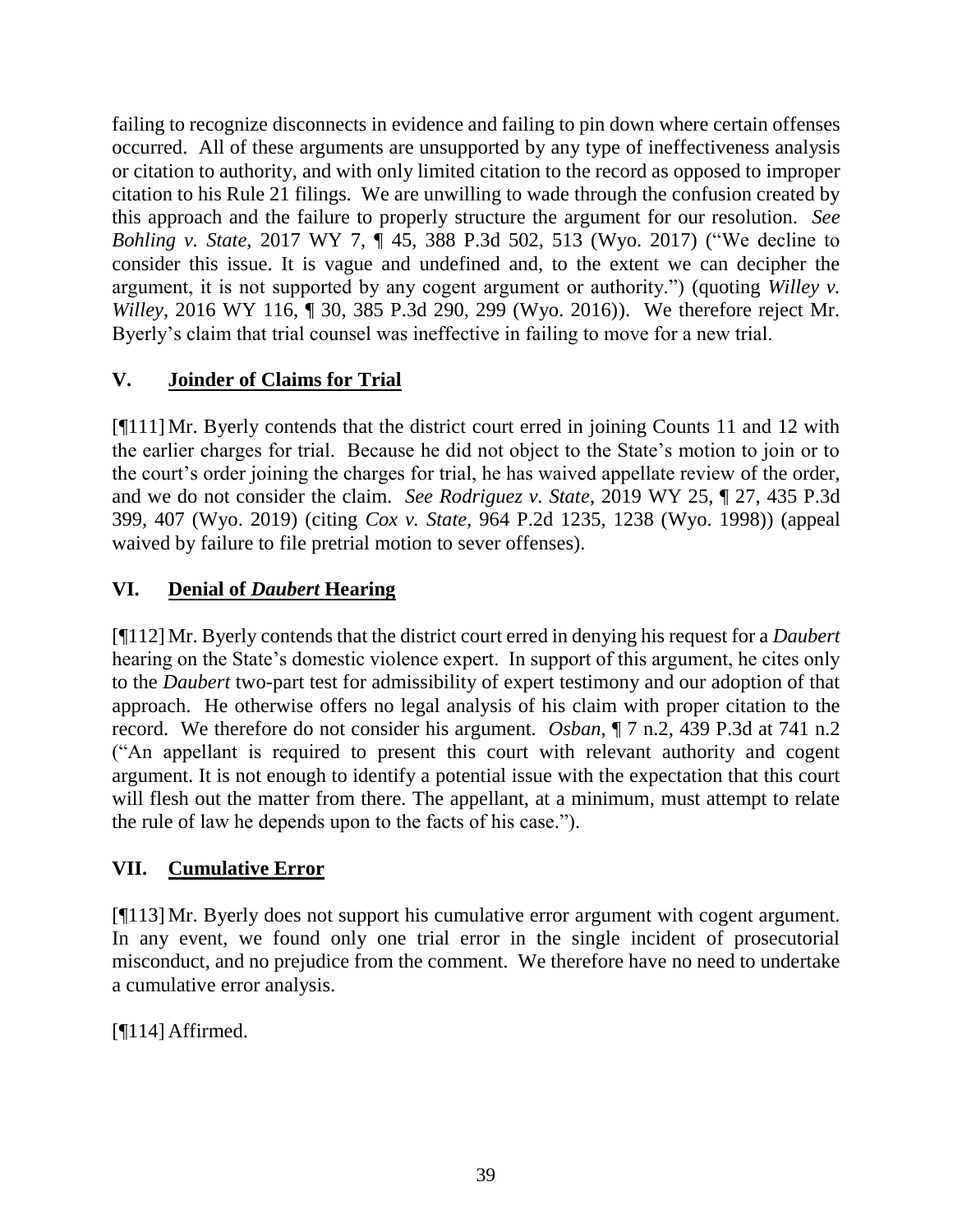#### **BOOMGAARDEN, Justice**, specially concurring, in which **KAUTZ, Justice**, joins.

[¶115]I agree with the majority that the convictions should be affirmed. I write separately because I disagree with the majority's conclusion that the prosecutor violated a clear and unequivocal rule of law in a "clear and obvious, not merely arguable way" when he thanked the victim for her testimony on direct examination, stating: "Ms. Pickerill, I know it's been a very long day and I know this is hard to go back through. I appreciate your candor and your diligence." This conclusion suggests that if a word—in this case "candor"—can be defined to include "honesty," then a prosecutor's use of that word constitutes vouching. Our precedent requires that we consider a prosecutor's statement in context before concluding that it amounts to improper vouching.

[¶116]The majority focuses on the fact that the word "candor" may mean "honesty," apparently defining that word in the light most favorable to Mr. Byerly. As the majority acknowledges, however, "candor" supports a broader definition. Black's Law Dictionary defines "candor" as "[t]he quality of being open, honest, and sincere; frankness; outspokenness*.*" *Black's Law Dictionary* 255 (11th ed. 2019). The Merriam Webster Dictionary defines it as "frankness, outspokenness." *The Merriam Webster Dictionary* 70 (2005). The word "frank" means "marked by free, forthright, and sincere expression." *Id.* at 197. And "outspoken" means "direct and open in speech or expression." *Id.* at 353. The online version of that same dictionary defines "candor" as "unreserved, honest, or sincere expression" and "freedom from prejudice or malice." Merriam-Webster, https://www.merriam-webster.com/dictionary/candor (last visited Dec. 10, 2019).

[¶117] Prosecutors may not personally vouch for the credibility of witnesses because, among other reasons not relevant here, "the prosecutor's opinion carries with it the imprimatur of the Government and may induce the jury to trust the Government's judgment rather than its own view of the evidence." *United States v. Young*, 470 U.S. 1, 18–19, 105 S.Ct. 1038, 1048, 84 L.Ed.2d 1 (1985) (citation omitted); *Williams v. State*, 2002 WY 136, ¶ 31, 54 P.3d 248, 256 (Wyo. 2002). We should not deem this rule to be violated simply by virtue of the prosecutor's word choice. Nor should we extend this rule to preclude a prosecutor's use of any word or phrase that might connote "honesty." We must instead consider the meaning of any given word or phrase in the context in which it was used in order to determine whether a prosecutor "personally vouch[ed] for" the victim's credibility. *See, e.g.*, *Dixon v. State*, 2019 WY 37, ¶ 49, 438 P.3d 216, 234 (Wyo. 2019) ("Read in context, however, it is evident the statements do not invade the province of the jury."); *Larkins v. State*, 2018 WY 122, ¶ 95, 429 P.3d 28, 50 (Wyo. 2018) (citations omitted) ("When a defendant asserts that the State committed prosecutorial misconduct, we review the entire argument, and do not isolate discrete parts of the argument that may be taken out of context."); *King v. State*, 2018 WY 52, ¶ 11, 417 P.3d 657, 660 (Wyo. 2018) (citations omitted) ("Where the prosecutorial misconduct claim is one of improper argument, we are required to consider the challenged statement in the context of the entire closing argument."); *Buszkiewic v. State*, 2018 WY 100, ¶ 19, 424 P.3d 1272, 1278 (Wyo. 2018)